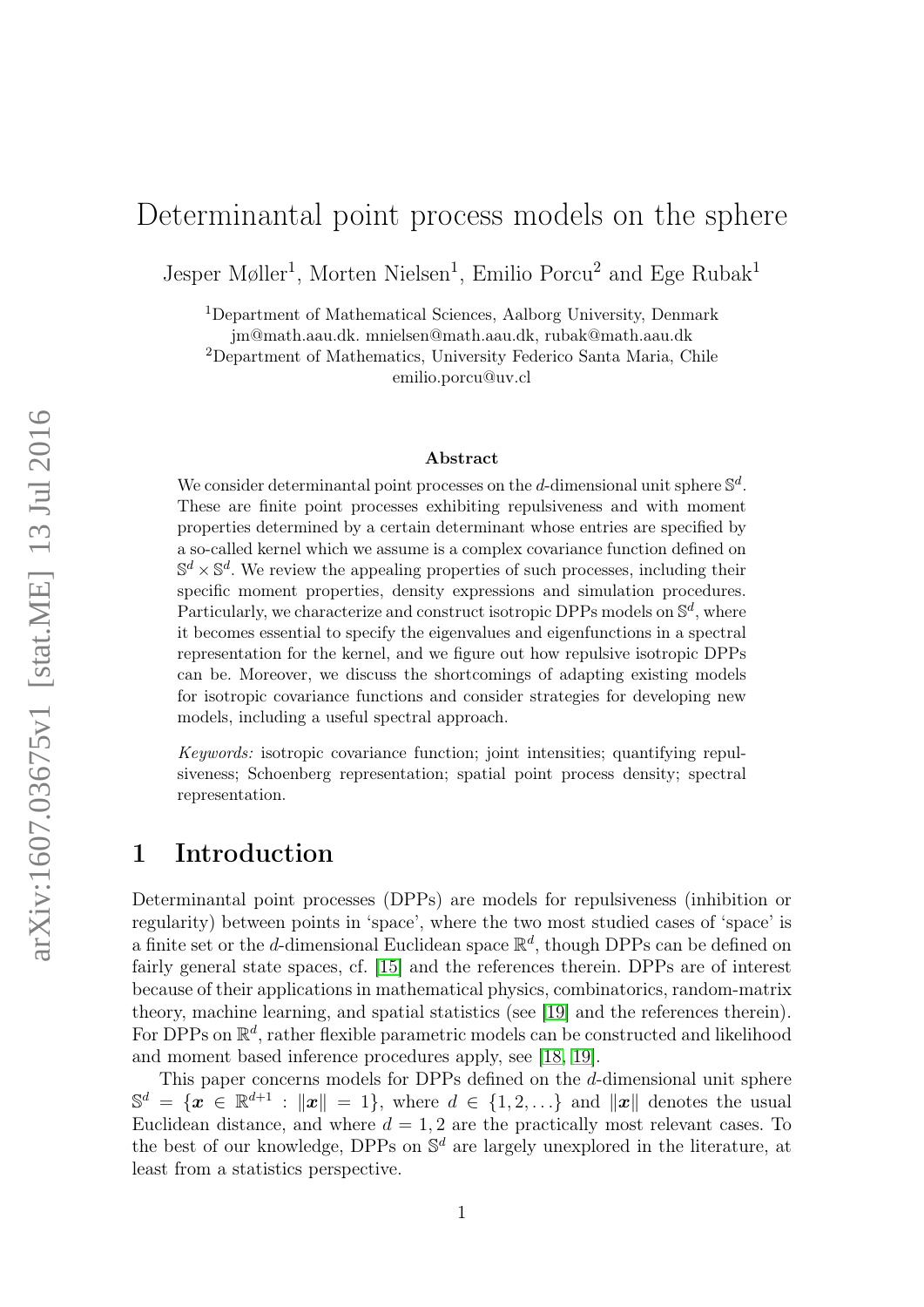<span id="page-1-0"></span>

Figure 1: Northern hemisphere of three spherical point patterns projected to the unit disc with an equal-area azimuthal projection. Each pattern is a simulated realization of a determinantal point process on the sphere with mean number of points 400. Left: Complete spatial randomness (Poisson process). Middle: Multiquadric model with  $\tau = 10$  and  $\delta =$ 0.74 (see Section [4.3.2\)](#page-17-0). Right: Most repulsive DPP (see Section [4.2\)](#page-13-0).

Section [2](#page-2-0) provides the precise definition of a DPP on  $\mathbb{S}^d$ . Briefly, a DPP on  $\mathbb{S}^d$  is a random finite subset  $\boldsymbol{X} \subset \mathbb{S}^d$  whose distribution is specified by a function  $C: \mathbb{S}^d \times \mathbb{S}^d \mapsto \mathbb{C}$  called the kernel, where  $\mathbb C$  denotes the complex plane, and where  $C$  determines the moment properties: the *n*th order joint intensity for the DPP at pairwise distinct points  $x_1, \ldots, x_n \in \mathbb{S}^d$  agrees with the determinant of the  $n \times n$ matrix with  $(i, j)$ th entry  $C(\boldsymbol{x}_i, \boldsymbol{x}_j)$ . As in most other work on DPPs, we restrict attention to the case where the kernel is a complex covariance function. We allow the kernel to be complex, since this becomes convenient when considering simulation of DPPs, but the kernel has to be real if it is isotropic (as argued in Section [4\)](#page-8-0). As discussed in Section [2,](#page-2-0) C being a covariance function implies repulsiveness, and a Poisson process is an extreme case of a DPP. The left panel in Figure [1](#page-1-0) shows a realization of a Poisson process while the right panel shows a most repulsive DPP which is another extreme case of a DPP studied in Section [4.2.](#page-13-0) The middle panel shows a realization of a so-called multiquadric DPP where the degree of repulsiveness is between these two extreme cases (see Section [4.3.2\)](#page-17-0).

Section [3](#page-4-0) discusses existence conditions for DPPs and summarizes some of their appealing properties: their moment properties and density expressions are known, and they can easily and quickly be simulated. These results depend heavily on a spectral representation of the kernel based on Mercer's theorem. Thus finding the eigenvalues and eigenfunctions becomes a central issue, and in contrast to DPPs on  $\mathbb{R}^d$  where approximations have to be used (see [\[18,](#page-29-2) [19\]](#page-29-1)), we are able to handle isotropic DPPs models on  $\mathbb{S}^d$ , i.e., when the kernel is assumed to be isotropic.

Section [4,](#page-8-0) which is our main section, therefore focuses on characterizing and constructing DPPs models on  $\mathbb{S}^d$  with an isotropic kernel  $C(\mathbf{x}, \mathbf{y}) = C_0(s)$  where  $s = s(x, y)$  is the geodesic (or orthodromic or great-circle) distance and where  $C_0$ is continuous and ensures that  $C$  becomes a covariance function. For recent efforts on covariance functions depending on the great circle distance, see [\[10,](#page-28-0) [3,](#page-28-1) [22\]](#page-29-3).

As detailed in Section [4.1,](#page-9-0)  $C_0$  has a Schoenberg representation, i.e., it is a countable linear combination of Gegenbauer polynomials (cosine functions if  $d = 1$ ; Legendre polynomials if  $d = 2$ ) where the coefficients are nonnegative and summable.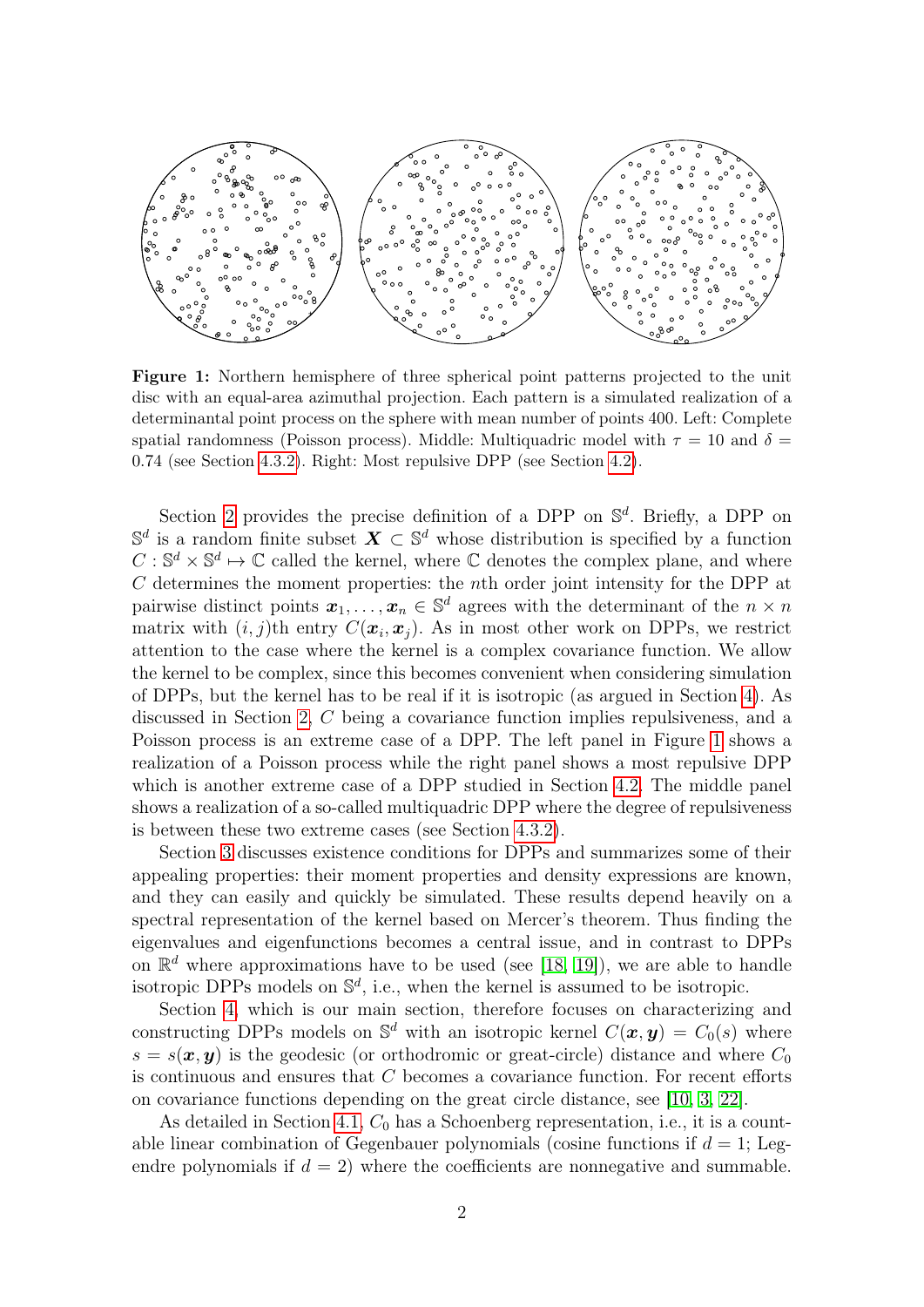We denote the sum of these coefficients by  $\eta$ , which turns out to be the expected number of points in the DPP. In particular we relate the Schoenberg representation to the Mercer spectral representation from Section [3,](#page-4-0) where the eigenfunctions turn out to be complex spherical harmonic functions. Thereby we can construct a number of tractable and flexible parametric models for isotropic DPPs, by either specifying the kernel directly or by using a spectral approach. Furthermore, we notice the trade-off between the degree of repulsiveness and how large  $\eta$  can be, and we figure out what the 'most repulsive isotropic DPPs' are. We also discuss the shortcomings of adapting existing models for isotropic covariance functions (as reviewed in [\[10\]](#page-28-0)) when they are used as kernels for DPPs on  $\mathbb{S}^d$ .

Section [5](#page-23-0) contains our concluding remarks, including future work on anisotropic DPPs on  $\mathbb{S}^d$ .

## <span id="page-2-0"></span>2 Preliminaries

Section [2.1](#page-2-1) defines and discusses what is meant by a DPP on  $\mathbb{S}^d$  in terms of joint intensities, Section [2.2](#page-4-1) specifies certain regularity conditions, and Section [2.3](#page-4-2) discusses why there is repulsiveness in a DPP.

#### <span id="page-2-1"></span>2.1 Definition of a DPP on the sphere

We need to recall a few concepts and to introduce some notation.

For  $d = 1, 2, \ldots$ , let  $\nu_d$  be the d-dimensional surface measure on  $\mathbb{S}^d \subset \mathbb{R}^{d+1}$ , see e.g. [\[6,](#page-28-2) Chapter 1]. This can be defined recursively: For  $d = 1$  and  $\mathbf{x} = (x_1, x_2) =$  $(\cos \theta, \sin \theta)$  with  $0 \le \theta \le 2\pi$ ,  $d\nu_1(\boldsymbol{x}) = d\theta$  is the usual Lebesgue measure on  $[0, 2\pi)$ . For  $d \ge 2$  and  $\boldsymbol{x} = (\boldsymbol{y} \sin \vartheta, \cos \vartheta)$  with  $\boldsymbol{y} \in \mathbb{S}^{d-1}$  and  $\vartheta \in [0, \pi]$ ,

$$
\mathrm{d}\nu_d(\boldsymbol{x}) = \sin^{d-1}\vartheta \,\mathrm{d}\nu_{d-1}(\boldsymbol{y})\,\mathrm{d}\vartheta.
$$

In particular, if  $d = 2$  and  $\boldsymbol{x} = (x_1, x_2, x_3) = (\sin \vartheta \cos \varphi, \sin \vartheta \sin \varphi, \cos \vartheta)$  where  $\vartheta \in [0, \pi]$  is the polar latitude and  $\varphi \in [0, 2\pi)$  is the polar longitude,  $d\nu_2(\bm{x}) =$  $\sin \vartheta \, d\varphi \, d\vartheta$ . Note that  $\mathbb{S}^d$  has surface measure  $\sigma_d = \nu_d(\mathbb{S}^d) = \frac{2\pi^{(d+1)/2}}{\Gamma((d+1)/2)}$   $(\sigma_1 = 2\pi,$  $\sigma_2 = 4\pi$ ).

Consider a finite point process on  $\mathbb{S}^d$  with no multiple points; we can view this as a random finite set  $\mathbf{X} \subset \mathbb{S}^d$ . For  $n = 1, 2, \ldots$ , suppose  $\mathbf{X}$  has nth order joint *intensity*  $\rho^{(n)}$  with respect to the product measure  $\nu_d^{(n)} = \nu_d \otimes \cdots \otimes \nu_d$  (*n* times), that is, for any Borel function  $h : (\mathbb{S}^d)^n \mapsto [0, \infty)$ ,

<span id="page-2-2"></span>
$$
\mathrm{E} \sum_{\boldsymbol{x}_1,\ldots,\boldsymbol{x}_n\in\mathbf{X}}^{\neq} h(\boldsymbol{x}_1,\ldots,\boldsymbol{x}_n) = \int h(\boldsymbol{x}_1,\ldots,\boldsymbol{x}_n) \rho^{(n)}(\boldsymbol{x}_1,\ldots,\boldsymbol{x}_n) \,\mathrm{d}\nu_d^{(n)}(\boldsymbol{x}_1,\ldots,\boldsymbol{x}_n),\tag{2.1}
$$

where the expectation is with respect to the distribution of  $\boldsymbol{X}$  and  $\neq$  over the summation sign means that the sum is over all  $x_1 \in X, \ldots, x_n \in X$  such that  $x_1, \ldots, x_n$ are pairwise different, so unless  $X$  contains at least n points the sum is zero. In particular,  $\rho(\boldsymbol{x}) = \rho^{(1)}(\boldsymbol{x})$  is the intensity function (with respect to  $\nu_d$ ). Intuitively, if  $\pmb{x}_1,\ldots,\pmb{x}_n$  are pairwise distinct points on  $\mathbb{S}^d,$  then  $\rho^{(n)}(\pmb{x}_1,\ldots,\pmb{x}_n) d\nu_d^{(n)}$  $d_d^{(n)}(\boldsymbol{x}_1,\dots,\boldsymbol{x}_n)$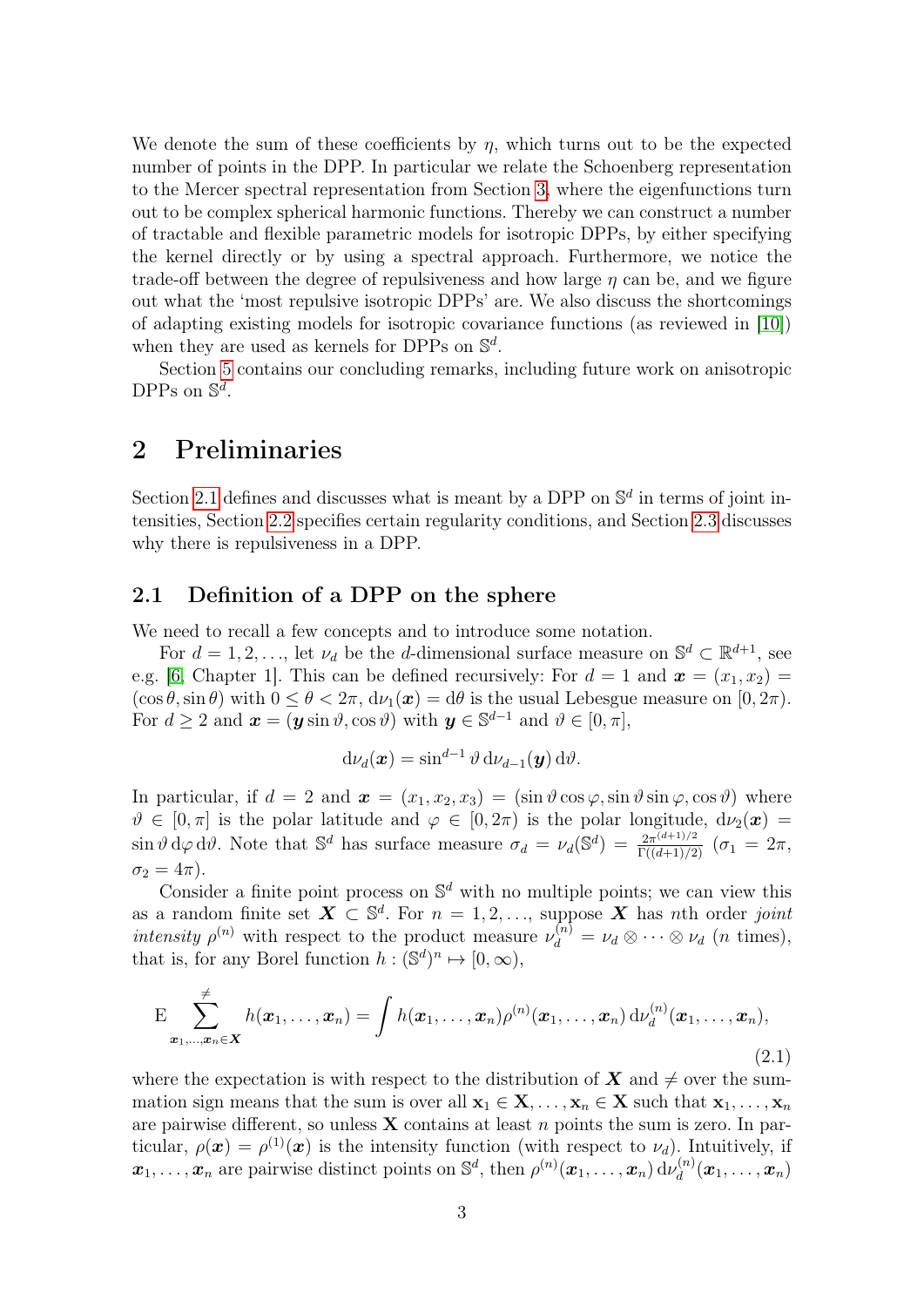is the probability that  $X$  has a point in each of n infinitesimally small regions on  $\mathbb{S}^d$ around  $\bm{x}_1,\ldots,\bm{x}_n$  and of 'sizes'  $d\nu_d(\bm{x}_1),\ldots,d\nu_d(\bm{x}_n)$ , respectively. Note that  $\rho^{(n)}$  is uniquely determined except on a  $\nu_d^{(n)}$  $\binom{n}{d}$ -nullset.

<span id="page-3-0"></span>**Definition 2.1.** Let  $C : \mathbb{S}^d \times \mathbb{S}^d \mapsto \mathbb{C}$  be a mapping and  $\mathbf{X} \subset \mathbb{S}^d$  be a finite point process. We say that X is a determinantal point process (DPP) on  $\mathbb{S}^d$  with **kernel** C and write  $X \sim \text{DPP}_d(C)$  if for all  $n = 1, 2, ...$  and  $x_1, ..., x_n \in \mathbb{S}^d$ , X has nth order joint intensity

<span id="page-3-1"></span>
$$
\rho^{(n)}(\boldsymbol{x}_1,\ldots,\boldsymbol{x}_n)=\det\left(C(\boldsymbol{x}_i,\boldsymbol{x}_j)_{i,j=1,\ldots,n}\right),\qquad (2.2)
$$

where det  $(C(\boldsymbol{x}_i, \boldsymbol{x}_j)_{i,j=1,\ldots,n})$  is the determinant of the  $n \times n$  matrix with  $(i, j)$ th entry  $C(\boldsymbol{x}_i, \boldsymbol{x}_j)$ .

Comments to Definition [2.1:](#page-3-0)

(a) If  $\mathbf{X} \sim \text{DPP}_d(C)$ , its intensity function is

$$
\rho(\boldsymbol{x}) = C(\boldsymbol{x}, \boldsymbol{x}), \qquad \boldsymbol{x} \in \mathbb{S}^d,
$$

and the trace

<span id="page-3-2"></span>
$$
\eta = \int C(\boldsymbol{x}, \boldsymbol{x}) \, \mathrm{d}\nu_d(\boldsymbol{x}) \tag{2.3}
$$

is the expected number of points in  $X$ .

(b) A Poisson process on  $\mathbb{S}^d$  with a  $\nu_d$ -integrable intensity function  $\rho$  is a DPP where the kernel on the diagonal agrees with  $\rho$  and outside the diagonal is zero. Another simple case is the restriction of the kernel of the Ginibre point process defined on the complex plane to  $\mathbb{S}^1$ , i.e., when

<span id="page-3-3"></span>
$$
C(\boldsymbol{x}_1, \boldsymbol{x}_2) = \rho \exp \left[ \exp \left\{ i \left( \theta_1 - \theta_2 \right) \right\} \right], \qquad \boldsymbol{x}_k = \exp \left( i \theta_k \right) \in \mathbb{S}^1, \ k = 1, 2. \tag{2.4}
$$

(The Ginibre point process defined on the complex plane is a famous example of a DPP and it relates to random matrix theory, see e.g. [\[8,](#page-28-3) [15\]](#page-29-0); it is only considered in this paper for illustrative purposes.)

(c) In accordance with our intuition, condition [\(2.2\)](#page-3-1) implies that

$$
\rho^{(n+1)}(\boldsymbol{x}_0,\ldots,\boldsymbol{x}_n)>0\quad\Rightarrow\quad\rho^{(n)}(\boldsymbol{x}_1,\ldots,\boldsymbol{x}_n)>0
$$

for any pairwise distinct points  $x_0, \ldots, x_n \in \mathbb{S}^d$  with  $n \geq 1$ . Condition [\(2.2\)](#page-3-1) also implies that C must be positive semi-definite, since  $\rho^{(n)} \geq 0$ . In particular, by  $(2.2)$ , C is (strictly) positive definite if and only if

<span id="page-3-4"></span>
$$
\rho^{(n)}(\boldsymbol{x}_1,\ldots,\boldsymbol{x}_n) > 0 \text{ for } n = 1, 2, \ldots \text{ and pairwise} \qquad (2.5)
$$
  
distinct points  $\boldsymbol{x}_1, \ldots, \boldsymbol{x}_n \in \mathbb{S}^d$ .

The implication of the kernel being positive definite will be discussed several places further on.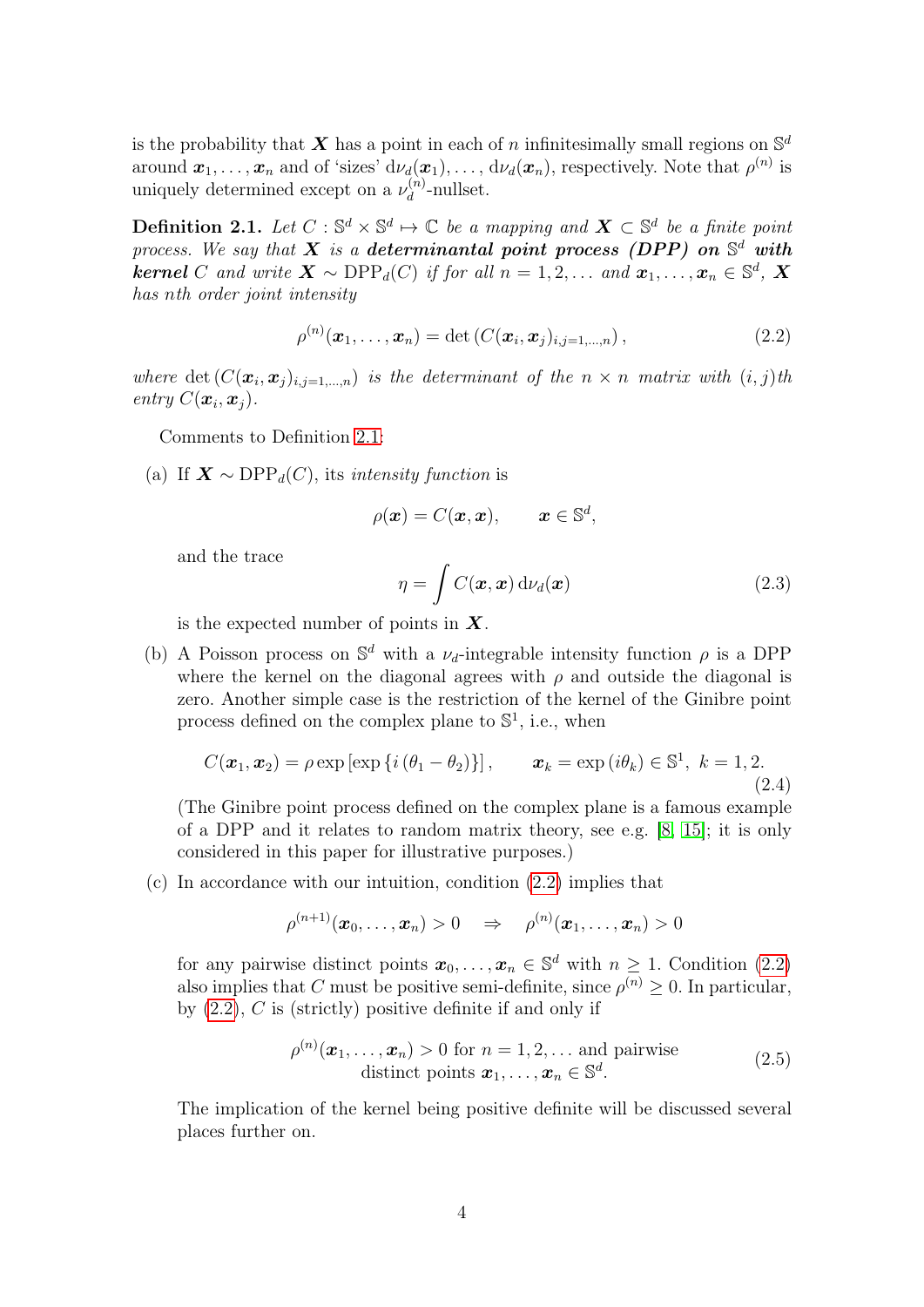### <span id="page-4-1"></span>2.2 Regularity conditions for the kernel

Henceforth, as in most other publications on DPPs (defined on  $\mathbb{R}^d$  or some other state space), we assume that  $C$  in Definition [2.1](#page-3-0)

- $\bullet$  is a complex covariance function, i.e., C is positive semi-definite and Hermitian,
- is of finite trace class, i.e.,  $\eta < \infty$ , cf. [\(2.3\)](#page-3-2),
- and  $C \in L^2(\mathbb{S}^d \times \mathbb{S}^d, \nu_d^{(2)})$  $\mathcal{U}_d^{(2)}$ , the space of  $\nu_d^{(2)}$  $d_d^{(2)}$  square integrable complex functions.

These regularity conditions become essential when we later work with the spectral representation for C and discuss various properties of DPPs in Sections [3–](#page-4-0)[4.](#page-8-0) Note that if C is continuous, then  $\eta < \infty$  and  $C \in L^2(\mathbb{S}^d \times \mathbb{S}^d, \nu_d^{(2)})$  $a_d^{(2)}$ ). For instance, the regularity conditions are satisfied for the Ginibre DPP with kernel [\(2.4\)](#page-3-3).

#### <span id="page-4-2"></span>2.3 Repulsiveness

Since C is a covariance function, condition  $(2.2)$  implies that

$$
\rho^{(n)}(\boldsymbol{x}_1,\ldots,\boldsymbol{x}_n) \leq \rho(\boldsymbol{x}_1)\cdots\rho(\boldsymbol{x}_n),
$$
\n(2.6)

with equality only if  $\bm{X}$  is a Poisson process with intensity function  $\rho$ . Therefore, since a Poisson process is the case of no spatial interaction, a non-Poissonian DPP is repulsive.

For  $\boldsymbol{x},\boldsymbol{y}\in\mathbb{S}^d$ , let

$$
R(\boldsymbol{x},\boldsymbol{y}) = \frac{C(\boldsymbol{x},\boldsymbol{y})}{\sqrt{C(\boldsymbol{x},\boldsymbol{x})C(\boldsymbol{y},\boldsymbol{y})}}
$$

be the correlation function corresponding to C when  $\rho(\mathbf{x})\rho(\mathbf{y}) > 0$ , and define the pair correlation function for  $X$  by

$$
g(\boldsymbol{x}, \boldsymbol{y}) = \begin{cases} \frac{\rho^{(2)}(\boldsymbol{x}, \boldsymbol{y})}{\rho(\boldsymbol{x})\rho(\boldsymbol{y})} = 1 - |R(\boldsymbol{x}, \boldsymbol{y})|^2 & \text{if } \rho(\boldsymbol{x})\rho(\boldsymbol{y}) > 0. \\ 0 & \text{otherwise.} \end{cases}
$$
(2.7)

(This terminology for g may be confusing, but it is adapted from physics and is commonly used by spatial statisticians.) Note that  $q(x, x) = 0$  and  $q(x, y) \le 1$  for all  $x \neq y$ , with equality only if X is a Poisson process, again showing that a DPP is repulsive.

### <span id="page-4-0"></span>3 Existence, simulation, and density expressions

Section [3.1](#page-5-0) recalls the Mercer (or spectral) representation for a complex covariance function. This is used in Section [3.2](#page-5-1) to describe the existence condition and some basic probabilistic properties of  $\mathbf{X} \sim \text{DPP}_d(C)$ , including a density expression for X which involves a certain kernel  $\tilde{C}$ . Finally, Section [3.3](#page-7-0) notices an alternative way of specifying a DPP, namely in terms of the kernel  $C$ .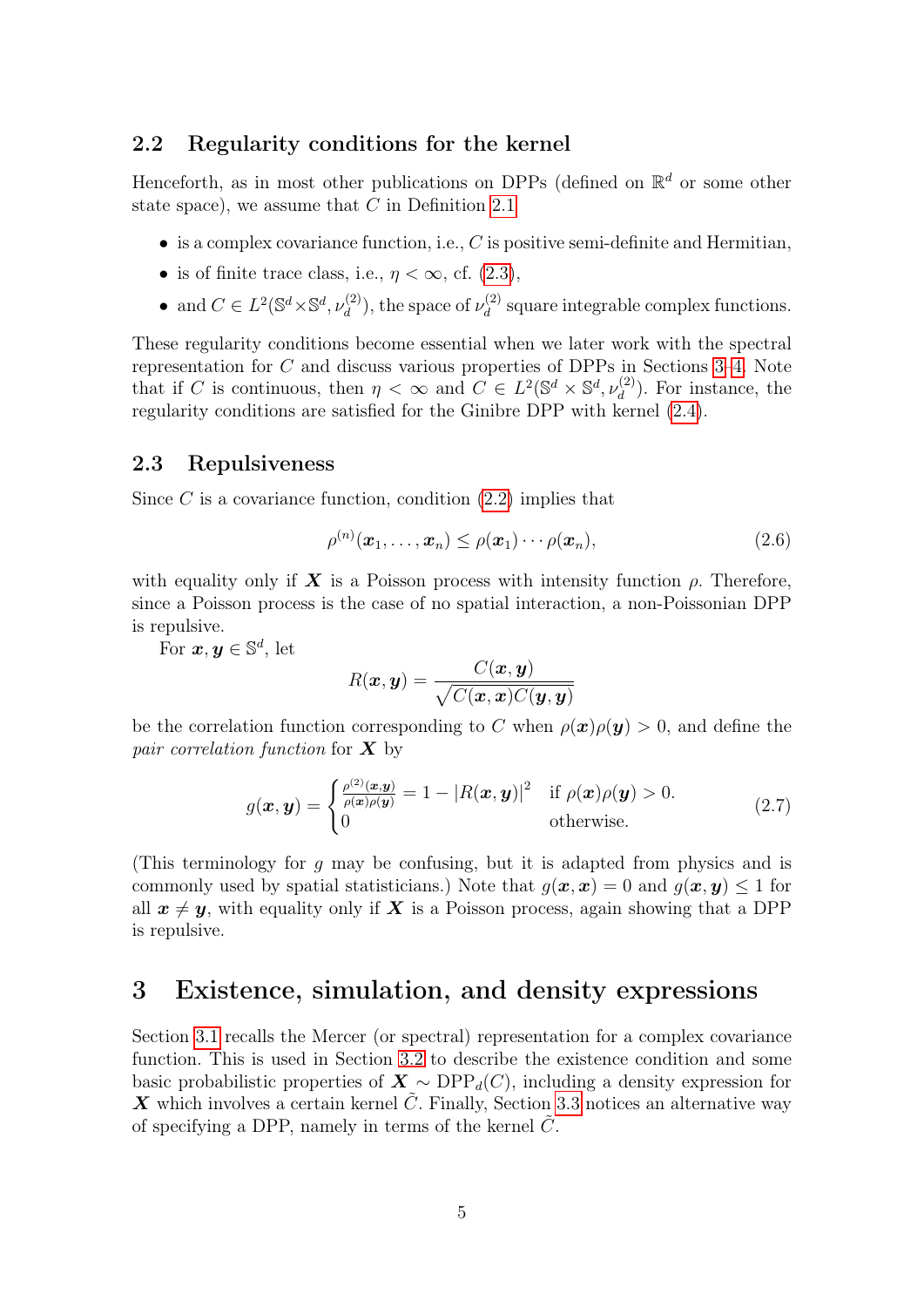#### <span id="page-5-0"></span>3.1 Mercer representation

We need to recall the spectral representation for a complex covariance function  $K: \mathbb{S}^d \times \mathbb{S}^d \mapsto \mathbb{C}$  which could be the kernel C of a DPP or the above-mentioned kernel  $\tilde{C}$ .

Assume that  $K$  is of finite trace class and is square integrable, cf. Section [2.2.](#page-4-1) Then, by Mercer's theorem (see e.g. [\[25,](#page-29-4) Section 98]), ignoring a  $\nu_d^{(2)}$  $\chi_d^{(2)}$ -nullset, we can assume that K has spectral representation

<span id="page-5-2"></span>
$$
K(\boldsymbol{x}, \boldsymbol{y}) = \sum_{n=1}^{\infty} \alpha_n Y_n(\boldsymbol{x}) \overline{Y_n(\boldsymbol{y})}, \qquad \boldsymbol{x}, \boldsymbol{y} \in \mathbb{S}^d,
$$
 (3.1)

with

- absolute convergence of the series;
- $Y_1, Y_2, \ldots$  being eigenfunctions which form an orthonormal basis for  $L^2(\mathbb{S}^d, \nu_d)$ , the space of  $\nu_d$  square integrable complex functions;
- the set of eigenvalues  $spec(K) = {\alpha_1, \alpha_2, \ldots}$  being unique, where each nonzero  $\alpha_n$  is positive and has finite multiplicity, and the only possible accumulation point of the eigenvalues is 0;

see e.g. [\[15,](#page-29-0) Lemma 4.2.2]. If in addition K is continuous, then  $(3.1)$  converges uniformly and  $Y_n$  is continuous if  $\alpha_n \neq 0$ . We refer to [\(3.1\)](#page-5-2) as the *Mercer representation* of K and call the eigenvalues for the *Mercer coefficients*. Note that  $spec(K)$  is the spectrum of K.

When  $\mathbf{X} \sim \text{DPP}_d(C)$ , we denote the Mercer coefficients of C by  $\lambda_1, \lambda_2, \ldots$  By  $(2.3)$  and  $(3.1)$ , the mean number of points in **X** is then

$$
\eta = \sum_{n=1}^{\infty} \lambda_n.
$$
\n(3.2)

For example, for the Ginibre DPP with kernel [\(2.4\)](#page-3-3),

<span id="page-5-3"></span>
$$
C(\boldsymbol{x}_1, \boldsymbol{x}_2) = \rho \sum_{n=0}^{\infty} \frac{\exp\left\{i n(\theta_1 - \theta_2)\right\}}{n!}.
$$
\n(3.3)

As the Fourier functions  $\exp(in\theta), n = 0, 1, \ldots$ , are orthogonal, the Mercer coefficients become  $2\pi \rho/n!$ ,  $n = 0, 1, \ldots$ 

### <span id="page-5-1"></span>3.2 Results

Theorem [3.2](#page-6-0) below summarizes some fundamental probabilistic properties for a DPP. First we need a definition, noticing that in the Mercer representation [\(3.1\)](#page-5-2), if  $\operatorname{spec}(K) \subseteq \{0,1\}$ , then K is a projection, since  $\int K(\boldsymbol{x}, \boldsymbol{z})\overline{K(\boldsymbol{z}, \boldsymbol{y})} d\nu_d(\boldsymbol{z}) = K(\boldsymbol{x}, \boldsymbol{y}).$ 

**Definition 3.1.** If  $X \sim \text{DPP}_d(C)$  and spec(C) ⊆ {0, 1}, then X is called a determinantal projection point process.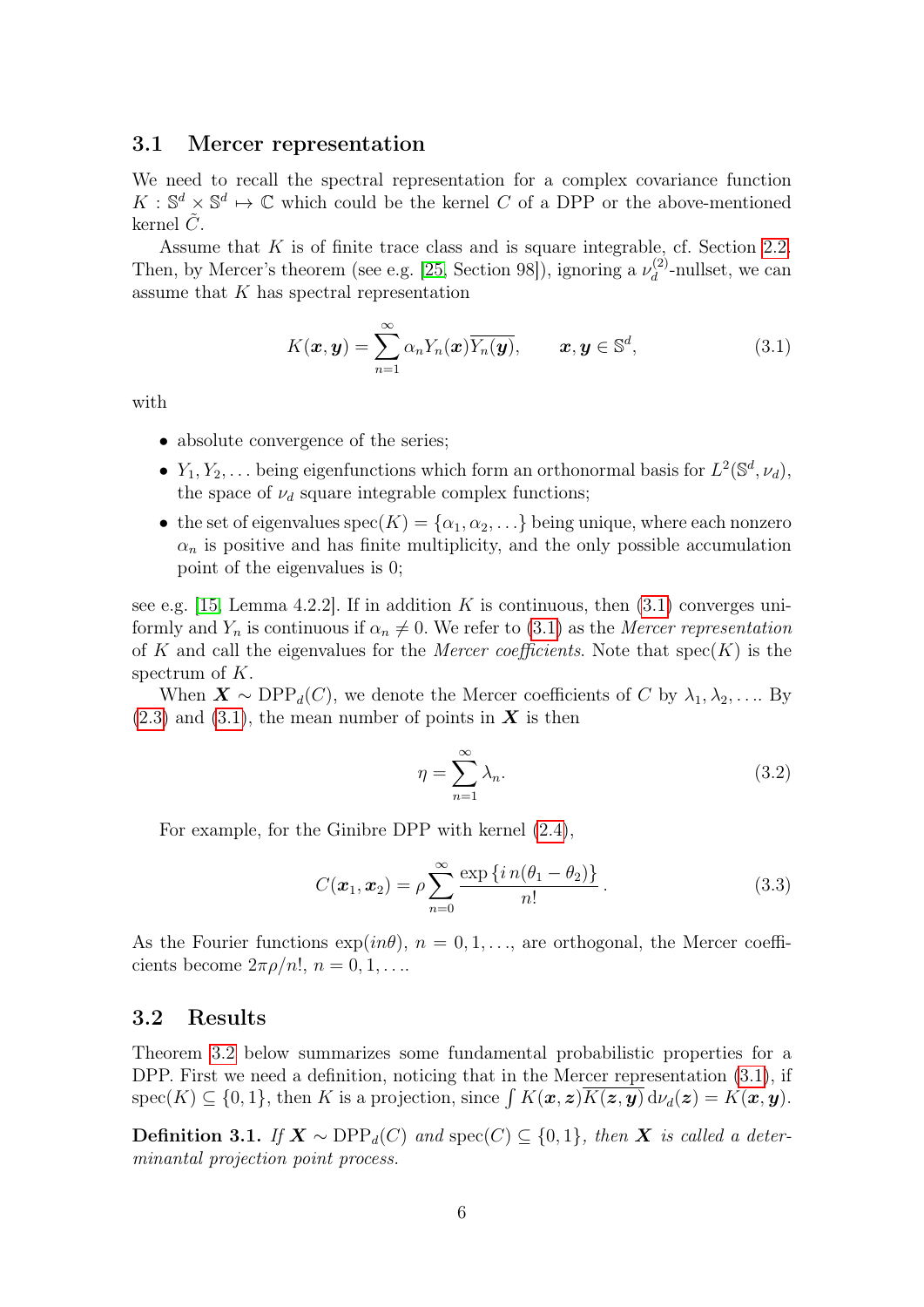<span id="page-6-0"></span>**Theorem 3.2.** Let  $X \sim \text{DPP}_d(C)$  where C is a complex covariance function of finite trace class and  $C \in L^2(\mathbb{S}^d \times \mathbb{S}^d, \nu_d^{(2)})$  $\binom{2}{d}$ .

(a) Existence of  $DPP_d(C)$  is equivalent to that

<span id="page-6-2"></span>
$$
spec(C) \subset [0,1] \tag{3.4}
$$

and it is then unique.

(b) Suppose  $\text{spec}(C) \subset [0, 1]$  and consider the Mercer representation

<span id="page-6-1"></span>
$$
C(\boldsymbol{x}, \boldsymbol{y}) = \sum_{n=1}^{\infty} \lambda_n Y_n(\boldsymbol{x}) \overline{Y_n(\boldsymbol{y})}, \qquad \boldsymbol{x}, \boldsymbol{y} \in \mathbb{S}^d,
$$
 (3.5)

and let  $B_1, B_2, \ldots$  be independent Bernoulli variables with means  $\lambda_1, \lambda_2, \ldots$ Conditional on  $B_1, B_2, \ldots$ , let  $\mathbf{Y} \sim \text{DPP}_d(E)$  be the determinantal projection point process with kernel

$$
E(\boldsymbol{x},\boldsymbol{y})=\sum_{n=1}^{\infty}B_nY_n(\boldsymbol{x})\overline{Y_n(\boldsymbol{y})},\qquad \boldsymbol{x},\boldsymbol{y}\in\mathbb{S}^d.
$$

Then **X** is distributed as **Y** (unconditionally on  $B_1, B_2, \ldots$ ).

(c) Suppose spec $(C) \subset \{0,1\}$ . Then the number of points in **X** is constant and equal to  $\eta = \int C(\boldsymbol{x}, \boldsymbol{x}) d\nu_d(\boldsymbol{x}) = \#\{n : \lambda_n = 1\}$ , and its density with respect to  $\nu_d^{(\eta)}$  $\stackrel{( \eta)}{d}~is$ 

<span id="page-6-3"></span>
$$
f_{\eta}(\{\boldsymbol{x}_1,\ldots,\boldsymbol{x}_n\})=\frac{1}{\eta!}\det\left(C(\boldsymbol{x}_i,\boldsymbol{x}_j)_{i,j=1,\ldots,\eta}\right),\qquad \{\boldsymbol{x}_1,\ldots,\boldsymbol{x}_\eta\}\subset\mathbb{S}^d.\quad (3.6)
$$

(d) Suppose spec $(C) \subset [0,1)$ . Let  $\tilde{C} : \mathbb{S}^d \times \mathbb{S}^d \mapsto \mathbb{C}$  be the complex covariance function given by the Mercer representation sharing the same eigenfunctions as  $C$  in  $(3.5)$  but with Mercer coefficients

<span id="page-6-5"></span>
$$
\tilde{\lambda}_n = \frac{\lambda_n}{1 - \lambda_n}, \qquad n = 1, 2, \dots
$$
\n(3.7)

Define

$$
D = \sum_{n=1}^{\infty} \log(1 + \tilde{\lambda}_n).
$$

Then  $DPP_d(C)$  is absolutely continuous with respect to the Poisson process on  $\mathbb{S}^d$  with intensity measure  $\nu_d$  and has density

<span id="page-6-4"></span>
$$
f(\{\boldsymbol{x}_1,\ldots,\boldsymbol{x}_n\})=\exp\left(\sigma_d-D\right)\det\left(\tilde{C}(\boldsymbol{x}_i,\boldsymbol{x}_j)_{i,j=1,\ldots,n}\right),\qquad(3.8)
$$

for any finite point configuration  $\{\boldsymbol{x}_1, \ldots, \boldsymbol{x}_n\} \subset \mathbb{S}^d$  ( $n = 0, 1, \ldots$ ).

(e) Suppose spec $(C) \subset [0, 1)$  and C is (strictly) positive definite. Then any finite subset of  $\mathbb{S}^d$  is a feasible realization of  $X$ , i.e.,  $f(\{\boldsymbol{x}_1,\ldots,\boldsymbol{x}_n\}) > 0$  for all  $n = 0, 1, \ldots$  and pairwise distinct points  $\boldsymbol{x}_1, \ldots, \boldsymbol{x}_n \in \mathbb{S}^d$ .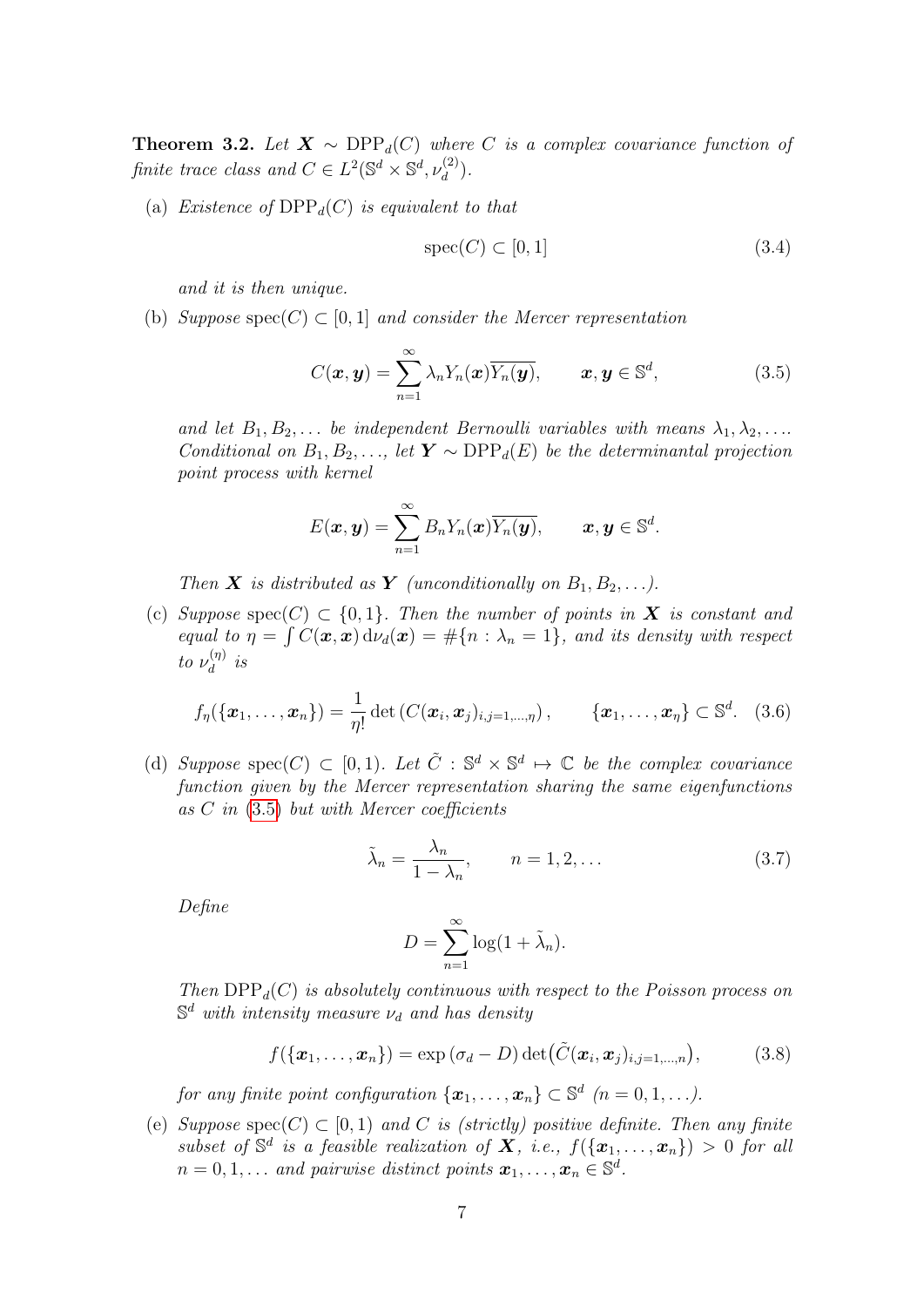Comments to Theorem [3.2:](#page-6-0)

- (a) This follows from [\[15,](#page-29-0) Lemma 4.2.6 and Theorem 4.5.5]. For example, for the Ginibre DPP on  $\mathbb{S}^d$ , it follows from [\(3.3\)](#page-5-3) that  $\eta \leq 1$ , so this process is of very limited interest in practice. We shall later discuss in more detail the implication of the condition [\(3.4\)](#page-6-2) for how large the intensity and how repulsive a DPP can be. Note that  $(3.4)$  and C being of finite trace class imply that  $C \in L^2(\mathbb{S}^d \times \mathbb{S}^d, \nu_d^{(2)})$  $\binom{(2)}{d}$ .
- <span id="page-7-4"></span>(b) This fundamental result is due to [\[14,](#page-29-5) Theorem 7] (see also [\[15,](#page-29-0) Theorem 4.5.3]). It is used for simulating a realization of  $X$  in a quick and exact way: Generate first the finitely many non-zero Bernoulli variables and second in a sequential way each of the  $\sum_{n=1}^{\infty} B_n$  points in Y, where a joint density similar to [\(3.6\)](#page-6-3) is used to specify the conditional distribution of a point in  $Y$  given the Bernoulli variables and the previously generated points in  $Y$ . In [\[18,](#page-29-2) [19\]](#page-29-1) the details for simulating a DPP defined on a d-dimensional compact subset of  $\mathbb{R}^d$  are given, and with a change to spherical coordinates this procedure can immediately be modified to apply for a DPP on  $\mathbb{S}^d$  (see [A](#page-25-0)ppendix A for an important technical detail which differs from  $\mathbb{R}^d$ .
- (c) This result for a determinantal projection point process is in line with (b).
- (d) For a proof of [\(3.8\)](#page-6-4), see e.g. [\[27,](#page-29-6) Theorem 1.5]. If  $n = 0$  then we consider the empty point configuration  $\emptyset$ . Thus exp(-D) is the probability that  $\mathbf{X} = \emptyset$ . Moreover, we have the following properties:
	- f is hereditary, i.e., for  $n = 1, 2, \ldots$  and pairwise distinct points  $x_0, \ldots$ ,  $\boldsymbol{x}_n \in \mathbb{S}^{d},$

<span id="page-7-1"></span>
$$
f(\{\bm{x}_0,\ldots,\bm{x}_n\})>0 \quad \Rightarrow \quad f(\{\bm{x}_1,\ldots,\bm{x}_n\})>0. \tag{3.9}
$$

In other words, any subset of a feasible realization of  $X$  is also feasible.

• If  $Z$  denotes a unit rate Poisson process on  $\mathbb{S}^d$ , then

<span id="page-7-2"></span>
$$
\rho^{(n)}(\boldsymbol{x}_1,\ldots,\boldsymbol{x}_n)=\mathrm{E}f(\boldsymbol{Z}\cup\{\boldsymbol{x}_1,\ldots,\boldsymbol{x}_n\})
$$
\n(3.10)

for any  $n = 1, 2, \ldots$  and pairwise distinct points  $\boldsymbol{x}_1, \ldots, \boldsymbol{x}_n \in \mathbb{S}^d$ .

- $\tilde{C}$  is of finite trace class and  $\tilde{C} \in L^2(\mathbb{S}^d \times \mathbb{S}^d, \nu_d^{(2)})$  $\binom{2}{d}$ .
- There is a one-to-one correspondence between C and  $\tilde{C}$ , where

<span id="page-7-3"></span>
$$
\lambda_n = \frac{\tilde{\lambda}_n}{1 + \tilde{\lambda}_n}, \quad n = 1, 2, \dots
$$
\n(3.11)

(e) This follows by combining  $(2.5)$ ,  $(3.9)$ , and  $(3.10)$ .

### <span id="page-7-0"></span>3.3 Defining a DPP by its density

Alternatively, instead of starting by specifying the kernel C of a DPP on  $\mathbb{S}^d$ , if spec(C)  $\subset$  [0, 1), the DPP may be specified in terms of  $\tilde{C}$  from the density expression  $(3.8)$  by exploiting the one-to-one correspondence between C and C: First, we assume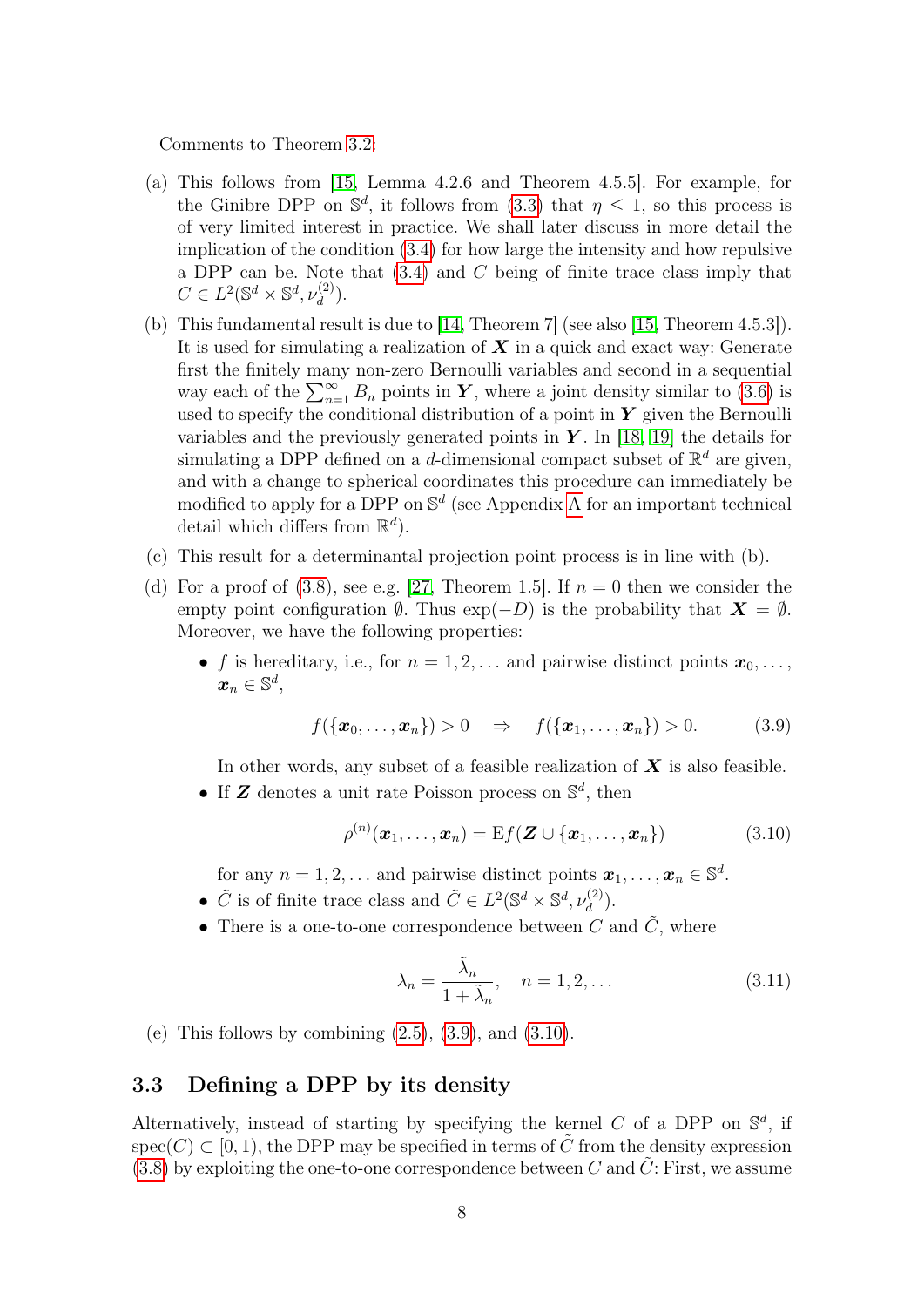that  $\tilde{C}$ :  $\mathbb{S}^d \times \mathbb{S}^d \mapsto \mathbb{C}$  is a covariance function of finite trace class and  $\tilde{C} \in L^2(\mathbb{S}^d \times$  $\mathbb{S}^{d},\nu_d^{(2)}$  $\mathcal{L}_d^{(2)}$  (this is ensured if e.g.  $\tilde{C}$  is continuous). Second, we construct C from the Mercer representation of  $\tilde{C}$ , recalling that  $\tilde{C}$  and  $C$  share the same eigenfunctions and that the Mercer coefficients for  $C$  are given in terms of those for  $C$  by [\(3.11\)](#page-7-3). Indeed then spec(C)  $\subset [0,1)$  and  $\sum_{n \leq \infty} \lambda_n < \infty$ , and so DPP<sub>d</sub>(C) is well defined.

### <span id="page-8-0"></span>4 Isotropic DPP models

Throughout this section we assume that  $\mathbf{X} \sim \text{DPP}_d(C)$  where C is a continuous isotropic covariance function with  $spec(C) \subset [0, 1]$ , cf. Theorem [3.2\(](#page-6-0)a). Here isotropy means that C is invariant under the action of the orthogonal group  $O(d+1)$  on  $\mathbb{S}^d$ . In other words,  $C(\boldsymbol{x}, \boldsymbol{y}) = C_0(s)$ , where

$$
s = s(\boldsymbol{x}, \boldsymbol{y}) = \arccos(\boldsymbol{x} \cdot \boldsymbol{y}), \qquad \boldsymbol{x}, \boldsymbol{y} \in \mathbb{S}^d,
$$

is the geodesic (or orthodromic or great-circle) distance and · denotes the usual inner product on  $\mathbb{R}^{d+1}$ . Thus C being Hermitian means that  $C_0$  is a real mapping: since  $C(\bm{x}, \bm{y}) = C_0(s) = C(\bm{y}, \bm{x})$  and  $C(\bm{x}, \bm{y}) = \overline{C(\bm{y}, \bm{x})}$ , we see that  $C(\bm{y}, \bm{x}) = \overline{C(\bm{y}, \bm{x})}$  is real. Therefore,  $C_0$  is assumed to be a continuous mapping defined on  $[0, \pi]$  such that C becomes positive semi-definite. Moreover, we follow [\[7\]](#page-28-4) in calling  $C_0: [0, \pi] \mapsto \mathbb{R}$ the *radial part* of C, and with little abuse of notation we write  $\mathbf{X} \sim \text{DPP}_d(C_0)$ .

Note that some special cases are excluded: For a Poisson process with constant intensity,  $C$  is isotropic but not continuous. For the Ginibre DPP, the kernel  $(2.4)$  is a continuous covariance function, but since the kernel is not real it is not isotropic (the kernel is only invariant under rotations about the origin in the complex plane).

Obviously, X is invariant in distribution under the action of  $O(d+1)$  on  $\mathbb{S}^d$ . In particular, any point in  $X$  is uniformly distributed on  $\mathbb{S}^d$ . Further, the intensity

$$
\rho = C_0(0)
$$

is constant and equal to the maximal value of  $C_0$ , while

$$
\eta = \sigma_d C_0(0)
$$

is the expected number of points in **X**. Furthermore, assuming  $C_0(0) > 0$  (otherwise  $\mathbf{X} = \emptyset$ , the pair correlation function is isotropic and given by

$$
g(\boldsymbol{x}, \boldsymbol{y}) = g_0(s) = 1 - R_0(s)^2,
$$
\n(4.1)

where

$$
R_0(s) = C_0(s) / C_0(0)
$$

is (the radial part of) the correlation function associated to C. Note that  $g_0(0) = 0$ . For many examples of isotropic kernels for DPPs (including those discussed later in this paper),  $g_0$  will be a non-decreasing function (one exception is the most repulsive DPP given in Proposition [4.4](#page-15-0) below).

In what follows, since we have two kinds of specifications for a DPP, namely in terms of C or C (where in the latter case  $spec(C) \subset [0,1)$ , cf. Section [3.3\)](#page-7-0), let us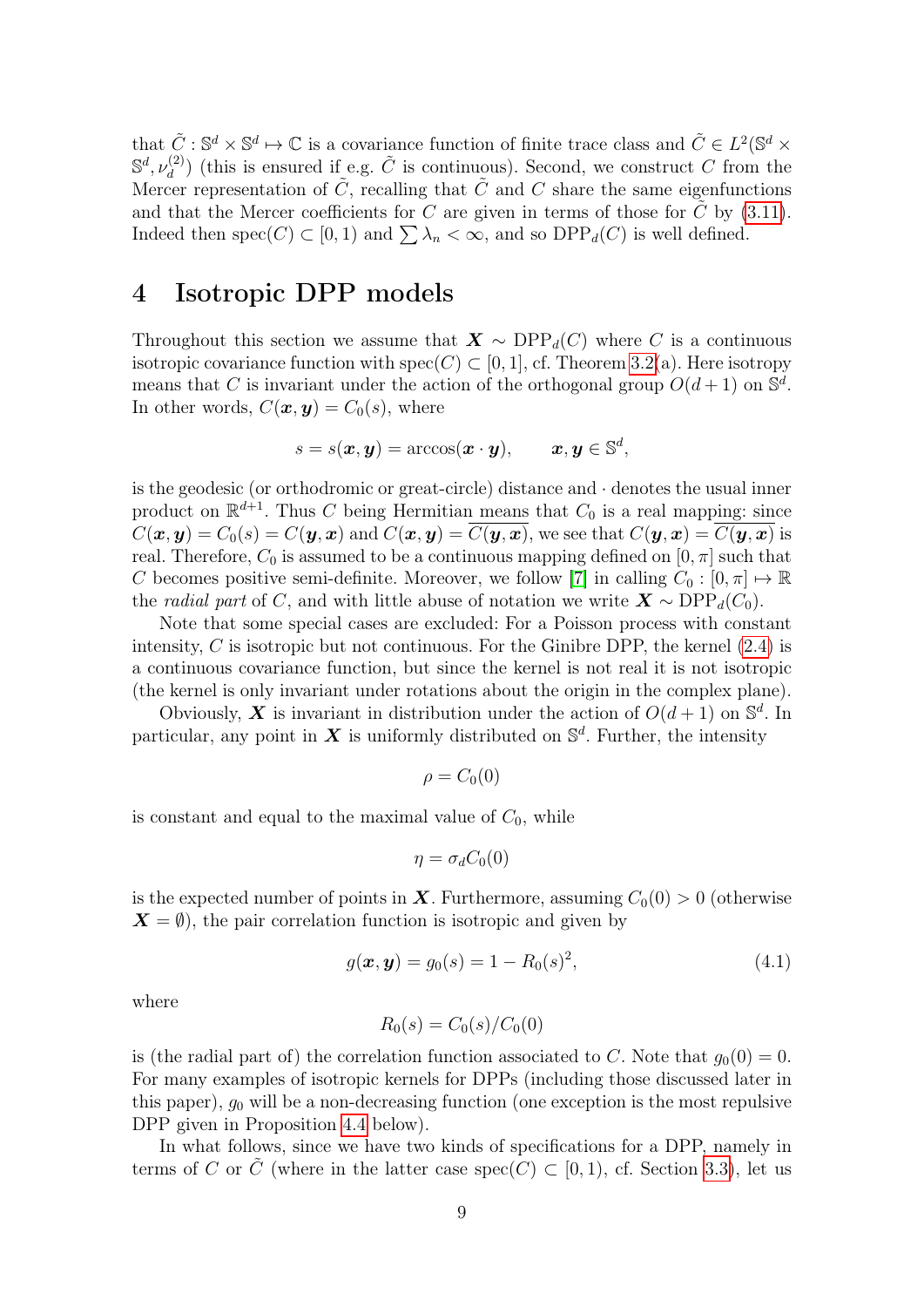just consider a continuous isotropic covariance function  $K : \mathbb{S}^d \times \mathbb{S}^d \mapsto \mathbb{R}$ . Our aim is to construct models for its radial part  $K_0$  so that we can calculate the Mercer coefficients for K and the corresponding eigenfunctions and thereby can use the results in Theorem [3.2.](#page-6-0) As we shall see, the case  $d = 1$  can be treated by basic Fourier calculus, while the case  $d \geq 2$  is more complicated and involves surface spherical harmonic functions and so-called Schoenberg representations.

In the sequel, without loss of generality, we assume  $K_0(0) > 0$  and consider the normalized function  $K_0(s)/K_0(0)$ , i.e., the radial part of the corresponding correlation function. Section [4.1](#page-9-0) characterizes such functions so that in Section [4.2](#page-13-0) we can quantify the degree of repulsiveness in an isotropic DPP and in Section [4.3](#page-16-0) we can construct examples of parametric models.

### <span id="page-9-0"></span>4.1 Characterization of isotropic covariance functions on the sphere

Gneiting [\[10\]](#page-28-0) provided a detailed study of continuous isotropic correlation functions on the sphere, with a view to (Gaussian) random fields defined on  $\mathbb{S}^d$ . This section summarizes the results in [\[10\]](#page-28-0) needed in this paper and complement with results relevant for DPPs.

For  $d = 1, 2, \ldots$ , let  $\Psi_d$  be the class of continuous functions  $\psi : [0, \pi] \mapsto \mathbb{R}$  such that  $\psi(0) = 1$  and the function

<span id="page-9-1"></span>
$$
R_d(\boldsymbol{x}, \boldsymbol{y}) = \psi(s), \qquad \boldsymbol{x}, \boldsymbol{y} \in \mathbb{S}^d,
$$
\n(4.2)

is positive semi-definite, where the notation stresses that  $R_d$  depends on d (i.e.,  $R_d$ is a continuous isotropic correlation function defined on  $\mathbb{S}^d \times \mathbb{S}^d$ ). The classes  $\Psi_d$ and  $\Psi_{\infty} = \bigcap_{d=1}^{\infty} \Psi_d$  are convex, closed under products, and closed under limits if the limit is continuous, cf. [\[26\]](#page-29-7). Let  $\Psi_d^+$ <sup> $^+_d$ </sup> be the subclass of those functions  $\psi \in \Psi_d$ which are (strictly) positive definite, and set  $\Psi^+_{\infty} = \bigcap_{d=1}^{\infty} \Psi^+_d$  $\frac{1}{d}$ ,  $\Psi_d^- = \Psi_d \setminus \Psi_d^+$  $_d^+$ , and  $\Psi_\infty^- = \bigcap_{d=1}^\infty \Psi_d^ _{d}^{-}$ . By [\[10,](#page-28-0) Corollary 1], these classes are strictly decreasing:

$$
\Psi_1 \supset \Psi_2 \supset \cdots \supset \Psi_{\infty}, \qquad \Psi_1^+ \supset \Psi_2^+ \supset \cdots \supset \Psi_{\infty}^+, \qquad \Psi_1^- \supset \Psi_2^- \supset \cdots \supset \Psi_{\infty}^-,
$$

and  $\Psi_{\infty} = \Psi_{\infty}^{+} \cup \Psi_{\infty}^{-}$ , where the union is disjoint.

The following Theorem [4.1](#page-10-0) characterizes the class  $\Psi_d$  in terms of Gegenbauer polynomials and so-called d-Schoenberg coefficients (this terminology is adapted from [\[7\]](#page-28-4)). It also establishes the connection to the Mercer representation of a continuous isotropic correlation function.

Recall that the Gegenbauer polynomial  $\mathcal{C}_{\ell}^{(\lambda)}$  $\mathcal{L}^{(\lambda)}_{\ell} : [-1, 1] \mapsto \mathbb{R}$  of degree  $\ell = 0, 1, \dots$ is defined for  $\lambda > 0$  by the expansion

<span id="page-9-2"></span>
$$
\frac{1}{(1+r^2-2r\cos s)^{\lambda}} = \sum_{\ell=0}^{\infty} r^{\ell} \mathcal{C}_{\ell}^{(\lambda)}(\cos s), \qquad -1 < r < 1, \qquad 0 \le s \le \pi. \tag{4.3}
$$

We follow [\[26\]](#page-29-7) in defining

$$
\mathcal{C}^{(0)}_{\ell}(\cos s) = \cos(\ell s), \qquad 0 \le s \le \pi.
$$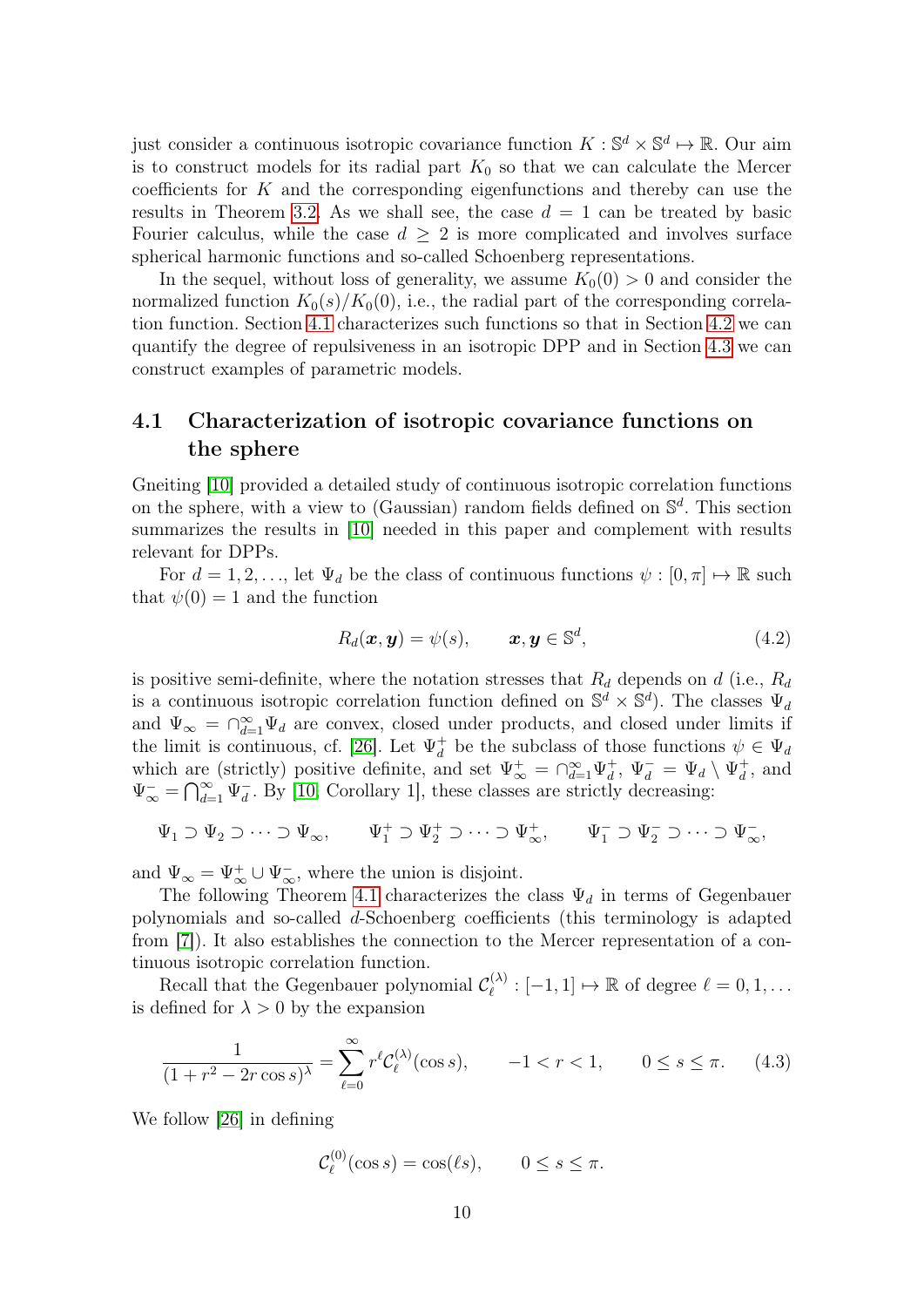We have  $C_{\ell}^{(0)}$  $C_{\ell}^{(0)}(1) = 1$  and  $C_{\ell}^{(\frac{d-1}{2})}$  $\binom{\frac{a-1}{2}}{\ell}(1) = \binom{\ell+d-2}{\ell}$  $\binom{d-2}{\ell}$  for  $d = 2, 3, \ldots$  Further, the Legendre polynomial of degree  $\ell = 0, 1, \ldots$  is by Rodrigues' formula given by

$$
P_{\ell}(x) = \frac{1}{2^{\ell}\ell!} \frac{\mathrm{d}^{\ell}}{\mathrm{d}x^{\ell}} \{ (x^2 - 1)^{\ell} \}, \qquad -1 < x < 1,
$$

and for  $m = 0, \ldots, \ell$ , the associated Legendre functions  $P_{\ell}^{(m)}$  $P_\ell^{(m)}$  and  $P_\ell^{(-m)}$  $\ell^{(m)}$  are given by

$$
P_{\ell}^{(m)}(x) = (-1)^m \left(1 - x^2\right)^{m/2} \frac{\mathrm{d}^m}{\mathrm{d}x^m} P_{\ell}(x), \qquad -1 \le x \le 1,
$$

and

$$
P_{\ell}^{(-m)} = (-1)^{m} \frac{(\ell - m)!}{(\ell + m)!} P_{\ell}^{(m)}.
$$

Note that  $\mathcal{C}_{\ell}^{(\frac{1}{2})} = P_{\ell}$ . Furthermore, in Theorem [4.1\(](#page-10-0)b),  $Y_{\ell,k,d}$  is a complex spherical harmonic function and  $\mathcal{K}_{\ell,d}$  is an index set such that the functions  $Y_{\ell,k,d}$  for  $k \in$  $\mathcal{K}_{\ell,d}$  and  $\ell = 0,1,\ldots$  are forming an orthonormal basis for  $L^2(\mathbb{S}^d,\nu_d)$ . Complex spherical harmonic functions are constructed in e.g. [\[12,](#page-29-8) Eq. (2.5)]), but since their general expression is rather complicated, we have chosen only to specify these in Theorem [4.1\(](#page-10-0)c)–(d) for the practically most relevant cases  $d = 1, 2$ . Finally, letting  $m_{\ell,d} = \#\mathcal{K}_{\ell,d}$ , then

$$
m_{0,1} = 1,
$$
  $m_{\ell,1} = 2,$   $\ell = 1, 2, ...,$ 

and

<span id="page-10-3"></span>
$$
m_{\ell,d} = \frac{2\ell + d - 1}{d - 1} {\ell + d - 2 \choose \ell}, \qquad \ell = 0, 1, ..., \qquad d = 2, 3, ..., \qquad (4.4)
$$

i.e.,  $m_{\ell,2} = 2\ell + 1$  for  $\ell = 0, 1, \ldots$ .

#### <span id="page-10-0"></span>Theorem 4.1. We have:

(a)  $\psi \in \Psi_d$  if and only if  $\psi$  is of the form

<span id="page-10-1"></span>
$$
\psi(s) = \sum_{\ell=0}^{\infty} \beta_{\ell,d} \frac{\mathcal{C}_{\ell}^{(\frac{d-1}{2})}(\cos s)}{\mathcal{C}_{\ell}^{(\frac{d-1}{2})}(1)}, \qquad 0 \le s \le \pi,
$$
\n(4.5)

where the d-Schoenberg sequence  $\beta_{0,d}, \beta_{1,d}, \ldots$  is a probability mass function. Then, for  $d = 1$ ,  $\psi \in \Psi_1^+$  if and only if for any two integers  $0 \leq \ell < n$ , there exists an integer  $k \geq 0$  such that  $\beta_{\ell+kn,1} > 0$ . While, for  $d \geq 2$ ,  $\psi \in \Psi_d^+$  $_d^+$  if and only if the subsets of d-Schoenberg coefficients  $\beta_{\ell,d} > 0$  with an even respective odd index  $\ell$  are infinite.

(b) For the correlation function  $R_d$  in [\(4.2\)](#page-9-1) with  $\psi \in \Psi_d$  given by [\(4.5\)](#page-10-1), the Mercer representation is

<span id="page-10-2"></span>
$$
R_d(\boldsymbol{x}, \boldsymbol{y}) = \sum_{\ell=0}^{\infty} \alpha_{\ell, d} \sum_{k \in \mathcal{K}_{\ell, d}} Y_{\ell, k, d}(\boldsymbol{x}) \overline{Y_{\ell, k, d}}(\boldsymbol{y}), \qquad (4.6)
$$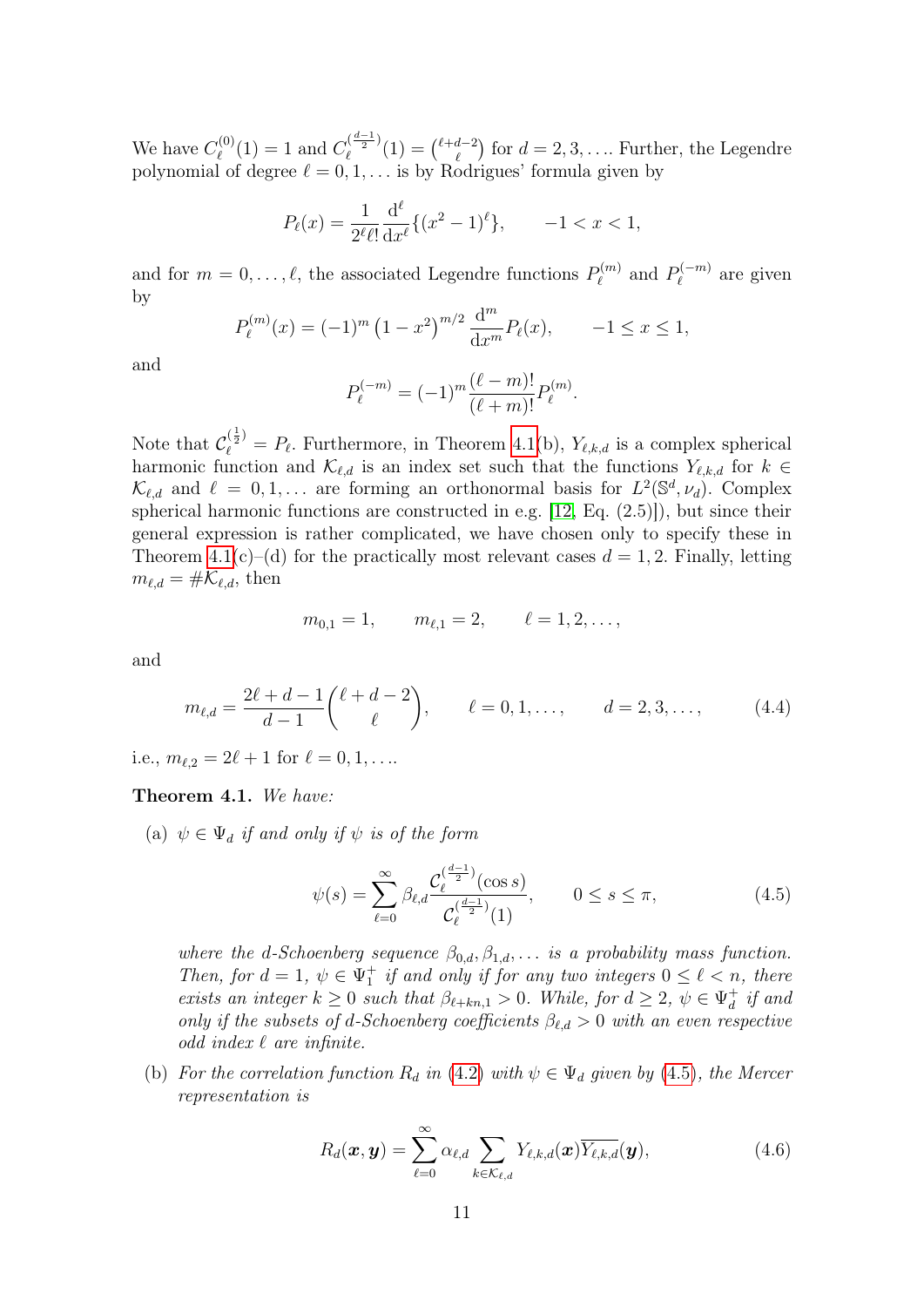where the Mercer coefficient  $\alpha_{\ell,d}$  is an eigenvalue of multiplicity  $m_{\ell,d}$  and it is related to the d-Schoenberg coefficient  $\beta_{\ell,d}$  by

<span id="page-11-0"></span>
$$
\alpha_{\ell,d} = \sigma_d \frac{\beta_{\ell,d}}{m_{\ell,d}}, \qquad \ell = 0, 1, \dots \tag{4.7}
$$

(c) Suppose  $d = 1$ . Then the Schoenberg representation [\(4.5\)](#page-10-1) becomes

$$
\psi(s) = \sum_{\ell=0}^{\infty} \beta_{\ell,1} \cos(\ell s), \qquad 0 \le s \le \pi.
$$
\n(4.8)

Conversely,

<span id="page-11-4"></span>
$$
\beta_{0,1} = \frac{1}{\pi} \int_0^{\pi} \psi(s) \, ds, \qquad \beta_{\ell,1} = \frac{2}{\pi} \int_0^{\pi} \cos(\ell s) \psi(s) \, ds, \qquad \ell = 1, 2, \dots \quad (4.9)
$$

Moreover, for  $R_1$  given by the Mercer representation [\(4.6\)](#page-10-2), we have  $\mathcal{K}_{0,1} = \{0\}$ and  $\mathcal{K}_{\ell,1} = {\pm 1}$  for  $\ell > 0$ , and the eigenfunctions are the Fourier basis functions for  $L^2(\mathbb{S}^1,\nu_1)$ :

$$
Y_{\ell,k,1}(\theta) = \frac{\exp(ik\ell\theta)}{\sqrt{2\pi}}, \qquad 0 \le \theta < 2\pi, \qquad \ell = 0, 1, \ldots, \qquad k \in \mathcal{K}_{\ell,1}.
$$

(d) Suppose  $d = 2$ . Then the Schoenberg representation [\(4.5\)](#page-10-1) becomes

$$
\psi(s) = \sum_{\ell=0}^{\infty} \beta_{\ell,2} P_{\ell}(\cos s), \qquad 0 \le s \le \pi.
$$

Moreover, for  $R_2$  given by the Mercer representation [\(4.6\)](#page-10-2),  $K_{\ell,2} = \{-\ell, \ldots, \ell\}$ and the eigenfunctions are the surface spherical harmonic functions given by

<span id="page-11-2"></span>
$$
Y_{\ell,k,2}(\vartheta,\varphi) = \sqrt{\frac{2\ell+1}{4\pi} \frac{(\ell-k)!}{(\ell+k)!}} P_{\ell}^{(k)}(\cos\vartheta) e^{ik\varphi},
$$
  

$$
(\vartheta,\varphi) \in [0,\pi] \times [0,2\pi), \quad \ell = 0,1,\ldots, \quad k \in \mathcal{K}_{\ell,2}.
$$
 (4.10)

Comments to Theorem [4.1:](#page-10-0)

- (a) Expression [\(4.5\)](#page-10-1) is a classical characterization result due to Schoenberg [\[26\]](#page-29-7). For the other results in (a), see [\[10,](#page-28-0) Theorem 1].
- (b) For  $d = 1$ , [\(4.6\)](#page-10-2) is straightforwardly verified using basic Fourier calculus. For  $d \geq 2, (4.6)$  $d \geq 2, (4.6)$  follows from  $(4.5)$ , where  $\mathcal{C}_{\ell}^{((d-1)/2)}$  $\ell^{((d-1)/2)}(1) = \ell^{\ell+d-2}$  $\binom{d-2}{\ell}$ , and from the general addition formula for spherical harmonics (see e.g. [\[6,](#page-28-2) p. 10]):

<span id="page-11-3"></span>
$$
\sum_{k \in \mathcal{K}_{\ell,d}} Y_{\ell,k,d}(\boldsymbol{x}) \overline{Y_{\ell,k,d}(\boldsymbol{y})} = \frac{1}{\sigma_d} \frac{2\ell + d - 1}{d - 1} \mathcal{C}_{\ell}^{(\frac{d-1}{2})}(\cos s).
$$
(4.11)

When  $R_d$  in [\(4.6\)](#page-10-2) is the correlation function  $R_0$  for the kernel C of the isotropic DPP  $\boldsymbol{X}$  with intensity  $\rho$ , note that

<span id="page-11-1"></span>
$$
\lambda_{\ell,k,d} = \lambda_{\ell,d} = \frac{\eta}{m_{\ell,d}} \beta_{\ell,d}, \qquad k \in \mathcal{K}_{\ell,d}, \qquad \ell = 0, 1, \dots,
$$
 (4.12)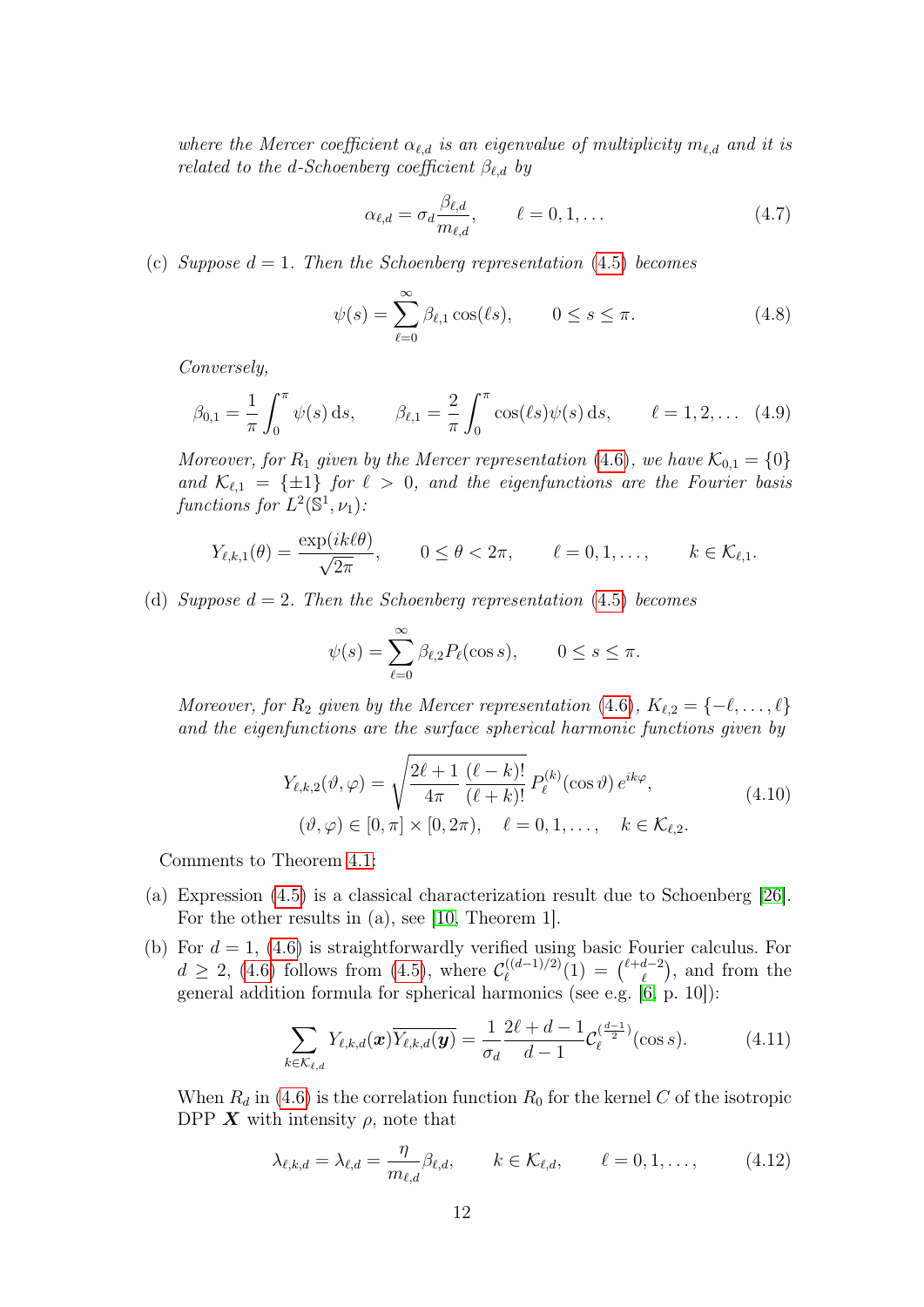are the Mercer coefficients for C. Hence the range for the intensity is

<span id="page-12-0"></span>
$$
0 < \rho \le \rho_{\max,d}, \qquad \rho_{\max,d} = \inf_{\ell:\,\beta_{\ell,d} > 0} \frac{m_{\ell,d}}{\sigma_d \beta_{\ell,d}},\tag{4.13}
$$

where  $\rho_{\text{max},d}$  is finite and as indicated in the notation may depend on the dimension d.

In the special case where  $\psi(s)$  is nonnegative, we prove in Appendix [B](#page-25-1) that the infimum in [\(4.13\)](#page-12-0) is attained at  $\ell = 0$  and consequently

<span id="page-12-3"></span>
$$
\rho_{\max,d} = \frac{m_{0,d}}{\sigma_d \beta_{0,d}}.\tag{4.14}
$$

Note that the condition spec $(C) \subset [0, 1)$  is equivalent to  $\rho < \rho_{\max,d}$ , and the kernel  $\tilde{C}$  used in the density expression [\(3.8\)](#page-6-4) is then as expected isotropic, with Mercer coefficients

$$
\tilde{\lambda}_{\ell,k,d} = \tilde{\lambda}_{\ell,d} = \frac{\eta \beta_{\ell,d}}{m_{\ell,d} - \eta \beta_{\ell,d}}, \qquad k \in \mathcal{K}_{\ell,d}, \qquad \ell = 0, 1, \dots
$$

This follows by combining  $(3.7)$ ,  $(4.5)$ ,  $(4.7)$  and  $(4.12)$ .

- (c) This follows straightforwardly from basic Fourier calculus.
- (d) These results follow from  $(4.5)$ – $(4.7)$ . (The reader mainly interested in the proof for case  $d = 2$  may consult [\[20,](#page-29-9) Proposition 3.29] for the fact that the surface spherical harmonics given by [\(4.10\)](#page-11-2) constitute an orthonormal basis for  $L^2(\mathbb{S}^2, \nu_2)$ , and then use [\(4.11\)](#page-11-3) where  $\mathcal{C}_{\ell}^{((d-1)/2)} = P_{\ell}$  for  $d = 2$ .)

For  $d = 1$ , the inversion result [\(4.9\)](#page-11-4) easily applies in many cases. When  $d \geq 2$ , [\[10,](#page-28-0) Corollary 2] (based on [\[26\]](#page-29-7)) specifies the d-Schoenberg coefficients:

<span id="page-12-2"></span>
$$
\beta_{\ell,d} = \frac{2\ell + d - 1}{2^{3-d}\pi} \frac{\left(\Gamma(\frac{d-1}{2})\right)^2}{\Gamma(d-1)} \int_0^\pi \mathcal{C}_{\ell}^{(\frac{d-1}{2})}(\cos s) \sin^{d-1}(s) \psi(s) \,ds, \qquad \ell = 0, 1, \dots
$$
\n(4.15)

In general we find it hard to use this result, while it is much easier first to find the so-called Schoenberg coefficients  $\beta_{\ell}$  given in the following theorem and second to exploit their connection to the d-Schoenberg coefficients (stated in [\(4.17\)](#page-13-1) below).

We need some further notation. For non-negative integers n and  $\ell$ , define for  $d=1,$ 

$$
\gamma_{n,\ell}^{(1)} = 2^{-\ell} \left( 2 - \delta_{n,0} \delta_{\ell \pmod{2},0} \right) \binom{\ell}{\frac{\ell-n}{2}},
$$

where  $\delta_{ij}$  is the Kronecker delta, and define for  $d = 2, 3, \ldots$ ,

$$
\gamma_{n,\ell}^{(d)} = \frac{(2n+d-1)(\ell!) \Gamma(\frac{d-1}{2})}{2^{\ell+1} \{(\frac{\ell-n}{2})!\} \Gamma(\frac{\ell+n+d+1}{2})} {n+d-2 \choose n}.
$$

<span id="page-12-1"></span>Theorem 4.2. We have: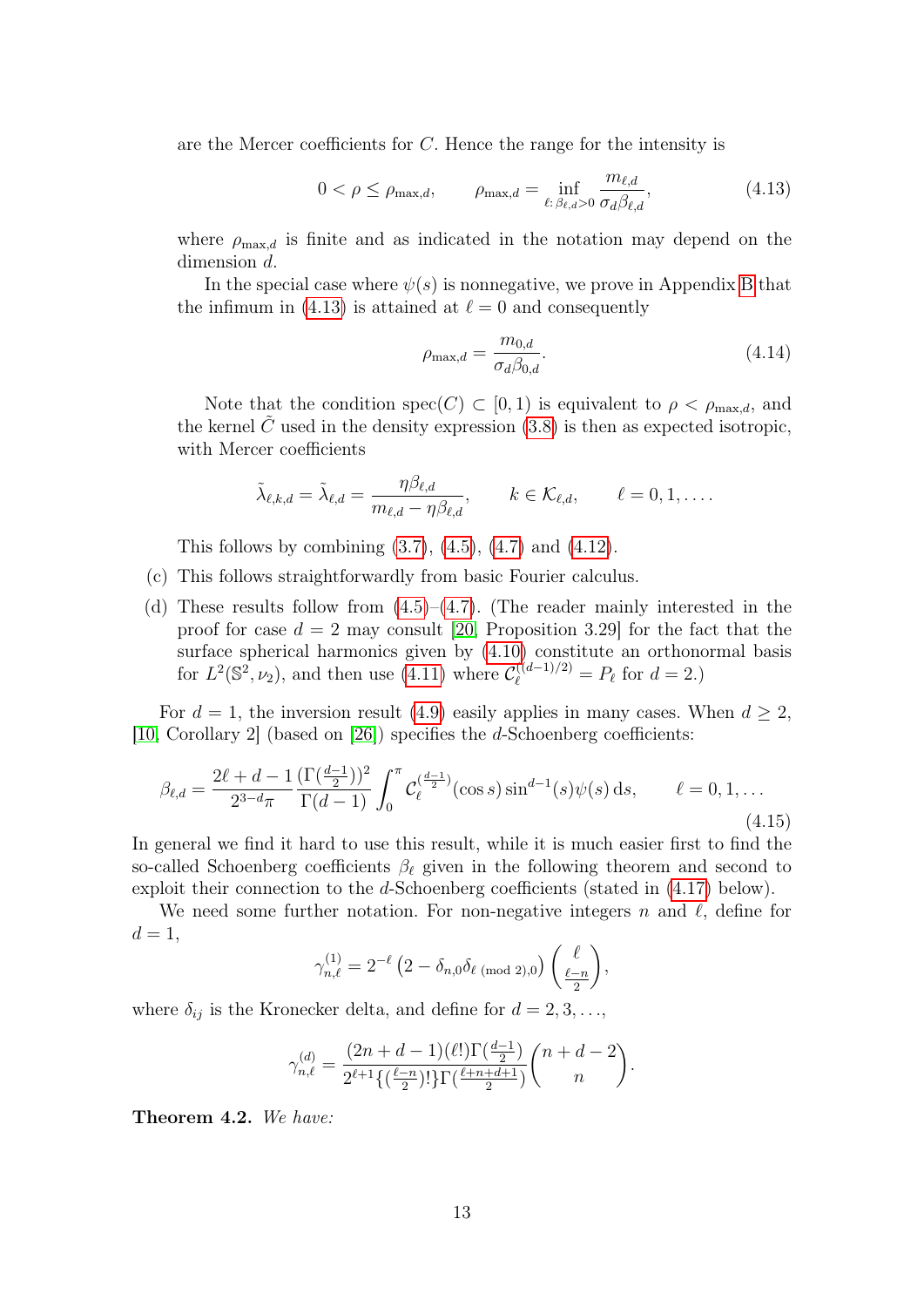(a)  $\psi \in \Psi_{\infty}$  if and only if  $\psi$  is of the form

<span id="page-13-2"></span>
$$
\psi(s) = \sum_{\ell=0}^{\infty} \beta_{\ell} \cos^{\ell} s, \qquad 0 \le s \le \pi,
$$
\n(4.16)

where the Schoenberg sequence  $\beta_0, \beta_1, \ldots$  is a probability mass function. Moreover,  $\psi \in \Psi_{\infty}^{+}$  if and only if the subsets of Schoenberg coefficients  $\beta_{\ell} > 0$  with an even respective odd index  $\ell$  are infinite.

(b) For  $\psi \in \Psi_{\infty}$  and  $d = 1, 2, \ldots$ , the d-Schoenberg sequence is given in terms of the Schoenberg coefficients by

<span id="page-13-1"></span>
$$
\beta_{n,d} = \sum_{\substack{\ell=n\\n-\ell \equiv 0 \pmod{2}}}^{\infty} \beta_{\ell} \gamma_{n,\ell}^{(d)}, \qquad n = 0, 1, \dots,
$$
\n(4.17)

Comments to Theorem [4.2:](#page-12-1)

(a) Expression [\(4.16\)](#page-13-2) is a classical characterization result due to Schoenberg [\[26\]](#page-29-7), while we refer to [\[10,](#page-28-0) Theorem 1] for the remaining results. It is useful to rewrite [\(4.16\)](#page-13-2) in terms of a probability generating function

$$
\varphi(x) = \sum_{\ell=0}^{\infty} x^{\ell} \beta_{\ell}, \qquad -1 \le x \le 1,
$$

so that  $\psi(s) = \varphi(\cos s)$ . Examples are given in Section [4.3.](#page-16-0)

(b) The relation [\(4.17\)](#page-13-1) is verified in Appendix [C.](#page-26-0)

Given the Schoenberg coefficients,  $(4.17)$  can be used to calculate the d-Schoenberg coefficients either exactly or approximately by truncating the sums in [\(4.17\)](#page-13-1). If there are only finitely many non-zero Schoenberg coefficients in  $(4.16)$ , then there is only finitely many non-zero d-Schoenberg coefficients and the sums in [\(4.17\)](#page-13-1) are finite. Examples are given in Section [4.3.](#page-16-0)

### <span id="page-13-0"></span>4.2 Quantifying repulsiveness

Consider again  $\mathbf{X} \sim \text{DPP}_d(C_0)$  where  $C_0 = \rho R_0$ ,  $\rho > 0$  is the intensity, and  $R_0$  is the correlation function. For distinct points  $x, y \in \mathbb{S}^d$ , recall that

$$
\rho^2 g_0(s(\boldsymbol{x},\boldsymbol{y})) \,\mathrm{d}\nu_d(\boldsymbol{x})\,\mathrm{d}\nu_d(\boldsymbol{y})
$$

is approximately the probability for  $X$  having a point in each of infinitesimally small regions on  $\mathbb{S}^d$  around x and y of 'sizes'  $d\nu_d(x)$  and  $d\nu_d(y)$ , respectively. Therefore, when seeing if a DPP is more repulsive than another by comparing their pair correlation functions, we need to fix the intensity. Naturally, we will say that  $\boldsymbol{X}^{(1)} \sim \text{DPP}_d(C_0^{(1)})$  $\mathcal{X}^{(1)}$ ) is at least as repulsive than  $\mathbf{X}^{(2)} \sim \text{DPP}_d(\mathcal{C}_0^{(2)})$  $\binom{1}{0}$  if they share the same intensity and their pair correlation functions satisfy  $g_0^{(1)} \n\t\leq g_0^{(2)}$  $\int_0^{(2)}$  (using an obvious notation). However, as pointed out in [\[18,](#page-29-2) [19\]](#page-29-1) such a simple comparison is not always possible.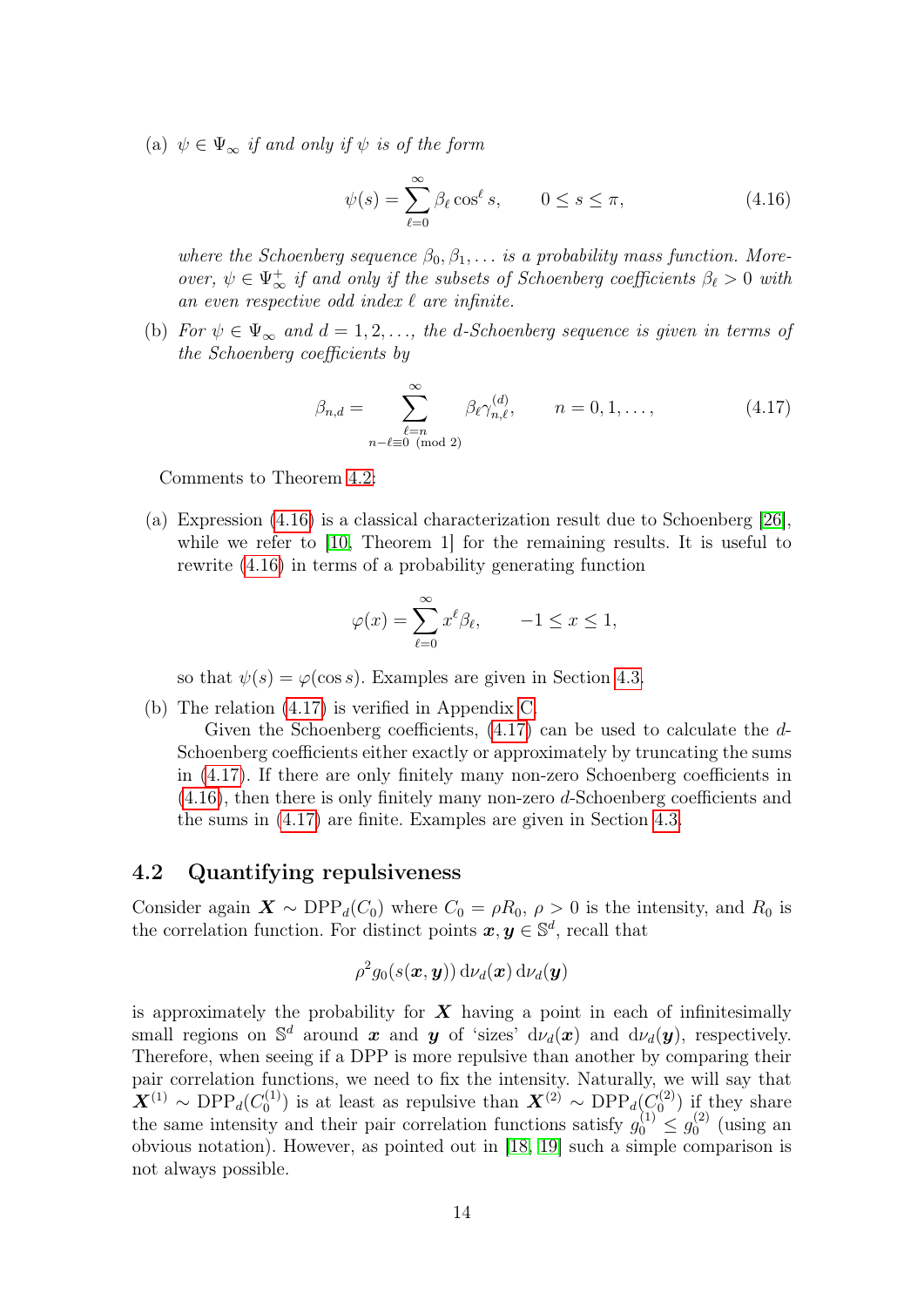Instead, following [\[18\]](#page-29-2) (see also [\[4\]](#page-28-5)), for an arbitrary chosen point  $x \in \mathbb{S}^d$ , we quantify global repulsiveness of  $X$  by

$$
I(g_0) = \frac{1}{\sigma_d} \int_{\mathbb{S}^d} \left[1 - g_0\left\{s(\boldsymbol{x}, \boldsymbol{y})\right\}\right] \, \mathrm{d}\nu_d(\boldsymbol{y}) = \frac{1}{\sigma_d} \int_{\mathbb{S}^d} R_0 \left\{s(\boldsymbol{x}, \boldsymbol{y})\right\}^2 \, \mathrm{d}\nu_d(\boldsymbol{y}) \, .
$$

Clearly,  $I(g_0)$  does not depend on the choice of x, and  $0 \leq I(g_0) \leq 1$ , where the lower bound is attained for a Poisson process with constant intensity. Furthermore, assuming  $R_0(s)$  is twice differentiable from the right at  $s = 0$ , we quantify *local repulsiveness* of  $X$  by the slope

$$
g'_0(0) = -2R_0(0)R'_0(0) = -2R'_0(0)
$$

of the tangent line of the pair correlation function at  $s = 0$  and by its curvature

$$
c(g_0) = \frac{g_0''(0)}{\left\{1 + g_0'^2(0)\right\}^{3/2}} = -2\frac{R_0'(0)^2 + R_0''(0)}{\left\{1 + 4R_0'(0)^2\right\}^{3/2}}.
$$

For many models we have  $R'_0(0) = 0$ , and so  $g'_0(0) = 0$  and  $c(g_0) = g''_0(0)$ . In some cases, the derivative of  $R_0(s)$  has a singularity at  $s = 0$  (examples are given in Section [4.3.5\)](#page-21-0); then we define  $g'_0(0) = \infty$ .

Definition 4.3.  $Suppose$   $\boldsymbol{X}^{(1)} \sim \text{DPP}_d(C_0^{(1)})$  $\mathcal{L}^{(1)}_{0}$  and  $\mathbf{X}^{(2)} \sim \text{DPP}_d(C_0^{(2)})$  $\binom{1}{0}$  share the same intensity  $\rho > 0$  and have pair correlation functions  $g_0^{(1)}$  and  $g_0^{(2)}$  $\int_0^{(2)}$ , respectively. We say that  $\mathbf{X}^{(1)}$  is at least as globally repulsive than  $\mathbf{X}^{(2)}$  if  $I(g_0^{(1)})$  $I_{0}^{(1)}$ )  $\geq I_{\left(g_{0}^{(2)}\right)}$  $\binom{(2)}{0}$ . We say that  $\mathbf{X}^{(1)}$  is locally more repulsive than  $\mathbf{X}^{(2)}$  if either  $g_0^{(1)}$  $g_0^{(1)}(s)$  and  $g_0^{(2)}$  $\binom{2}{0}(s)$ are differentiable at  $s = 0$  with  $g_0^{(1)}$  $g_0^{(1)'}(0) \leq g_0^{(2)'}(0)$  or if  $g_0^{(1)}$  $g_0^{(1)}(s)$  and  $g_0^{(2)}$  $\binom{2}{0}(s)$  are twice differentiable at  $s = 0$  with  $g_0^{(1)}$  $g_0^{(1)'}(0) = g_0^{(2)'}$  $\binom{(2)'}{0}$  and  $c(g_0^{(1)})$  $c(g_0^{(1)}) < c(g_0^{(2)})$  $\binom{(2)}{0}$ .

We think of the homogeneous Poisson process as the least globally and locally repulsive DPP (for a given intensity), since its pair correlation function satisfies  $g_0(0) = 0$  and  $g_0(s) = 1$  for  $0 \le s \le \pi$  (this will be a limiting case in our examples to be discussed in Section [4.3\)](#page-16-0). In what follows, we determine the most globally and locally repulsive DPPs.

For  $\eta = \sigma_d \rho > 0$ , let  $\mathbf{X}^{(\eta)} \sim \text{DPP}_d(C_0^{(\eta)})$  $O_0^{(\eta)}$ ) where  $C_0^{(\eta)}$  has Mercer coefficient  $\lambda_{\ell,d}^{(\eta)}$  $_{\ell,d}$ (of multiplicity  $m_{\ell,d}$ ) given by

<span id="page-14-0"></span>
$$
\lambda_{\ell,d}^{(\eta)} = 1 \text{ if } \ell < n, \qquad \lambda_{n,d}^{(\eta)} = \frac{1}{m_{n,d}} \left( \eta - \sum_{\ell=0}^{n-1} m_{\ell,d} \right), \qquad \lambda_{\ell,d}^{(\eta)} = 0 \text{ if } \ell > n, \tag{4.18}
$$

where  $n \geq 0$  is the integer such that  $\sum_{\ell=0}^{n-1} m_{\ell,d} < \eta \leq \sum_{\ell=0}^{n} m_{\ell,d}$ , and where we set  $\sum_{\ell=0}^{-1} \cdots = 0$ . That is,

<span id="page-14-1"></span>
$$
C_0^{(\eta)}(s) = \frac{1}{\sigma_d} \sum_{\ell=0}^{n-1} m_{\ell,d} \frac{\mathcal{C}_{\ell}^{(\frac{d-1}{2})}(\cos s)}{\mathcal{C}_{\ell}^{(\frac{d-1}{2})}(1)} + \frac{1}{\sigma_d} \left(\eta - \sum_{\ell=0}^{n-1} m_{\ell,d}\right) \frac{\mathcal{C}_{n}^{(\frac{d-1}{2})}(\cos s)}{\mathcal{C}_{n}^{(\frac{d-1}{2})}(1)}.
$$
(4.19)

If  $\eta = \sum_{\ell=0}^n m_{\ell,d}$ , then  $\boldsymbol{X}^{(\eta)}$  is a determinantal projection point process consisting of  $\eta$  points, cf. Theorem [3.2\(](#page-6-0)b). If  $\eta < \sum_{\ell=0}^n m_{\ell,d}$ , then  $\mathbf{X}^{(\eta)}$  is approximately a determinantal projection point process and the number of points in  $X^{(\eta)}$  is random with values in  $\{\sum_{\ell=0}^{n-1} m_{\ell,d}, 1+\sum_{\ell=0}^{n-1} m_{\ell,d}, \ldots, \sum_{\ell=0}^{n} m_{\ell,d}\}.$  The following proposition is verified in Appendix [D.](#page-26-1)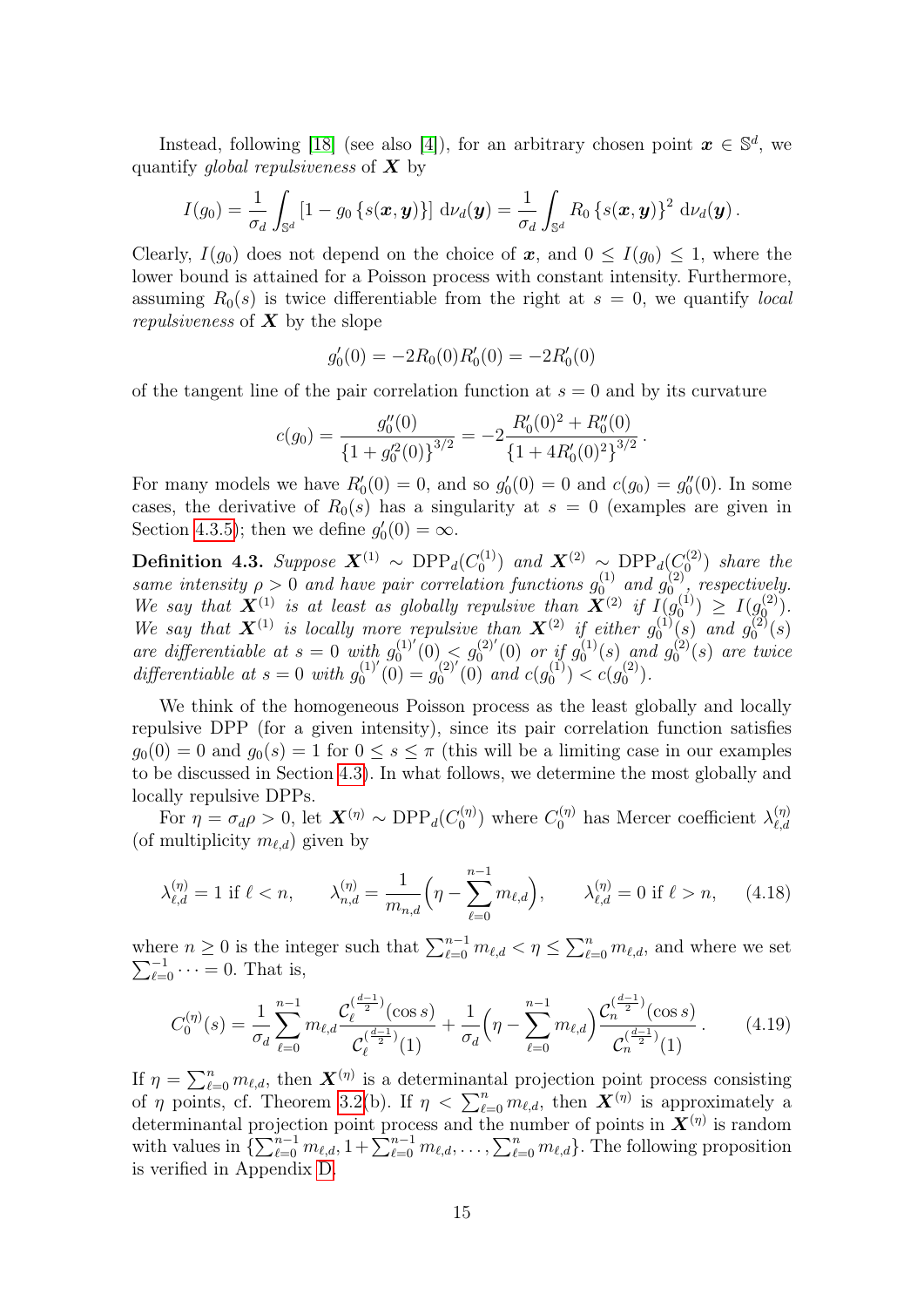<span id="page-15-0"></span>**Theorem 4.4.** For a fixed value of the intensity  $\rho > 0$ , we have:

(a)  $I(q_0)$  satisfies

<span id="page-15-2"></span>
$$
\eta I(g_0) = 1 - \frac{1}{\eta} \sum_{\ell=0}^{\infty} m_{\ell,d} \lambda_{\ell,d} (1 - \lambda_{\ell,d}), \qquad (4.20)
$$

and so  $\mathbf{X}^{(\eta)}$  is a globally most repulsive isotropic DPP.

 $(b)$  If

<span id="page-15-1"></span>
$$
\sum_{\ell=1}^{\infty} \ell^2 \beta_{\ell,d} < \infty,\tag{4.21}
$$

then  $g'_0(0) = 0$  and

<span id="page-15-3"></span>
$$
c(g_0) = g_0''(0) = \frac{2}{d} \sum_{\ell=1}^{\infty} \ell(\ell + d - 1) \beta_{\ell, d}.
$$
 (4.22)

(c)  $\mathbf{X}^{(\eta)}$  is the unique locally most repulsive DPP among all isotropic DPPs satisfying  $(4.21)$ .

Comments to Theorem [4.4:](#page-15-0)

(a) It follows from [\(4.20\)](#page-15-2) that there may not be a unique globally most repulsive isotropic DPP, however,  $\mathbf{X}^{(\eta)}$  appears to be the most natural one. For instance, if  $\eta = \sum_{\ell=0}^n m_{\ell,d}$ , there may exist another globally most repulsive determinantal projection point process with the non-zero Mercer coefficients specified by another finite index set  $\mathcal{L} \subset \{0, 1, \ldots\}$  than  $\{0, \ldots, n\}$ . In particular, for  $d = 1$ and  $n > 0$ , there are infinitely many such index sets.

By [\(4.20\)](#page-15-2),

$$
\eta I(g_0) \leq 1,
$$

where the equality is obtained for  $g_0 = g_0^{(\eta)}$  when  $\eta = \sum_{\ell=0}^n m_{\ell,d}$ . This inverse relationship between  $\eta$  and  $I(g_0)$  shows a trade-off between intensity and the degree of repulsiveness in a DPP.

- (b) The variance condition [\(4.21\)](#page-15-1) is sufficient to ensure twice differentiability from the right at 0 of  $R_0$ . The condition is violated in the case of the exponential covariance function (the Matérn covariance function with  $\nu = 1/2$  and studied in Section [4.3.5\)](#page-21-0).
- (c) For simplicity, suppose that  $\eta = \sum_{\ell=0}^n m_{\ell,d}$ . Then  $\mathbf{X}^{(\eta)}$  is a determinantal projection point process consisting of  $\eta$  points and with pair correlation function

<span id="page-15-4"></span>
$$
g_0^{(\eta)''}(0) = \frac{2\sum_{\ell=1}^n \ell(\ell+d-1)m_{\ell,d}}{d\sum_{\ell=0}^n m_{\ell,d}},
$$
\n(4.23)

cf. [\(4.18\)](#page-14-0) and [\(4.22\)](#page-15-3). Note that  $g_0^{(\eta)''}$  $f_0^{(\eta)''}(0) \sim n^2$  (here  $f_1(\ell) \sim f_2(\ell)$  means that  $c_d \le f_1(\ell)/f_2(\ell) \le C_d$  where  $C_d \ge c_d$  are positive constants).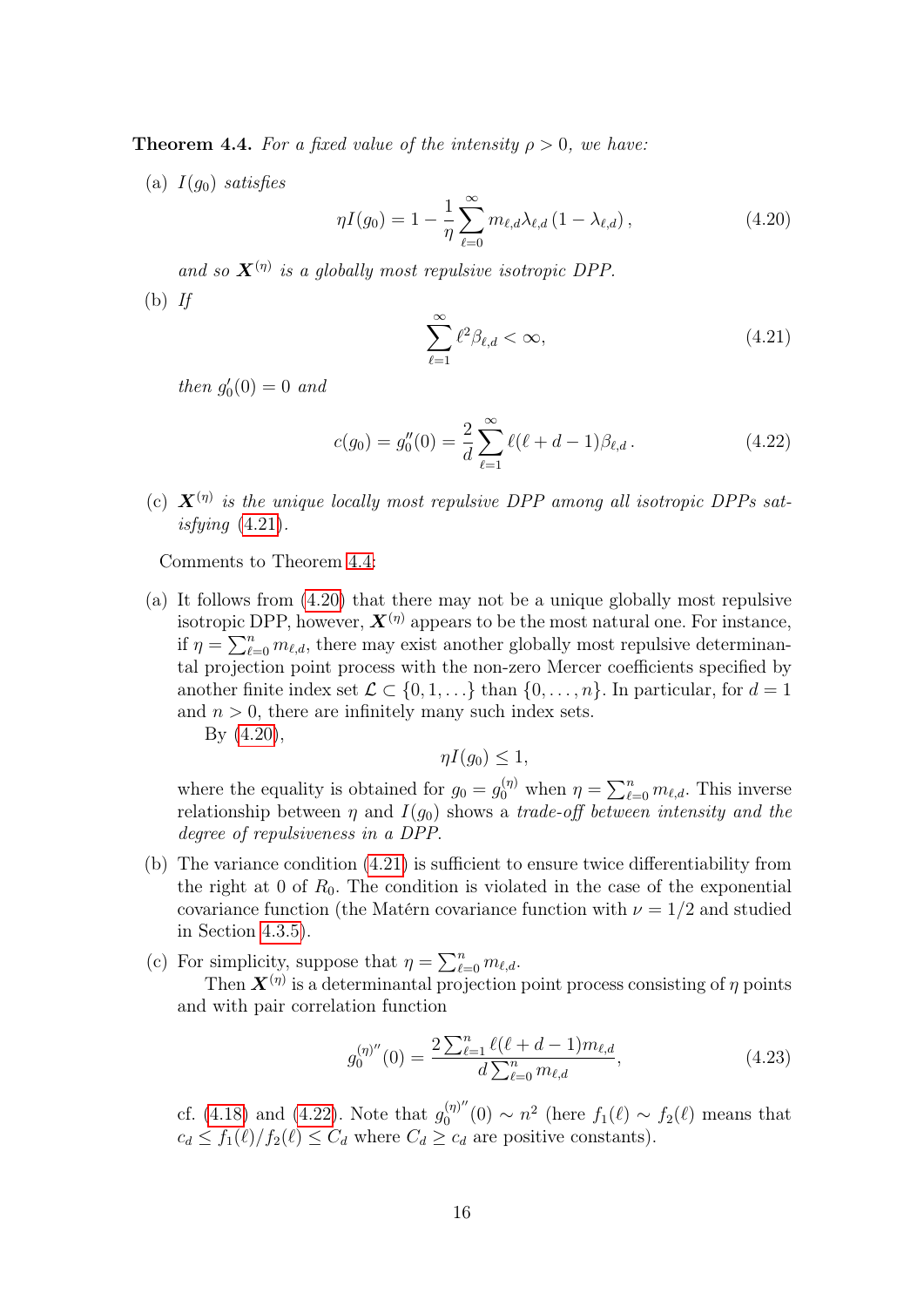For the practical important cases  $d \leq 2$ , we have that  $\eta = 2n + 1$  is odd if  $d = 1$ , while  $\eta = (n + 1)^2$  is quadratic if  $d = 2$ , cf. [\(4.4\)](#page-10-3). Furthermore, [\(4.19\)](#page-14-1) simplifies to

$$
C_0^{(\eta)}(s) = \frac{1}{2\pi} \sum_{\ell=-n}^n \cos(\ell s) \quad \text{if } d = 1,
$$

and

$$
C_0^{(\eta)}(s) = \frac{1}{4\pi} \sum_{\ell=0}^n (2\ell+1) P_\ell(\cos s) \quad \text{if } d = 2.
$$

Finally, a straightforward calculation shows that [\(4.23\)](#page-15-4) becomes

$$
g_0^{(\eta)''}(0) = \frac{2}{3}n^2 + \frac{2}{3}n \qquad \text{if } d = 1,
$$
 (4.24)

and

<span id="page-16-1"></span>
$$
g_0^{(\eta)''}(0) = \frac{1}{2}n^2 + n \qquad \text{if } d = 2. \tag{4.25}
$$

### <span id="page-16-0"></span>4.3 Parametric models

In accordance with Theorem [4.4](#page-15-0) we refer to  $\mathbf{X}^{(\eta)}$  as 'the most repulsive DPP' (when  $\eta$  is fixed). Ideally a parametric model class for the kernel of a DPP should cover a wide range of repulsiveness, ranging from the most repulsive DPP to the least repulsive DPP (the homogeneous Poisson process).

This section considers parametric models for correlation functions  $\psi \in \Psi_d$  used to model

(i) either  $C_0$  of the form

$$
C_0(s) = \rho \psi(s), \qquad 0 < \rho \le \rho_{\text{max},d}, \tag{4.26}
$$

where  $\rho_{\text{max}d} < \infty$  is the upper bound on the intensity ensuring the existence of the DPP, cf. [\(4.13\)](#page-12-0), noticing that  $\rho_{\max,d}$  depends on  $\psi$ ;

(ii) or  $\tilde{C}_0$  of the form

$$
\tilde{C}_0(s) = \chi \psi(s), \qquad \chi > 0,\tag{4.27}
$$

where  $\tilde{C}_0$  is the radial part for  $\tilde{C}$ , and so the DPP is well defined for any positive value of the parameter  $\chi$ .

In case (i) we need to determine the d-Schoenberg coefficients or at least  $\rho_{\text{max},d}$  $\rho_{\max,d}(\psi)$ , and the d-Schoenberg coefficients will also be needed when working with the likelihood, cf. [\(3.8\)](#page-6-4). In case (ii) we can immediately work with the likelihood, while we need to calculate the d-Schoenberg coefficients in order to find the intensity and the pair correlation function. In both cases, if we want to simulate from the DPP, the d-Schoenberg coefficients have to be calculated.

In case (ii) with fixed  $\psi$ , the log-likelihood is simple to handle with respect to the real parameter  $\zeta = \ln \chi$ : if  $\{x_1, \ldots, x_n\}$  is an observed point pattern with  $n > 0$ and  $\alpha_{\ell,d}$  is the  $\ell$ th Mercer coefficient for  $\psi$ , the log-likelihood is

$$
l(\zeta) = n\zeta + \ln \left[ \det \{ \psi(s(x_i, x_j)) \}_{i,j=1,\dots,n} \right] - \sum_{\ell=0}^{\infty} m_{\ell,d} \ln(1 + \alpha_{\ell,d} \chi) ,
$$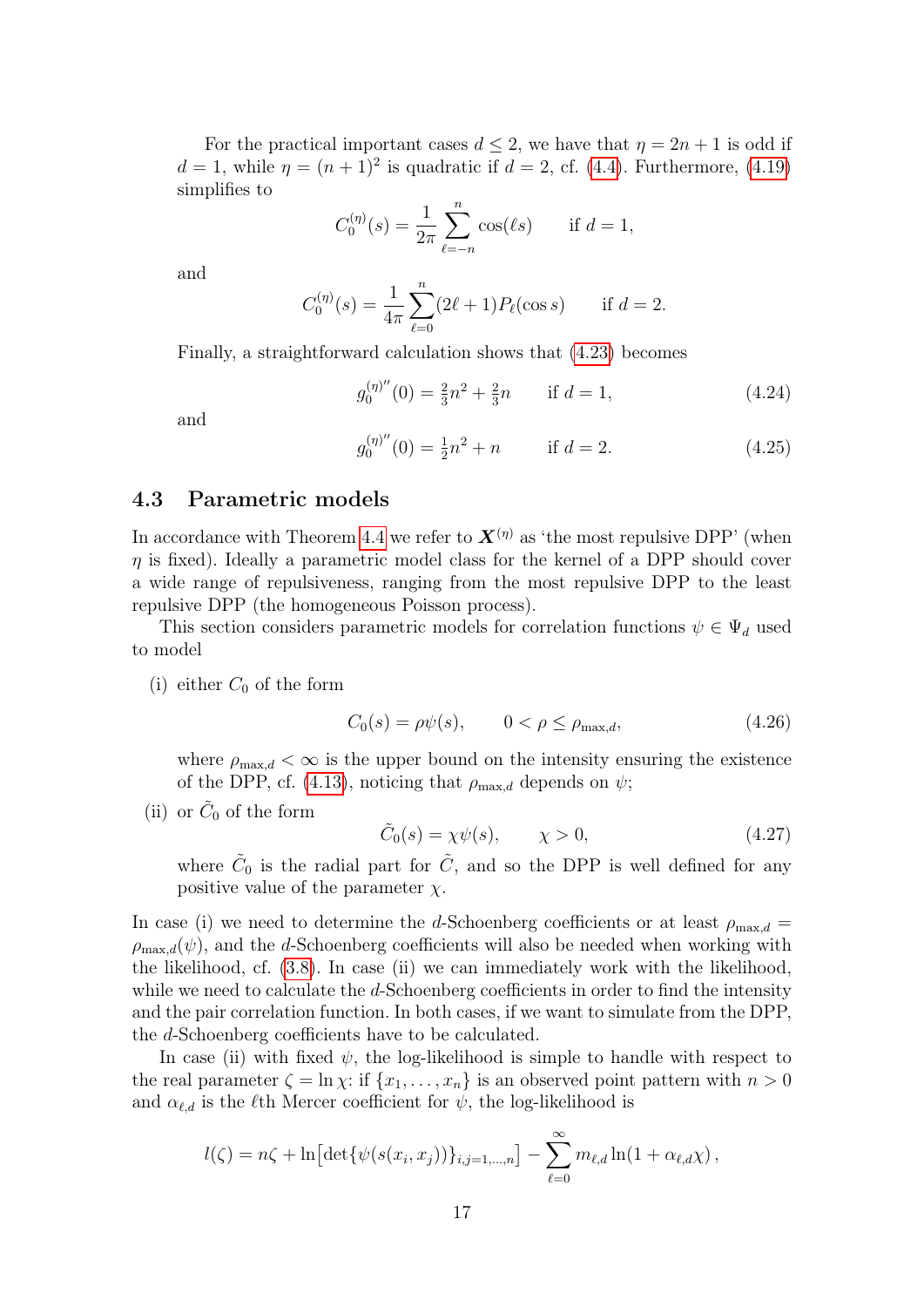cf. [\(3.8\)](#page-6-4). Hence the score function is

$$
\frac{\mathrm{d}l(\zeta)}{\mathrm{d}\zeta} = n - \sum_{\ell=0}^{\infty} m_{\ell,d} \frac{\alpha_{\ell,d}\chi}{1 + \alpha_{\ell,d}\chi},
$$

and the observed information is

$$
-\frac{\mathrm{d}^2 l(\zeta)}{\mathrm{d}\zeta^2} = \sum_{\ell=0}^{\infty} m_{\ell,d} \frac{\alpha_{\ell,d}\chi}{\left(1 + \alpha_{\ell,d}\chi\right)^2},
$$

which is strictly positive (and agrees with the Fisher information). Thus Newton-Raphson can be used for determining the maximum likelihood estimate of  $\chi$ .

#### 4.3.1 Model strategies

In general, when we start with a closed form expression for  $\psi$ , the d-Schoenberg coefficients will be not be expressible on closed form. Notable exceptions are a special case of the multiquadric family studied in Section [4.3.2](#page-17-0) and the spherical family and special cases of the Askey and Wendland families (with  $d \in \{1,3\}$ ) considered in Section [4.3.3.](#page-19-0)

Instead, if  $\psi \in \Psi_{\infty}$ , the Schoenberg coefficients may be expressed in closed form, making use of the identity in [\(4.17\)](#page-13-1). This is possible, for instance, for the multiquadric model. Other examples can be obtained by considering any probability mass system with a probability generating function being available in closed form. For instance, the binomial, Poisson, logathmic families can be used for such a setting. However, in practice, if the sum in [\(4.17\)](#page-13-1) is infinite, a truncation will be needed so that approximate d-Schoenberg coefficients are calculated (these will be smaller than the true ones, so in case (i) above the approximation of the DPP is still a well defined DPP). For instance, this is needed in case of a Poisson distribution but not in case of a binomial distribution.

When the dimension d is fixed, an alternative and as illustrated in Section [4.3.4](#page-20-0) often more flexible approach is to start by modelling the Mercer coefficients for  $\psi$ . Then typically  $\psi$  can only be expressed as an infinite sum (its d-Schoenberg representation).

On the other hand, apart from the special cases considered in Section [4.3.2–](#page-17-0) [4.3.3,](#page-19-0) we have not been successful in expressing Schoenberg coefficients on closed form for the 'commonly used' models for correlation functions, i.e., those listed in [\[10,](#page-28-0) Table 1]: the powered exponential, Matérn, generalized Cauchy, etc. Moreover, these 'commonly used' models seem not very flexible for modelling repulsiveness. Section [4.3.5](#page-21-0) illustrates this in the case of the Matérn model.

#### <span id="page-17-0"></span>4.3.2 Multiquadric covariance functions

Let  $p \in (0, 1)$  and  $\tau > 0$  be the parameters of the negative binomial distribution

$$
\beta_{\ell} = {\binom{\tau + \ell - 1}{\ell}} p^{\ell} (1 - p)^{\tau}, \qquad \ell = 0, 1, \dots
$$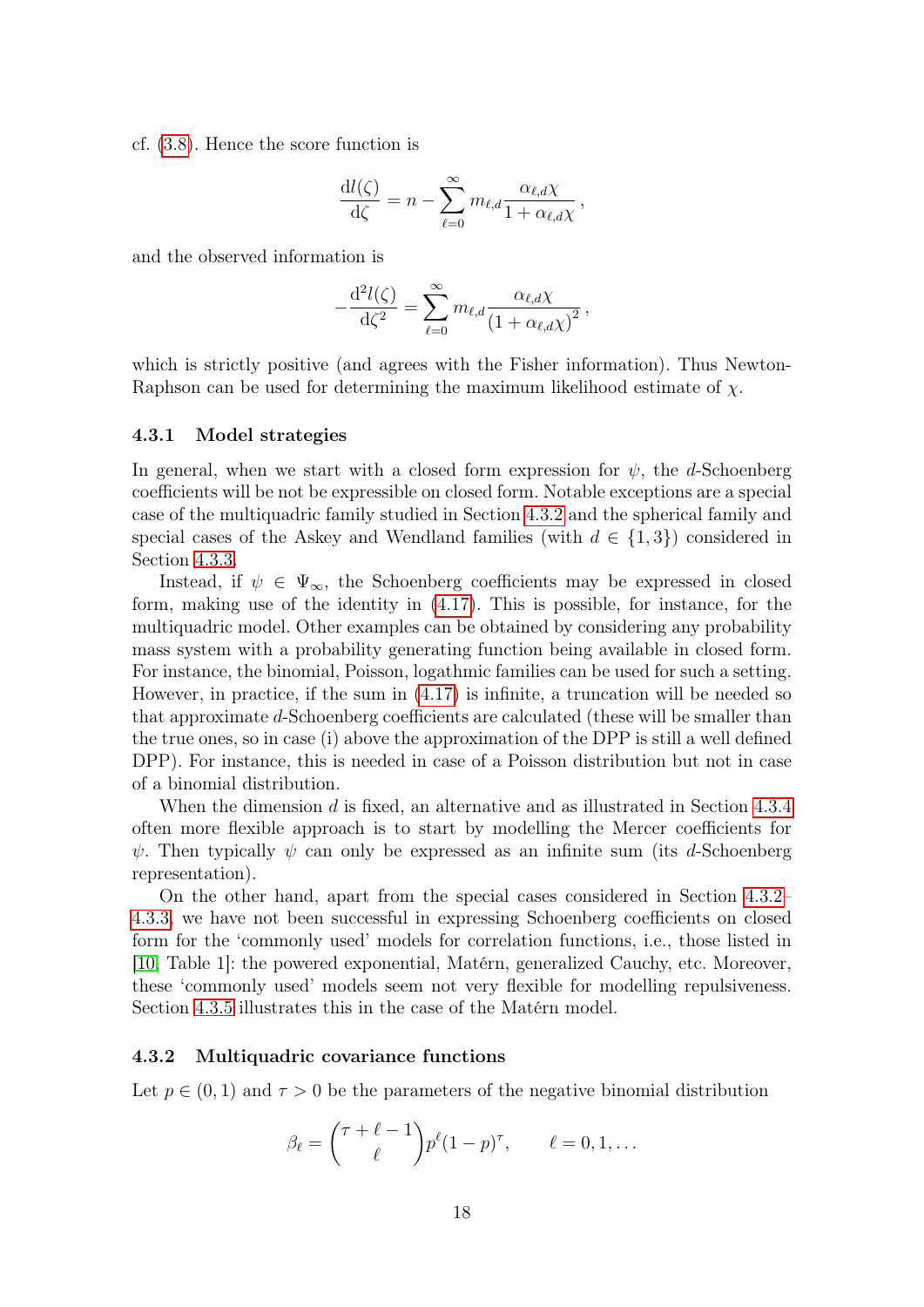Then the corresponding Schoenberg representation reduces to

$$
\psi(s) = \left(\frac{1-p}{1-p\cos s}\right)^{\tau}, \qquad 0 \le s \le \pi,
$$
\n(4.28)

where  $\psi \in \Psi_{\infty}^{+}$ , cf. Theorem [4.2\(](#page-12-1)a). This is the same as the multiquadric model in [\[10\]](#page-28-0) based on the reparametrization given by  $p = \frac{2\delta}{1+\epsilon}$  $\frac{2\delta}{1+\delta^2}$  with  $\delta \in (0,1)$ , since

<span id="page-18-0"></span>
$$
\psi(s) = \frac{(1 - \delta)^{2\tau}}{(1 + \delta^2 - 2\delta \cos s)^{\tau}}, \qquad 0 \le s \le \pi.
$$
\n(4.29)

For  $d=2$ , we obtain for  $\tau=\frac{1}{2}$  $\frac{1}{2}$  the inverse multiquadric family and for  $\tau = \frac{3}{2}$  $rac{3}{2}$  the Poisson spline [\[5\]](#page-28-6). Furthermore, for  $d = 2$  we can solve [\(4.15\)](#page-12-2) explicitly and we have that the maximal 2-Schoenberg coefficient is

<span id="page-18-1"></span>
$$
\beta_{0,2} = \begin{cases} \frac{(1-\delta)^{2\tau}}{4\delta(1-\tau)} \left( (1+\delta)^{2(1-\tau)} - (1-\delta)^{2(1-\tau)} \right) & \text{for } \tau \neq 1\\ \frac{(1-\delta)^2}{2\delta} \log \left( \frac{1+\delta}{1-\delta} \right) & \text{for } \tau = 1 \end{cases}
$$
(4.30)

which by [\(4.14\)](#page-12-3) gives us  $\rho_{\text{max},d}$ .

Suppose  $d \geq 2$  and  $\tau = \frac{d-1}{2}$  $\frac{-1}{2}$ . Then we derive directly from  $(4.3)$  and  $(4.29)$  that

$$
\beta_{\ell,d} = {\ell + d - 2 \choose \ell} \delta^{\ell} (1 - \delta)^{d-1}, \qquad \ell = 0, 1, ..., \qquad (4.31)
$$

are the d-Schoenberg coefficients. Consider the case (i) where  $C_0 = \rho \psi$ , and let  $\eta_{\text{max},d} = \sigma_d \rho_{\text{max},d}$  be the maximal value of  $\eta = \sigma_d \rho$  (the mean number of points). Then

$$
\eta_{\max,d} = (1 - \delta)^{1 - d},
$$

which is an increasing function of  $\delta$ , with range  $(1,\infty)$ , and

$$
\lambda_{\ell,d} = \frac{\eta}{\eta_{\text{max},d}} \frac{d-1}{2\ell+d-1} \delta^{\ell}, \qquad \ell = 0, 1, \dots
$$

For any fixed value of  $\eta > 0$ , as  $\delta \to 1$ , we obtain  $\eta_{\max,d} \to \infty$  and  $\lambda_{\ell,d} \to 0$ , corresponding to the Poisson process with intensity  $\rho$ . On the other hand, the DPP is far from the most repulsive DPP with the same value of  $\eta$  unless  $\eta$  is very close to one: If  $\eta = \eta_{\text{max},d} > 1$ , then

$$
\lambda_{\ell,d} = \frac{d-1}{2\ell+d-1} \left(1 - \eta^{\frac{1}{1-d}}\right)^{\ell},
$$

which is faster than algebraically decaying as a function of  $\ell$  and is a strictly decreasing function of  $\eta$  when  $\ell > 0$ . Also the variance condition [\(4.21\)](#page-15-1) is seen to be satisfied. Hence, for  $\eta = \eta_{\text{max},d} > 1$ ,

$$
c(g_0) = g''(0) = \frac{2(d-1)\delta}{(1-\delta)^2} = 2(d-1)\left(\eta^{\frac{2}{d-1}} - \eta^{\frac{1}{d-1}}\right)
$$

which is an increasing function of  $\eta$ , with range  $(0, \infty)$ , and  $g''(0)$  is of order  $\eta^{\frac{2}{d-1}}$ . Thus we see again that the DPP is far less repulsive than the most repulsive DPP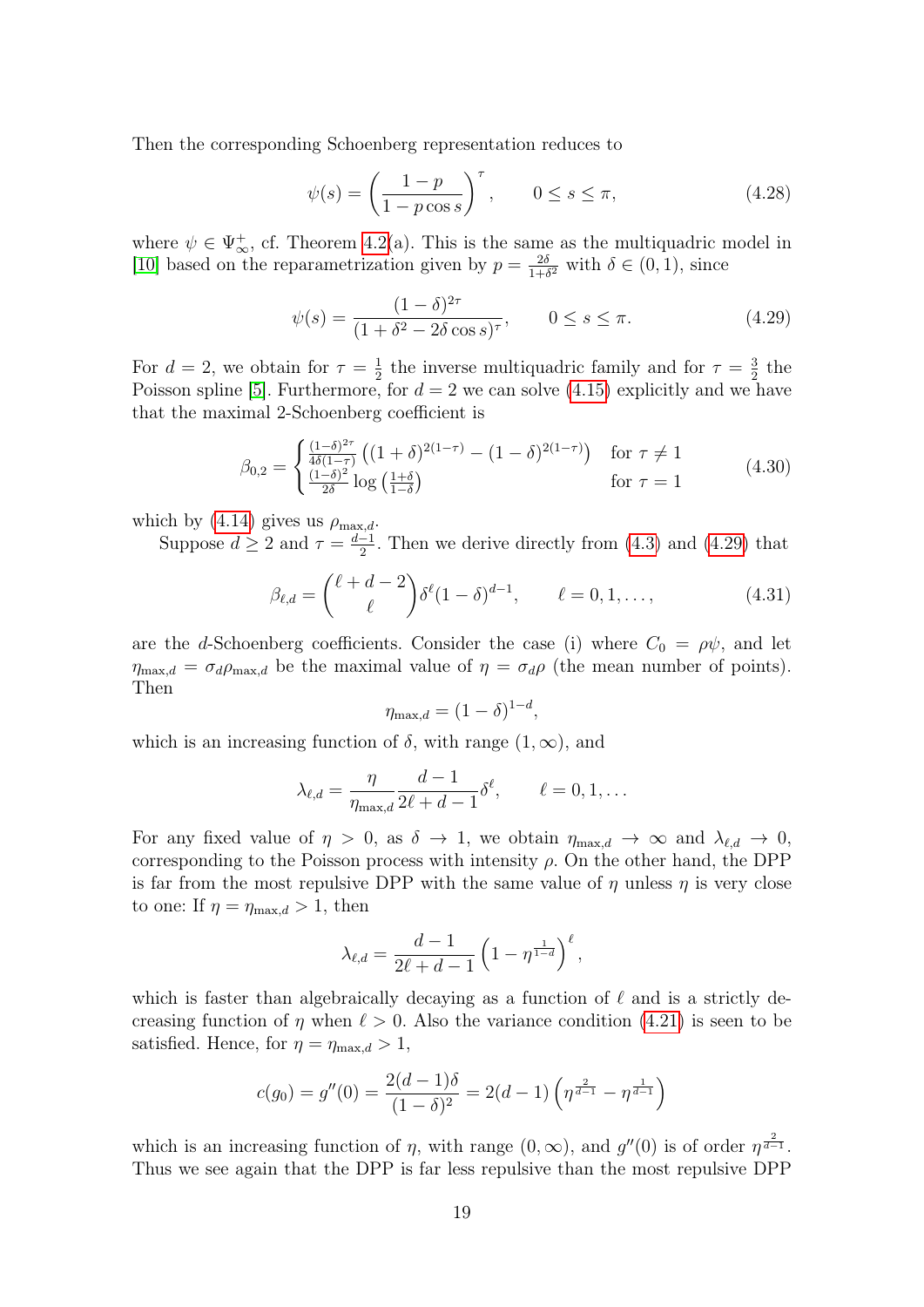<span id="page-19-1"></span>

**Figure 2:** Pair correlation functions for DPP models with  $d = 2$ . Full lines from left to right correspond to multiquadric models with  $\tau = 1, 2, 5, 10, 100$  and  $\delta = 0.97, 0.90, 0.82$ , 0.74, 0.38 chosen such that  $\eta_{\text{max},2} = 400$ . The dotted line corresponds to the most repulsive DPP with  $\eta = 400$ .

with the same value of  $\eta$  (recalling that  $g_0^{(\eta)''}$  $\eta_0^{(\eta)''}(0)$  is of order  $\eta^{2/d}$ ). To illustrate this, let  $d = 2$  and  $\eta = \eta_{\text{max},2} = (1 + n)^2$ . Then

$$
g''(0) = 2\left((n+1)^4 - (n+1)^2\right),
$$

which is of order  $n^4$ , while  $g_0^{((1+n)^2)''}$  $\lim_{\Omega}$  ((1+n)<sup>2</sup>)'' (0) =  $\frac{1}{2}n^2 + n$  is of order  $n^2$  (the case of the most repulsive DPP with  $(1+n)^2$  points, cf.  $(4.25)$ ).

In conclusion the inverse multiquadric model is not very flexible in terms of the repulsiveness it can cover. However, for other choices of  $\tau$  the situation appears to be much better. Figure [2](#page-19-1) shows the pair correlation function for different values of  $\tau$  for  $d = 2$  when  $\delta$  is chosen such that  $\eta_{\text{max},2} = 400$  together with the most repulsive DPP with  $\eta = 400$ . The figure suggests that the models become more repulsive when  $\tau \to \infty$  with  $\delta \to 0$  appropriately chosen to keep  $\eta_{\text{max},2}$  fixed, and based on the figure we conjecture that a limiting model exists, but we have not been able to prove this. The simulated realization in the middle panel of Figure [1](#page-1-0) gives the qualitative impression that the multiquadric model can obtain a degree of repulsiveness that almost reaches the most repulsive DPP though the corresponding pair correlation functions can easily be distinguished in Figure [2.](#page-19-1) To calculate  $\eta_{\text{max},2}$ we simply use  $(4.30)$  and  $(4.14)$ .

#### <span id="page-19-0"></span>4.3.3 Spherical, Askey, and Wendland covariance functions

Table [1](#page-20-1) shows special cases of Askey's truncated power function and  $C<sup>2</sup>$ -Wendland and  $C^4$ -Wendland correlation functions when  $d \leq 3$  (here, for any real number,  $x_{+} = x$  if  $x \ge 0$ , and  $x_{+} = 0$  if  $x < 0$ ). Note that a scale parameter c can be included, where for the  $C^2$  and  $C^4$  Wendland correlation functions,  $c \in (0, 2\pi]$  and  $c$  defines the compact support of these correlation functions, and where for the Askey's truncated power function,  $c > 0$ . Notice that these correlation functions are of class  $\Psi_3^+$ , they are compactly supported for  $c < \pi$ , and compared to the Askey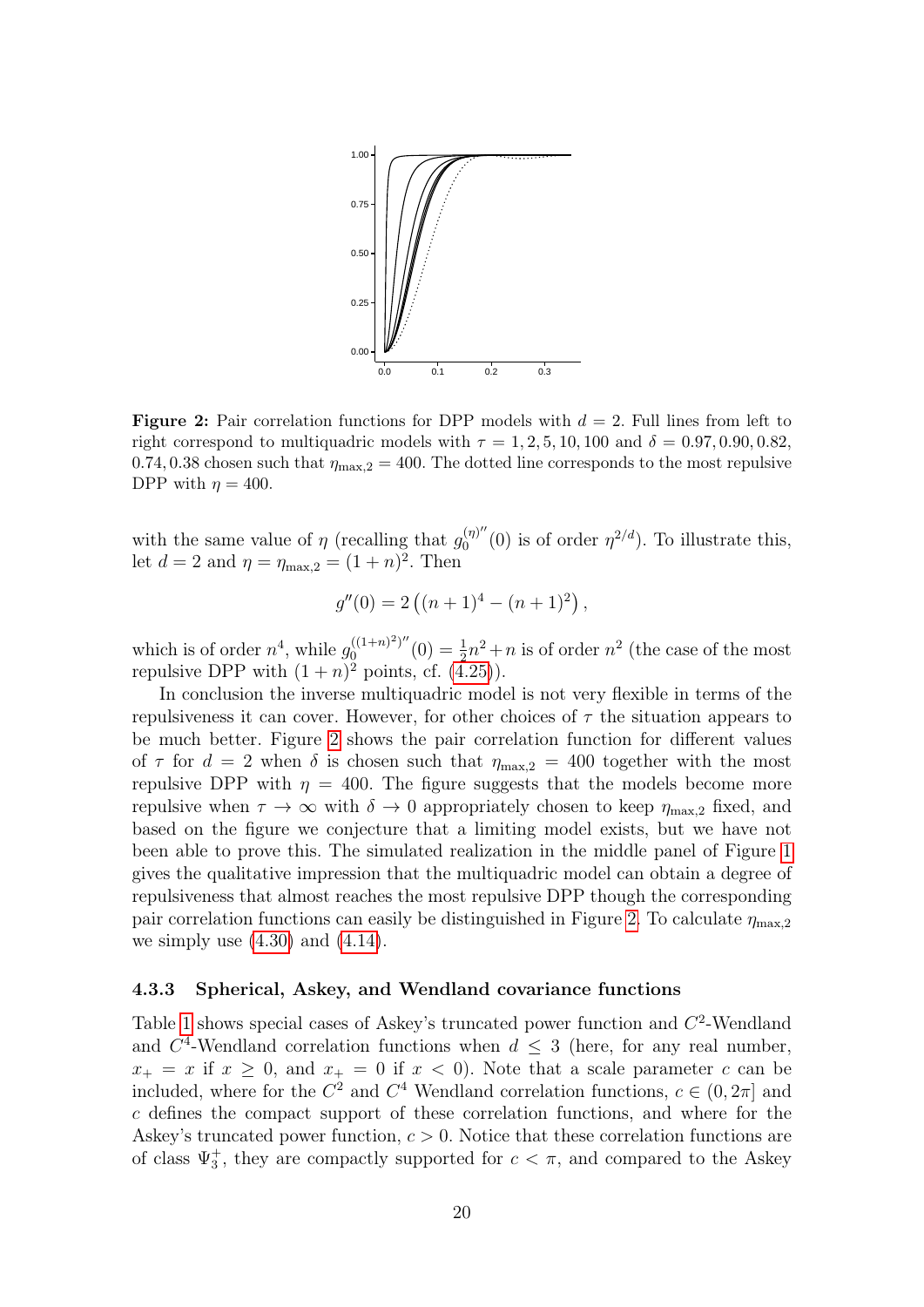and Wendland correlation functions in [\[10,](#page-28-0) Table 1] they are the most repulsive cases. Appendix [E](#page-27-0) describes how the one-Schoenberg coefficients listed in Table [1](#page-20-1) can be derived. The one-Schoenberg coefficients can then be used to obtain the 3-Schoenberg coefficients, cf. [\[10,](#page-28-0) Corollary 3]. Moreover, the spherical correlation function

$$
\psi(s) = \left(1 + \frac{s}{2c}\right) \left(1 - \frac{s}{c}\right)_+^2, \qquad 0 \le s \le \pi,
$$

is of class  $\Psi_3^+$ , and the proof of [\[10,](#page-28-0) Lemma 2] specifies its one-Schoenberg coefficients and hence the 3-Schoenberg coefficients can also be calculated. Plots (omitted here) of the corresponding Mercer coefficients for  $d \in \{1,3\}$  show that DPPs with the kernel specified by the Askey,  $C^2$ -Wendland,  $C^4$ -Wendland, or spherical correlation function are very far from the most repulsive case.

<span id="page-20-1"></span>Table 1: Special cases of Askey's truncated power function and  $C^2$ -Wendland and  $C^4$ -Wendland correlation functions when  $d \leq 3$  and  $c = 1$ , where the two last columns specify the corresponding one-Schoenberg coefficients. For a general value of a scale parameter  $c > 0$  (with  $c \leq 2\pi$  in case of the Wendland functions), in the expressions for  $\psi$ , s should be replaced by  $s/c$ , while in the expressions for  $\beta_{\ell,1}$ ,  $\ell$  should be replaced by c $\ell$  and the one-Schoenberg coefficient should be multiplied by c.

|       | $\psi$                                                | $\beta_{\ell,1}$ $(\ell = 1, 2, )$                                | $\beta_{0.1}$     |
|-------|-------------------------------------------------------|-------------------------------------------------------------------|-------------------|
| Askey | $(1-s)^{3}_{+}$                                       | $\frac{6(\ell^2+2\cos(\ell)-2)}{\pi\ell^4}$                       | $\overline{4\pi}$ |
|       | $C^2$ -Wendland $(1-s)_+^4(4s+1)$                     | $240(\ell^2 + \ell \sin(\ell) + 4\cos(\ell) - 4)$<br>$-\ell$ 6    | $\frac{1}{6\pi}$  |
|       | $C^4$ -Wendland $\frac{1}{3}(1-s)_{+}^6(s(35s+18)+3)$ | $8960(-4\ell(\ell^2-18)+3(\ell^2-35)\sin(\ell)+33\ell\cos(\ell))$ | $\frac{4}{27\pi}$ |

#### <span id="page-20-0"></span>4.3.4 A flexible spectral model

Suppose that the kernel of the DPP has Mercer coefficients

$$
\lambda_{\ell,d} = \frac{1}{1 + \beta \exp\left((\ell/\alpha)^{\kappa}\right)}, \qquad \ell = 0, 1, \dots,
$$

where  $\alpha > 0$ ,  $\beta > 0$ , and  $\kappa > 0$  are parameters. Since all  $\lambda_{\ell,d} \in (0,1)$ , the DPP is well defined and has a density specified by  $(3.8)$ . Since its kernel is positive definite, all finite subsets of  $\mathbb{S}^d$  are feasible realizations of the DPP. The mean number of points  $\eta$  may be evaluated by numerical methods.

 $\sum_{\ell=0}^n m_{\ell,d}, \alpha = n$ , and  $\beta = 1/(n\kappa)$ . Then, as  $\kappa \to \infty$ ,  $\beta \exp((\ell/\alpha)^{\kappa})$  converges to The most repulsive DPP is a limiting case: For any  $n \in \{0, 1, ...\}$ , let  $\eta_0 =$ 0 for  $\ell \leq n$  and to  $\infty$  for  $\ell > n$ . Thus  $\lambda_{\ell,d} \to 1$  for  $\ell \leq n$ ,  $\lambda_{\ell,d} \to 0$  for  $\ell > n$ , and  $\eta \to \eta_0$ . This limiting case corresponds to the case of  $\mathbf{X}^{(\eta_0)}$ , the most repulsive DPP consisting of  $\eta_0$  points.

Also the homogeneous Poisson process is a limiting case: Note that for fixed  $d \geq 1$ , the multiplicities  $m_{\ell,d}$  given by [\(4.4\)](#page-10-3) satisfy the asymptotic estimate  $m_{\ell,d} \sim$  $(1 + \ell)^{d-1}$  as  $\ell \to \infty$  (again  $f_1(\ell) \sim f_2(\ell)$  means that  $c_d \leq f_1(\ell)/f_2(\ell) \leq C_d$  where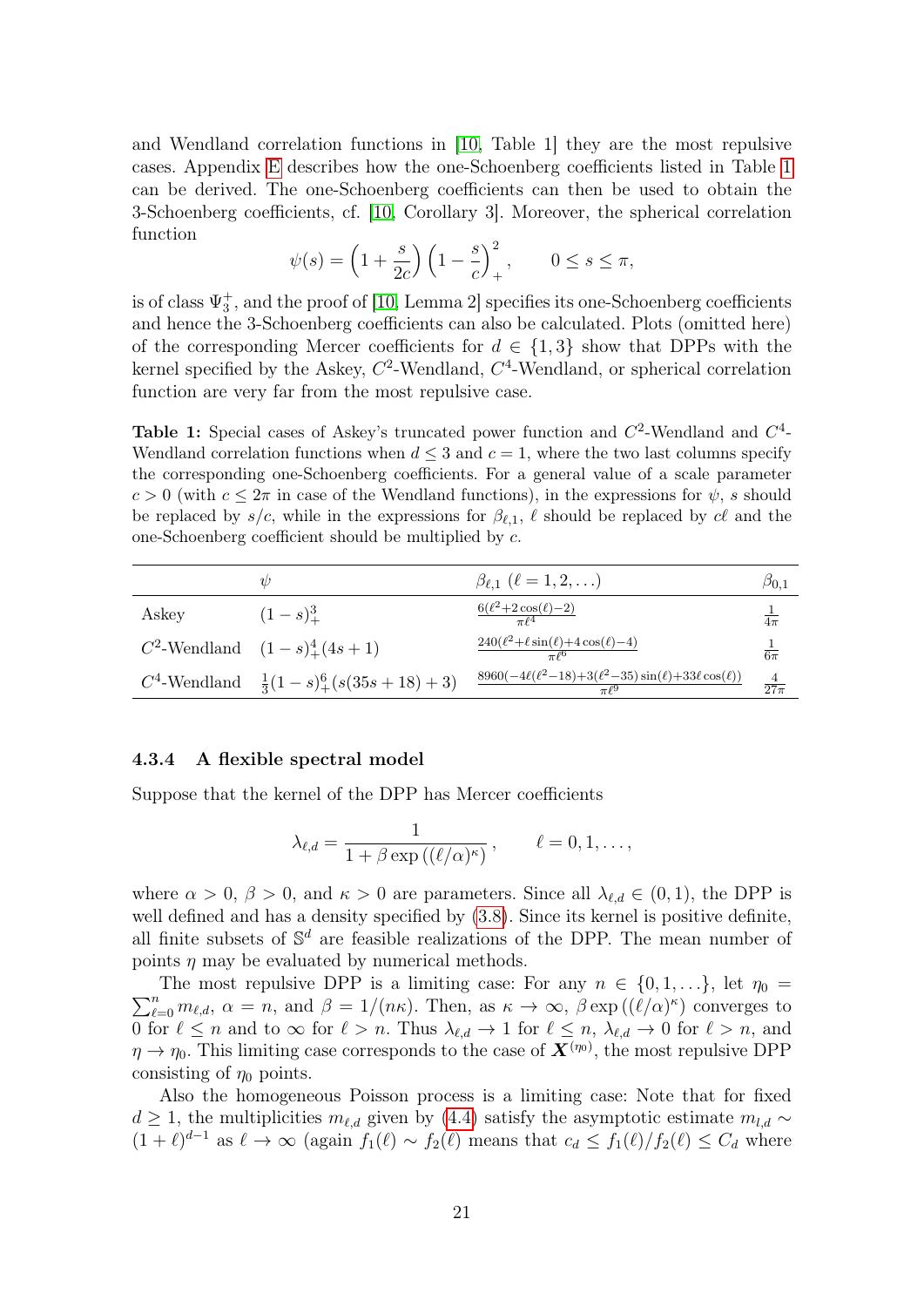<span id="page-21-1"></span>

**Figure 3:** Approximate pair correlation functions for DPP models with  $d = 2$ . Within each panel the full lines from left to right correspond to spectral models with  $\beta = 100, 5$ , 1, 0.1, 0.01 and  $\alpha$  chosen such that  $\eta \approx 400$  given the value of  $\kappa$  as indicated in the figure. The dotted line corresponds to the most repulsive DPP with  $\eta = 400$ .

 $C_d \geq c_d$  are positive constants). Hence,

$$
\eta = \sum_{\ell=0}^{\infty} m_{\ell,d} \lambda_{\ell,d} \sim \sum_{\ell=0}^{\infty} (1+\ell)^{d-1} \frac{1}{1+\beta \exp((\ell/\alpha)^{\kappa})}.
$$

Now, for a given value  $\eta = \eta_0 > 0$ , put  $\kappa = d$  and  $\alpha = (\eta_0 \beta)^{1/d}$ . Then, for sufficiently large  $\beta$ ,

$$
\sum_{\ell=0}^{\infty} (1+\ell)^{d-1} \frac{1}{1+\beta \exp((\ell/\alpha)^d)} \sim \eta_0.
$$

Consequently, as  $\beta \to \infty$ , we obtain  $\eta \sim \eta_0$ , while

$$
\lambda_{\ell,d} \to 0, \qquad \ell = 0, 1, 2 \ldots
$$

The model covers a wide range of repulsiveness as indicated in Figure [3.](#page-21-1) Compared to the multiquadric model in Figure [2](#page-19-1) we immediately notice that even with a moderate value of the exponent parameter ( $\kappa = 2$ ) this model allows us to come much closer to the most repulsive DPP. The drawback of this model is that neither the intensity nor the pair correlation function is know analytically. To approximate each pair correlation function we have used [\(4.5\)](#page-10-1) with  $\beta_{\ell,d} = \lambda_{\ell,d} m_{\ell,d}/\eta$  where  $\eta$  is evaluated numerically.

#### <span id="page-21-0"></span>4.3.5 Matérn covariance functions

The Matérn correlation function is of class  $\Psi_\infty^+$  and given by

$$
\psi(s) = \frac{2^{1-\nu}}{\Gamma(\nu)} \left(\frac{s}{c}\right)^{\nu} K_{\nu}\left(\frac{s}{c}\right), \qquad 0 \le s \le \pi,
$$

where  $\nu \in (0, \frac{1}{2})$  $\frac{1}{2}$  and  $c > 0$  are parameters and  $K_{\nu}$  denotes the modified Bessel function of the second kind of order  $\nu$ , see [\[10,](#page-28-0) Section 4.5]. For  $\nu = \frac{1}{2}$  $\frac{1}{2}, \psi(s) = \exp(-s/c)$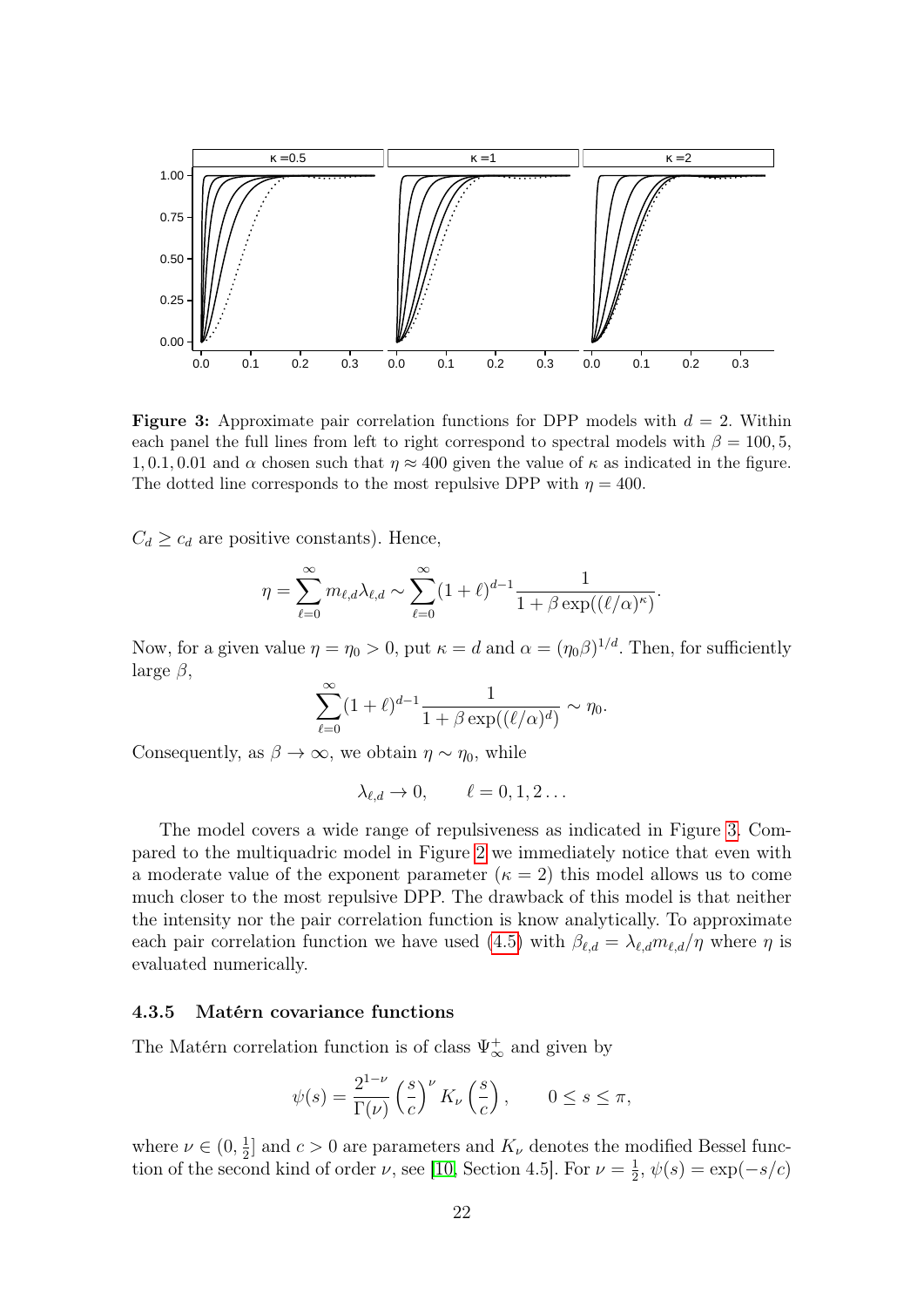is the exponential correlation function. The nomenclature Matérn function might be considered a bit ambitious here, since we are considerably restricting the parameter space for  $\nu$ . Indeed, it is true that any value of  $\nu > 0$  can be used when replacing the great circle distance with the chordal distance, but the use of this alternative metric is not contemplated in the present work.

Suppose  $R_0 = \psi$  is (the radial part of) the kernel for an isotropic DPP. Then the DPP becomes more and more repulsive as the scale parameter  $c$  or the smoothness parameter  $\nu$  increases, since  $g_0$  then decreases. In the limit, as c tends to 0,  $g_0$  tends to the pair correlation function for a Poisson process. It can also be verified that  $g_0$ increases as  $\nu$  decreases.

For  $\nu = \frac{1}{2}$  $\frac{1}{2}$ ,  $g_0(s) = 1 - \exp(-2s/c)$ , so  $g'_0(0) = 2/c > 0$  and hence the DPP is locally less repulsive than any other DPP with the same intensity and such that the slope for the tangent line of its pair correlation function at  $s = 0$  is at most  $2/c$ . For  $\nu < \frac{1}{2}$ ,  $g'_0(0) = \infty$ . That is, a singularity shows up at zero in the derivative of  $R_0$ , which follows from the asymptotic expansions of  $K_{\nu}$  given in [\[1,](#page-28-7) Chapter 9]. Hence, the DPP is locally less repulsive than any other DPP with the same intensity and with a finite slope for the tangent line of its pair correlation function at  $s = 0$ . Consequently, the variance condition [\(4.21\)](#page-15-1) is violated for all  $\nu \in (0, 1/2]$ .

We are able to derive a few more analytical results: For  $d=1$  and  $\nu=\frac{1}{2}$  $\frac{1}{2}$ , [\(4.9\)](#page-11-4) yields

$$
\beta_{0,1} = \frac{c}{\pi} \left\{ 1 - \exp\left(-\frac{\pi}{c}\right) \right\},\,
$$

and

$$
\beta_{\ell,1} = \frac{2}{\pi} \left\{ 1 + (-1)^{\ell+1} \exp\left(-\frac{\pi}{c}\right) \right\} \frac{c}{1 + c^2 \ell^2}, \qquad \ell = 1, 2, \dots
$$

Hence

$$
\eta_{\max,1} = \frac{\pi}{c} \frac{1}{1 - \exp\left(-\frac{\pi}{c}\right)},
$$

which is a decreasing function of c, with range  $(1, \infty)$ .

Incidentally, [\[11\]](#page-28-8) introduced what they call a circular Matérn covariance function and which for  $d = 1$  has Mercer coefficients

$$
\lambda_{\ell,1} = \frac{\sigma^2}{(\alpha^2 + \ell^2)^{\nu+1/2}}, \qquad \ell = 0, 1, \ldots,
$$

where  $\sigma > 0$ ,  $\nu > 0$ , and  $\alpha > 0$  are parameters. Consider a DPP with the circular Matérn covariance function as its kernel and with  $d = 1$ . This is well defined exactly when  $\sigma \leq \alpha^{\nu+1/2}$ . Then the mean number of points is

$$
\eta = \sum_{\ell=-\infty}^{\infty} \frac{\sigma^2}{\left(\alpha^2 + \ell^2\right)^{\nu+1/2}},
$$

which is bounded by

$$
\eta_{\max,1} = \sum_{\ell=-\infty}^{\infty} \frac{1}{(1 + (\ell/\alpha)^2)^{\nu + 1/2}}.
$$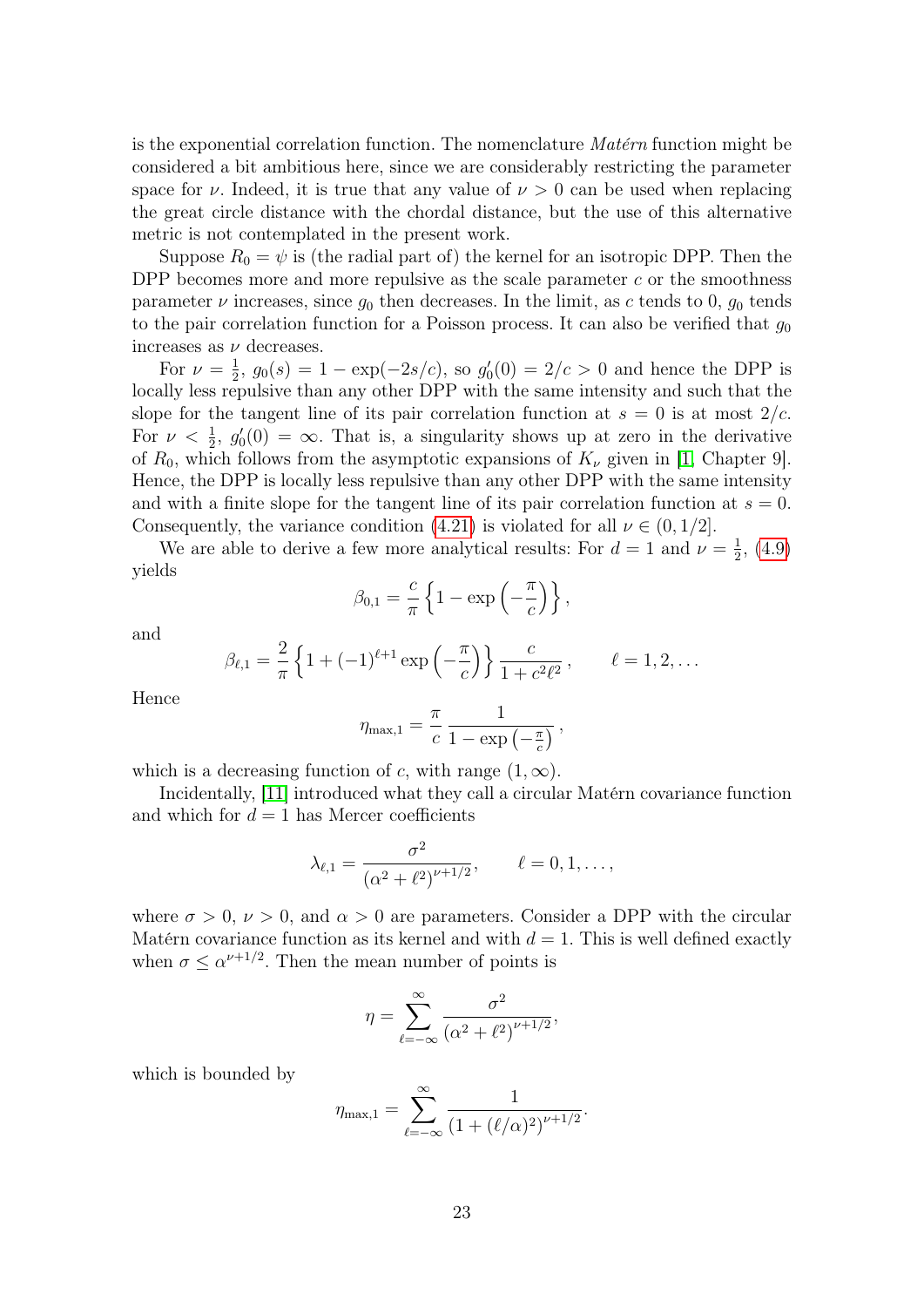<span id="page-23-1"></span>

**Figure 4:** Pair correlation functions for DPP models with  $d = 1$ . Full lines from left to right correspond to circular Matérn models with  $\nu = 0.5, 1, 2, 10, \sigma = \alpha^{\nu+1/2}$ , and  $\alpha = 31.8, 50, 75, 176.2$  chosen such that  $\eta = \eta_{\text{max},1} \approx 100$ . The dotted line corresponds to the most repulsive DPP with  $\eta = 100$ .

When  $\nu$  is a half-integer, the kernel and hence also  $\eta$  and  $\eta_{\text{max},1}$  are expressible on closed form, see [\[11\]](#page-28-8). Finally, considering the case  $\sigma = \alpha^{\nu+1/2}$  (equivalently  $\eta =$  $(\eta_{\text{max},1}),$  then

$$
\lambda_{\ell,1} = \frac{1}{(1 + (\ell/\alpha)^2)^{\nu + 1/2}}, \qquad \ell = 0, 1, \ldots,
$$

and we see that the DPP never reaches the most repulsive DPP except in the limit where  $\eta_{\text{max},1} \rightarrow 1$ .

Figure [4](#page-23-1) shows four different pair correlation functions corresponding to different values of  $\nu$  for the circular Matérn model with  $\eta = \eta_{\text{max},1}$  (i.e.  $\sigma = \alpha^{\nu+1/2}$ ). For values  $\nu > 10$  the curves become almost indistinguishable from the one with  $\nu = 10$ , so we have omitted these from the figure. The left most curve  $(\nu = 1/2)$  is in fact almost numerically identical to the ordinary Matérn model introduced above with  $\nu = 1/2$  and  $\eta_{\text{max},1} = 100$ . Since  $\nu = 1/2$  corresponds to the most repulsive ordinary Matérn model we see that the circular Matérn model covers a much larger degree of repulsiveness than the ordinary Matérn model.

## <span id="page-23-0"></span>5 Concluding remarks

In this paper, we have considered determinantal point processes (DPPs) on the d-dimensional unit sphere  $\mathbb{S}^d$ . We have shown that DPPs on spheres share many properties with DPPs on  $\mathbb{R}^d$ , and these properties are simpler to establish and to exploit for statistical purposes on  $\mathbb{S}^d$  due to compactness of the space.

For DPPs with a distribution specified by a given kernel (a complex covariance function of finite trace class and which is square integrable), we have developed a suitable Mercer (spectral) representation of the kernel. In particular, we have studied the case of DPPs with a distribution specified by a continuous isotropic kernel. Such kernels can be expressed by a Schoenberg representation in terms of countable linear combination of Gegenbauer polynomials, and a precise connection between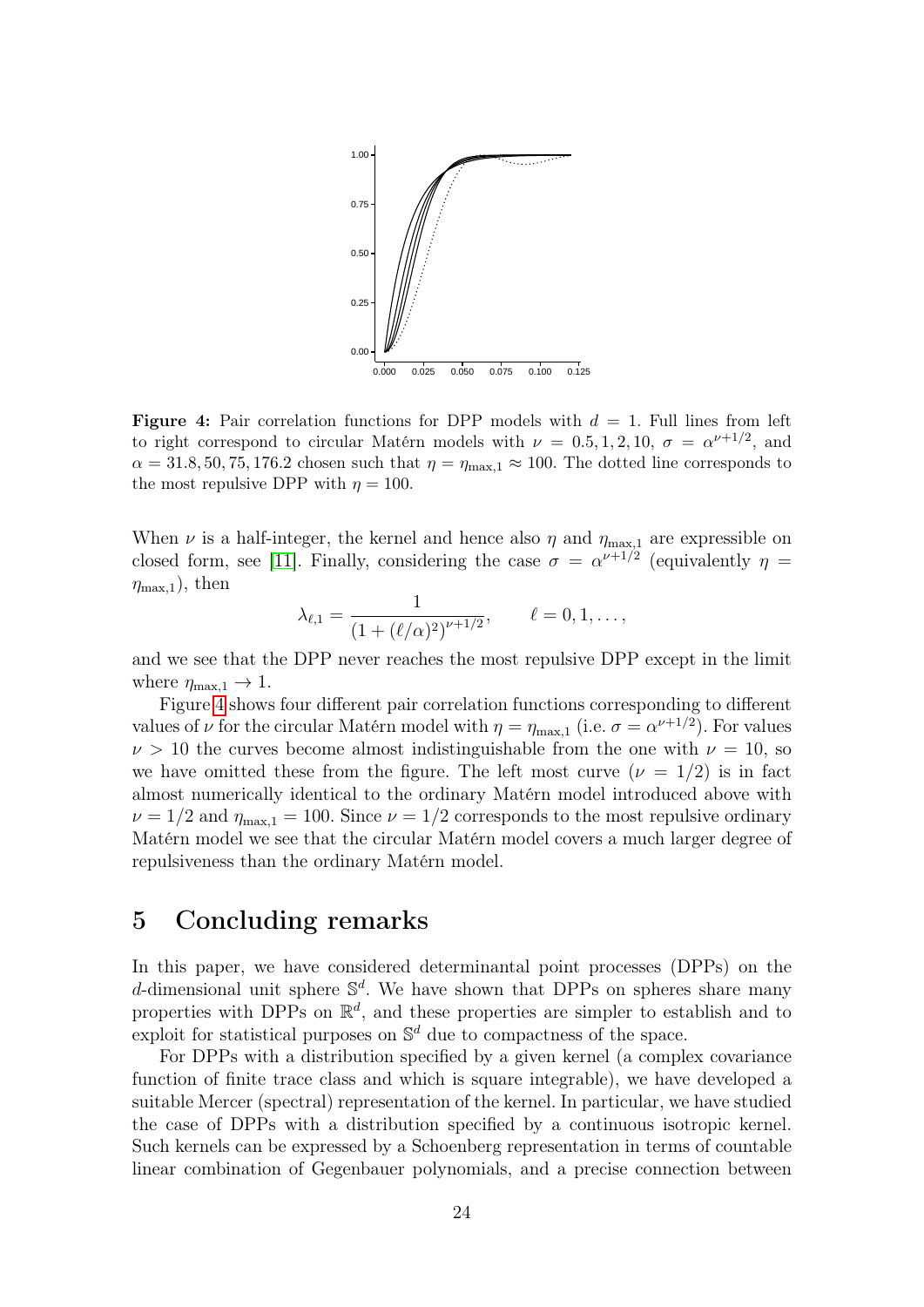the Schoenberg representation and the Mercer representation has been presented. Furthermore, the trade-off between the degree of repulsiveness and the expected number of points in the model has been established, and the 'most repulsive isotropic DPPs' have been identified.

We have used the connection between the Schoenberg and Mercer representations to construct a number of tractable and flexible parametric models for isotropic DPPs. We have considered two different modelling approaches where we either work with a closed form expression for the correlation function  $\psi$  or with its Mercer/spectral representation. With the former approach the multiquadric model seems to be the most promising model with some flexibility, and the closed form expression for  $\psi$ opens up for computationally fast moment based parameter estimation in future work. The two main drawbacks is that this class cannot cover the most extreme cases of repulsion between points and simulation requires truncation of a (possibly) infinite series, which in some cases may be problematic. However, in our experience the truncation works well in the most interesting cases when we are not too close to a Poisson point process. In that case the Schoenberg coefficients decay very slowly and it becomes computationally infeasible to accurately approximate the d-Schoenberg coefficients. The flexible spectral model we have developed overcomes these two drawbacks. It covers the entire range of repulsiveness from the lack of repulsion in the Poisson case to the most repulsive DPP, and it is straightforward to generate simulated realizations from this model. The main drawback here is that the intensity and pair correlation function only can be evaluated numerically making moment based inference more difficult, and the parameters of the model may be harder to interpret.

We defer for another paper how to construct anisotropic models and to perform statistical inference for spatial point pattern datasets on the sphere. In brief, smooth transformations and independent thinnings of DPPs results in new DPPs, whereby anisotropic DPPs can be constructed from isotropic DPPs. For  $d = 2$  particular forms for anisotropy should also be investigated such as axial symmetry (see e.g. [\[16,](#page-29-10) [13\]](#page-29-11)) meaning that the kernel is invariant to shifts in the polar longitude.

We have developed software in the R language [\[23\]](#page-29-12) to handle DPPs on the sphere as an extension to the spatstat package [\[2\]](#page-28-9) and it will be released in a future version of spatstat. Until official release in spatstat the code can be obtained by sending an email to the authors. Some figures have been created with the R package ggplot2 [\[29\]](#page-30-0).

### Acknowledgments

Supported by the Danish Council for Independent Research | Natural Sciences, grant 12-124675, "Mathematical and Statistical Analysis of Spatial Data", by Proyecto Fondecyt Regular 1130647 from the Chilean Ministry of Education, and by the Centre for Stochastic Geometry and Advanced Bioimaging, funded by a grant (8721) from the Villum Foundation.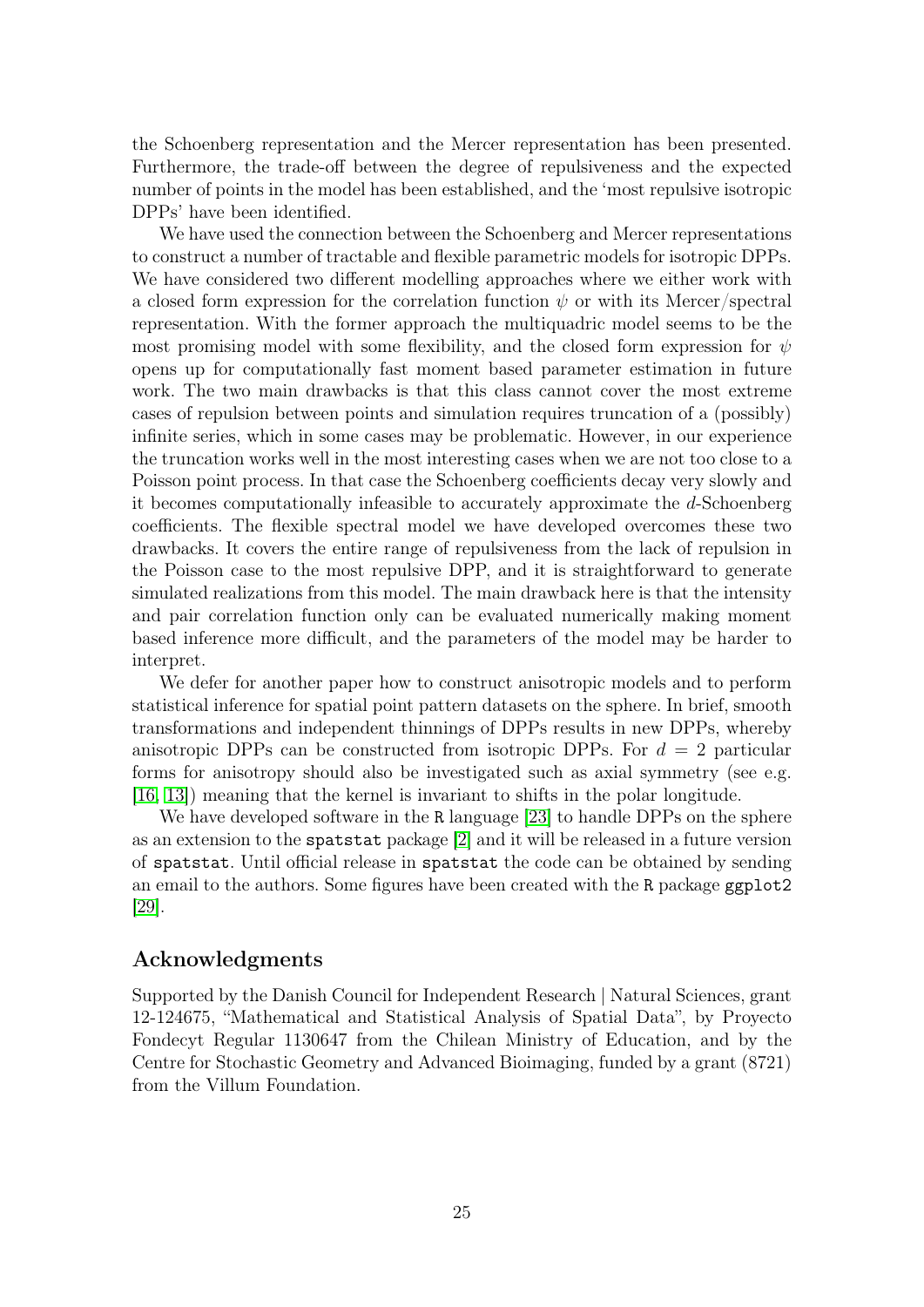### <span id="page-25-0"></span>A Simulation algorithm

As mentioned in the comment to Theorem [3.2](#page-6-0)[\(b\)](#page-7-4) we need to simulate points sequentially given the previously generated points. This is done by rejection sampling from a uniform instrumental distribution as described in [\[18,](#page-29-2) [19\]](#page-29-1) which requires an upper bound on the squared modulus of the eigenfunctions. Specifically, when  $d = 2$ (using the notation from equation [\(4.10\)](#page-11-2) in Theorem [4.1\)](#page-10-0) we can use the bound

$$
|Y_{l,k,2}(\vartheta,\varphi)|^2 \le \frac{2l+1}{4\pi} \frac{(l-|k|)!}{(l+|k|)!} \quad \text{for all } (\vartheta,\varphi) \in [0,\pi] \times [0,2\pi).
$$

# <span id="page-25-1"></span>B Eigenvalues for nonnegative  $\psi(s)$

Suppose that  $\psi(s)$  is nonnegative. Then  $\tilde{\psi}(x) := \psi(\arccos x)$  is nonnegative and according to [\(4.5\)](#page-10-1)

$$
\tilde{\psi}(x) = \sum_{\ell=0}^{\infty} \beta_{\ell,d} \frac{\mathcal{C}_{\ell}^{(\frac{d-1}{2})}(x)}{\mathcal{C}_{\ell}^{(\frac{d-1}{2})}(1)}, \qquad -1 \le x \le 1.
$$

We use the orthogonality of the Gegenbauer polynomials with respect to the measure  $(1-x^2)^{\frac{d-2}{2}} dx$  on [-1, 1], see [\[1,](#page-28-7) p. 774], to obtain

$$
\beta_{\ell,d} = C_{\ell}^{(\frac{d-1}{2})}(1) \cdot \frac{l! (2l+d-1) \left[ \Gamma\left(\frac{d}{2}-\frac{1}{2}\right) \right]^2}{\pi 2^{3-d} \Gamma(l+d-1)} \int_{-1}^1 \tilde{\psi}(x) C_{\ell}^{(\frac{d-1}{2})}(x) (1-x^2)^{\frac{d-2}{2}} dx.
$$

It follows that

$$
\alpha_{\ell,d} = \frac{\sigma_d \cdot \beta_{\ell,d}}{m_{\ell,d}}
$$
\n
$$
= \sigma_d \cdot \frac{[\mathcal{C}_{\ell}^{(\frac{d-1}{2})}(1)]^2}{m_{\ell,d}} \cdot \frac{l! (2l+d-1) [\Gamma(\frac{d}{2}-\frac{1}{2})]^2}{\pi 2^{3-d} \Gamma(l+d-1)} \int_{-1}^1 \tilde{\psi}(x) \frac{\mathcal{C}_{\ell}^{(\frac{d-1}{2})}(x)}{\mathcal{C}_{\ell}^{(\frac{d-1}{2})}(1)} (1-x^2)^{\frac{d-2}{2}} dx
$$
\n
$$
= \frac{2\pi^{d/2}}{\Gamma(d/2)} \int_{-1}^1 \tilde{\psi}(x) \frac{\mathcal{C}_{\ell}^{(\frac{d-1}{2})}(x)}{\mathcal{C}_{\ell}^{(\frac{d-1}{2})}(1)} (1-x^2)^{\frac{d-2}{2}} dx.
$$
\n(B.1)

It is known that  $\|\mathcal{C}_{\ell}^{(\frac{d-1}{2})}\|$  $\ell^{(\frac{d-1}{2})}(x)/\mathcal{C}^{(\frac{d-1}{2})}_{\ell}$  $\ell^{\frac{(\sqrt{2})}{2}}(1)\|_{L^{\infty}} \leq 1$  for all  $\ell \geq 0$ , see [\[28,](#page-30-1) Theorem 7.32.1], and  $\mathcal{C}_0^{(\frac{d-1}{2})}$  $\int_0^{\frac{1}{2}} f(x) dx = 1$ . Combined with the fact that  $\tilde{\psi}(x) (1 - x^2)^{\frac{d-2}{2}}$  is nonnegative on  $[-1, 1]$ , it follows directly from Hölder's inequality applied to  $(B.1)$  that

<span id="page-25-2"></span>
$$
\sup_{\ell} \alpha_{\ell,d} = \alpha_{0,d} = \frac{2\pi^{d/2}}{\Gamma(d/2)} \int_{-1}^{1} \tilde{\psi}(x) (1 - x^2)^{\frac{d-2}{2}} dx.
$$

In fact, we may also conclude that  $\alpha_{0,d} > \alpha_{\ell,d}, \ell \geq 1$ , since  $|C_{\ell}^{(\frac{d-1}{2})}|$  $\ell^{(\frac{d-1}{2})}(x)/\mathcal{C}^{(\frac{d-1}{2})}_\ell$  $\frac{1}{\ell}^{\left(\frac{1}{2}\right)}(1)| < 1$ on a set of positive measure, which can be deduced from the orthogonality of the Gegenbauer system.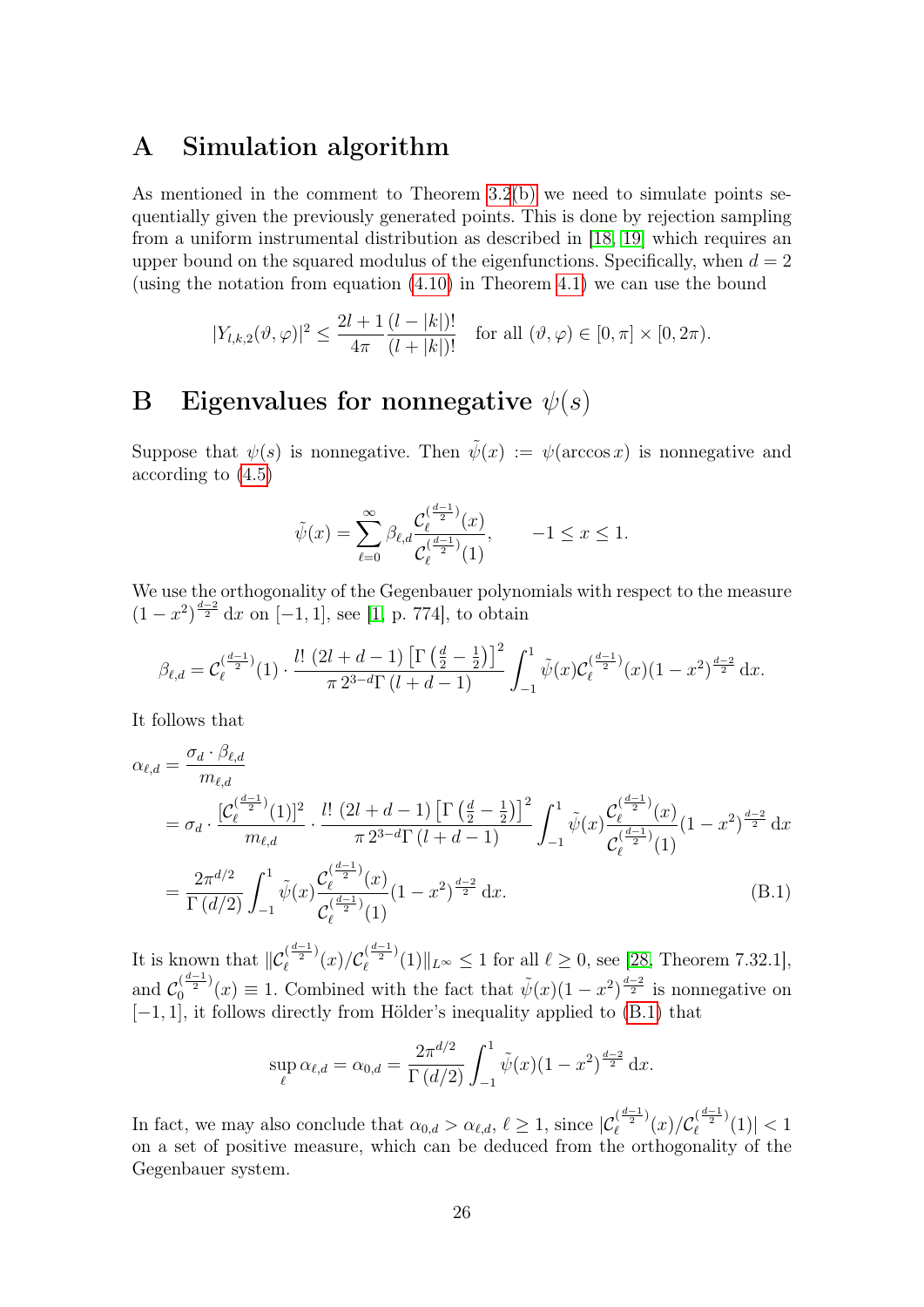# <span id="page-26-0"></span>C Proof of Theorem [4.2\(](#page-12-1)b)

For  $d \geq 2$ , we use [\[17,](#page-29-13) Equation (2.7)] to obtain

$$
x^{\ell} = \sum_{\substack{n=0 \ n-\ell \equiv 0 \pmod{2}}}^{\ell} \frac{(2n+d-1)(\ell !) \Gamma(\frac{d-1}{2})}{2^{\ell+1} \{(\frac{\ell-n}{2})!\} \Gamma(\frac{\ell+n+d+1}{2})} \mathcal{C}_n^{(\frac{d-1}{2})}(x), \qquad x \in [-1,1].
$$

Hence, for any function  $\psi$  admitting the expansion [\(4.16\)](#page-13-2) we obtain an associated Schoenberg expansion of the type

$$
\psi(s) = \sum_{\ell=0}^{\infty} \beta_{\ell} \Big( \sum_{\substack{n=0 \ n-\ell \equiv 0 \pmod{2}}}^{\ell} \frac{(2n+d-1)(\ell!) \Gamma(\frac{d-1}{2})}{2^{\ell+1} \{(\frac{\ell-n}{2})!\} \Gamma(\frac{\ell+n+d+1}{2})} C_n^{(\frac{d-1}{2})}(\cos s) \Big)
$$
  

$$
= \sum_{n=0}^{\infty} \Big( \sum_{\substack{\ell=n \ \ell \equiv n}}^{\infty} \beta_{\ell} \frac{(2n+d-1)(\ell!) \Gamma(\frac{d-1}{2})}{2^{\ell+1} \{(\frac{\ell-n}{2})!\} \Gamma(\frac{\ell+n+d+1}{2})} C_n^{(\frac{d-1}{2})}(1) \Big) \frac{C_n^{(\frac{d-1}{2})}(\cos s)}{C_n^{(\frac{d-1}{2})}(1)},
$$

whereby [\(4.17\)](#page-13-1) is seen to be true for  $d \geq 2$ , since  $\mathcal{C}_n^{(\frac{d-1}{2})}(1) = \binom{n+d-2}{n}$  $\binom{d-2}{n}$ . For  $d=1$  we use a similar argument based on the power reduction formula,

$$
\cos^{\ell} s = 2^{-\ell} \sum_{\substack{n=0 \ n-\ell \equiv 0 \pmod{2}}}^{\ell} \left(2 - \delta_{n,0} \delta_{\ell \pmod{2},0}\right) \left(\frac{\ell}{\frac{\ell-n}{2}}\right) \cos(ns)
$$

$$
= 2^{-\ell} \sum_{\substack{n=0 \ n-\ell \equiv 0 \pmod{2}}}^{\ell} \left(2 - \delta_{n,0} \delta_{\ell \pmod{2},0}\right) \left(\frac{\ell}{\frac{\ell-n}{2}}\right) \mathcal{C}_n^{(0)}(\cos s).
$$

## <span id="page-26-1"></span>D Proof of Theorem [4.4](#page-15-0)

This appendix verifies  $(a)$ – $(c)$  in Theorem [4.4.](#page-15-0)

(a) It follows straightforwardly from  $(2.1)$ – $(2.2)$  that

$$
I(g_0) = \frac{1}{\eta} - \frac{\text{Var}(\#\mathbf{X})}{\eta^2}.
$$

Considering independent Bernoulli variables  $B_{\ell,k,d}$  with parameters  $\lambda_{\ell,d}$  for  $k \in \mathcal{K}_{\ell,d}$ and  $\ell = 0, 1, \ldots$ , cf. Theorem [3.2\(](#page-6-0)b) and [\(4.12\)](#page-11-1), we obtain

$$
\text{Var}(\#\mathbf{X}) = \sum_{\ell=0}^{\infty} m_{\ell,d} \lambda_{\ell,d} (1-\lambda_{\ell,d}).
$$

Thereby [\(4.20\)](#page-15-2) follows.

(b)–(c) The case  $d = 1$  is left for the reader. Now suppose  $d \geq 2$ . Consider  $g_0 = 1 - R_0^2$ , with Schoenberg representation

<span id="page-26-2"></span>
$$
R_0(s) = \sum_{\ell=0}^{\infty} \beta_{\ell,d} \frac{\mathcal{C}_{\ell}^{(\frac{d-1}{2})}(\cos s)}{\mathcal{C}_{\ell}^{(\frac{d-1}{2})}(1)}.
$$
(D.1)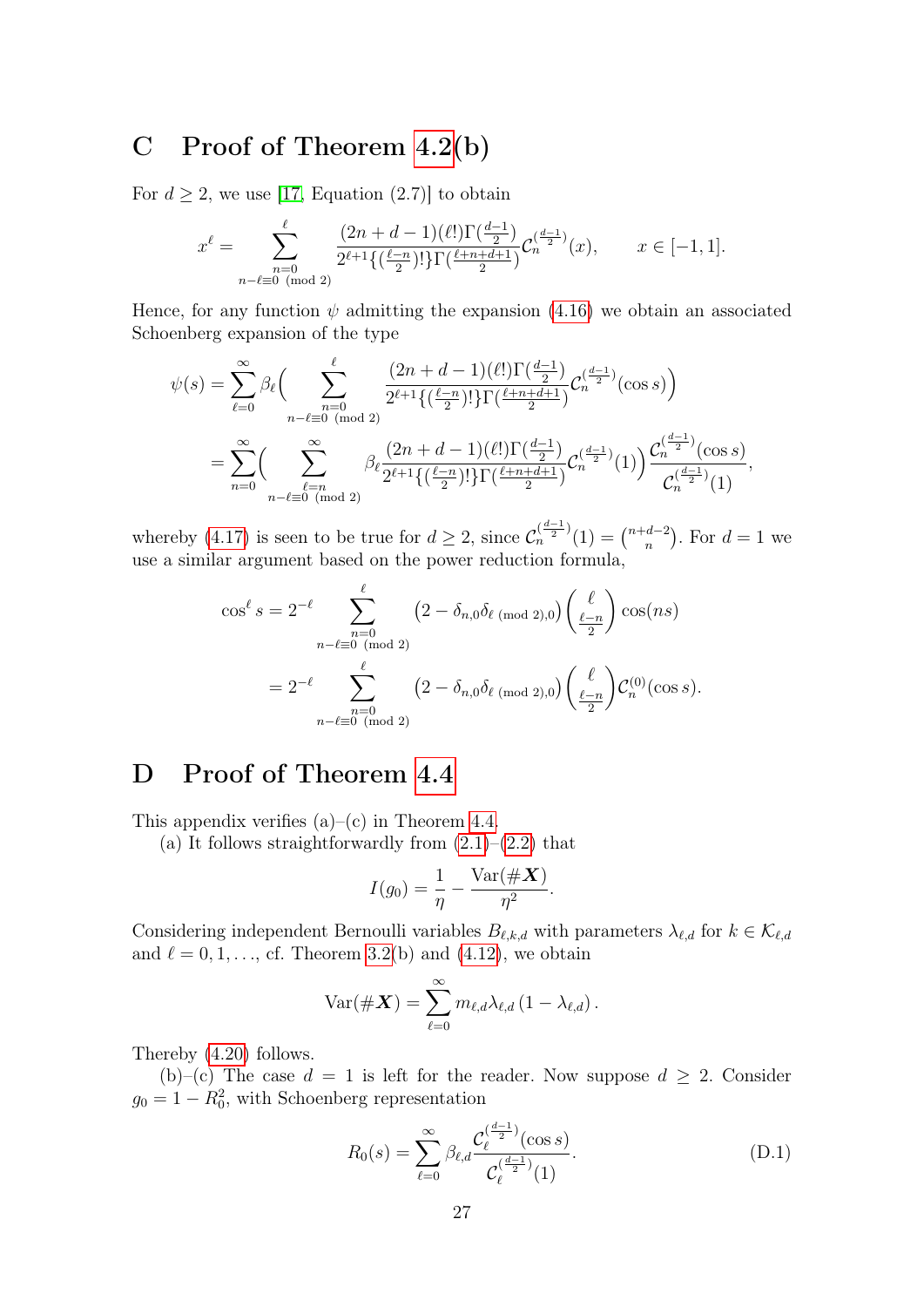We have  $R_0(0) = 1$ ,

$$
\frac{\mathrm{d} \mathcal{C}_{\ell}^{(\frac{d-1}{2})}(\cos s)}{\mathrm{d} s} = -(d-1)\sin s \, \mathcal{C}_{\ell-1}^{(\frac{d+1}{2})}(\cos s) \,,
$$

and

$$
\left|\frac{(d-1)\sin s\,\mathcal{C}_{\ell-1}^{(\frac{d+1}{2})}(\cos s)}{\mathcal{C}_{\ell}^{(\frac{d-1}{2})}(1)}\right|\leq (d-1)\frac{{\ell+d-1\choose \ell-1}}{{\ell+d-2\choose \ell}}=\frac{\ell(\ell+d-1)}{d},
$$

see [\[24,](#page-29-14) Chapter 17]. From this and the variance condition [\(4.21\)](#page-15-1) we deduce that termwise differentiation of the right-hand side of  $(D.1)$  yields  $R'_0(s)$ . In particular,  $R'_0(0) = 0$ , and so  $g'_0(0) = 0$ . Further, for  $s = 0$ ,

$$
\left[\frac{\mathrm{d}^2 \mathcal{C}_{\ell}^{(\frac{d-1}{2})}(\cos s)}{\mathrm{d} s^2}\right]_{s=0} = \left[\ldots - (d-1)\cos s \mathcal{C}_{\ell-1}^{(\frac{d+1}{2})}(\cos s)\right]_{s=0} = -(d-1)\mathcal{C}_{\ell-1}^{(\frac{d+1}{2})}(1),
$$

where '...' is a product involving the  $\sin^2 s$  term and hence is 0 at  $s = 0$ . Therefore, using again [\(4.21\)](#page-15-1) and the same justification of termwise differentiation as above,

$$
g_0''(0) = -2R_0''(0) = 2(d-1)\sum_{\ell=0}^{\infty} \beta_{\ell,d} \frac{\binom{\ell+d-1}{\ell-1}}{\binom{\ell+d-2}{\ell}} = \frac{2}{d}\sum_{\ell=0}^{\infty} \ell(\ell+d-1)\beta_{\ell,d}.
$$

Thereby [\(4.22\)](#page-15-3) is verified. Finally,

$$
g_0''(0) = \frac{2}{d\eta} \sum_{\ell=1}^{\infty} \ell(\ell + d - 1) m_{\ell,d} \lambda_{\ell,d},
$$

and since  $\ell(\ell+d-1)m_{\ell,d}, \ell=1, 2, \ldots$ , is a strictly increasing sequence, we conclude that  $X^{(\eta)}$  is the unique locally most repulsive isotropic DPP.

### <span id="page-27-0"></span>E Askey and Wendland correlation functions

Consider the Askey function

$$
\psi_{\nu}(t) = (1-t)^{\nu}_{+}, \qquad t \ge 0, \qquad \nu > 0.
$$

Denote  $\tilde{\psi}_{\nu}$  the restriction of  $\psi_{\nu}$  to the interval  $[0, \pi]$ . In fact  $\psi_{\nu}$  is the radial part of an Euclidean isotropic correlation function defined on  $\mathbb{R}^d$  if and only if  $\nu \geq \frac{d+1}{2}$  $\frac{+1}{2}$ , cf. [\[31\]](#page-30-2). Gneiting [\[9\]](#page-28-10) in his essay used instead the condition  $\nu \geq |d/2 + 1|$ . This means that the function  $\varphi(\bm{x}) = \psi_{\nu}(\|\bm{x}\|)$  for  $\bm{x} \in \mathbb{R}^d$  is positive definite under the mentioned constraint on  $\nu$ . Additionally,  $\varphi$  is compactly supported on the unit ball of  $\mathbb{R}^d$ , and it can be arbitrarily rescaled to any ball of  $\mathbb{R}^d$  with radius  $c > 0$  by considering  $\varphi(\cdot/c)$ . Thus  $\widetilde{\psi}_{\nu} \in \Psi_3^+$  provided  $\nu \geq 2$ , cf. [\[9,](#page-28-10) Theorem 3].

Wendland functions are obtained through application of the Montée operator [\[21\]](#page-29-15) to Askey functions. The Montée operator is defined by

$$
\mathcal{I}\psi_{\nu}(t) = \frac{\int_t^{\infty} u \psi_{\nu}\left(\frac{u}{b}\right) \mathrm{d}u}{\int_0^{\infty} u \psi_{\nu}\left(\frac{u}{b}\right) \mathrm{d}u}, \qquad t > 0,
$$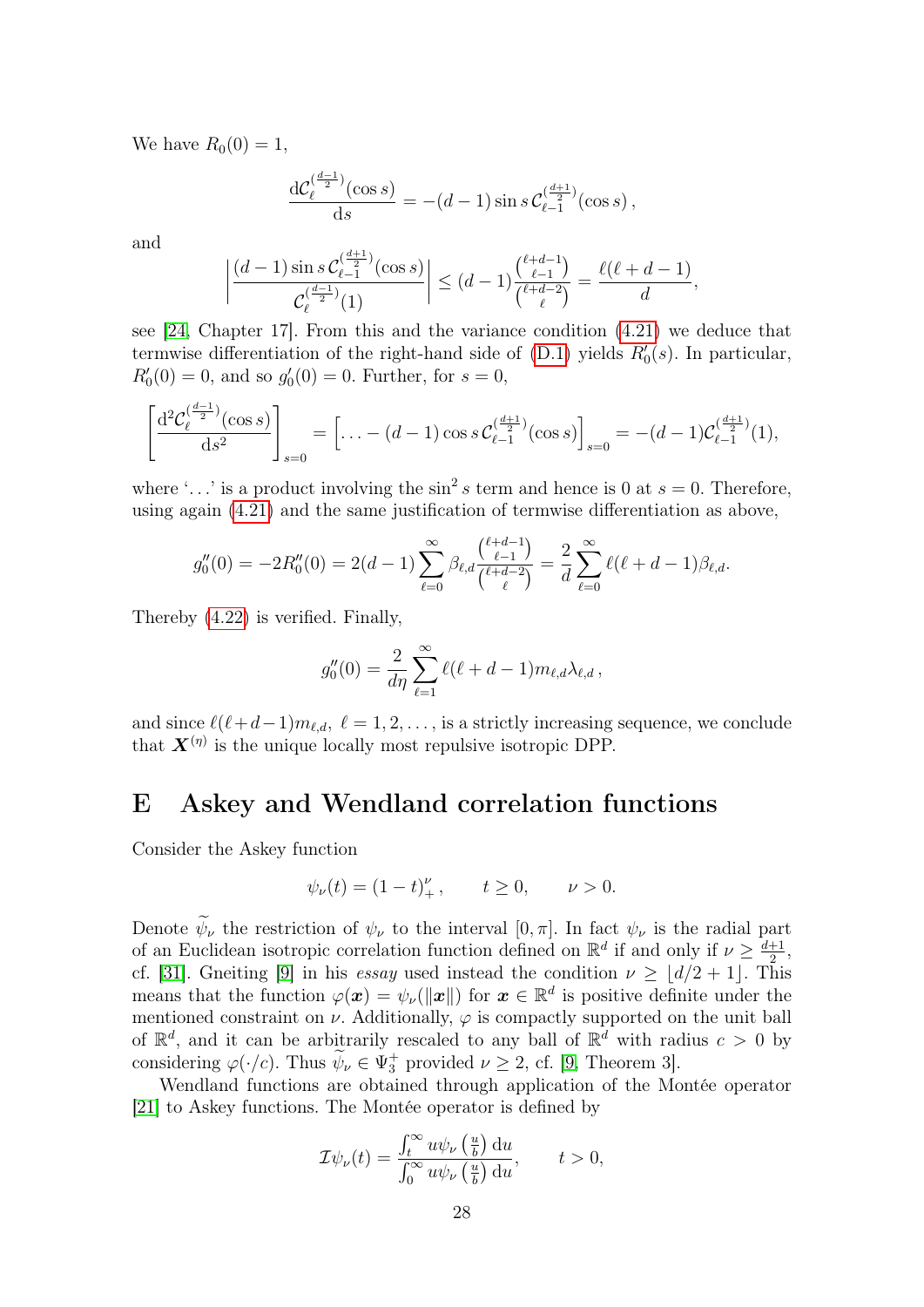and we define for  $k = 1, 2, \ldots, \psi_{\nu,k}$  as the kth iterated application of the Montée operator to  $\psi_{\nu}$ , and we set  $\psi_{\nu,0} = \psi_{\nu}$ . Arguments in Gneiting (2002) show that  $\varphi(\boldsymbol{x}) = \psi_{\nu,k}(\|\boldsymbol{x}\|), \ \boldsymbol{x} \in \mathbb{R}^d$ , is positive definite provided  $\nu \geq \frac{d+1}{2} + k$ . Thus, for  $k = 0, 1, \ldots$ , the restriction of  $\psi_{\nu,k}$  to  $[0, \pi]$ , denoted  $\widetilde{\psi}_{\nu,k}$ , belongs to  $\Psi_3^+$  provided  $\nu \geq 2 + k$ .

We shall only work with the special case  $\nu = |d/2+k+1|$ , where it is possible to deduce a closed form for the associated spectral density, see [\[30\]](#page-30-3). We consider then the mapping  $\psi_{\nu,k}$  as the restriction to  $[0, \pi]$  of  $\psi_{\nu,k}, k = 0, 1, \ldots$ . Note that for  $d = 1$ , the one-Schoenberg coefficient for  $\psi_{\nu,k}$  can be calculated straightforwardly from the Fourier transform [\(4.9\)](#page-11-4) using partial integration. Thereby we obtain Table [1,](#page-20-1) where  $\psi_{\nu,0}$  is the Askey function,  $\psi_{\nu,1}$  is the  $C^2$ -Wendland function, and  $\psi_{\nu,2}$  is the  $C^4$ -Wendland function.

## References

- <span id="page-28-7"></span>[1] M. Abramowitz and I. Stegun. Handbook of Mathematical Functions. Dover Publications, 1965.
- <span id="page-28-9"></span>[2] A. Baddeley, E. Rubak, and R. Turner. Spatial Point Patterns: Methodology and Applications with R. Chapman and Hall/CRC Press, London, 2015.
- <span id="page-28-1"></span>[3] C. Berg and E. Porcu. From Schoenberg coefficients to Schoenberg functions. Constructive approximation. Constructive Approximation, 2016. To appear.
- <span id="page-28-5"></span>[4] C. A. N. Biscio and F. Lavancier. Quantifying repulsiveness of determinantal point processes. Bernoulli, 22:2001–2028, 2016.
- <span id="page-28-6"></span>[5] R. Cavoretto and A. De Rossi. Fast and accurate interpolation of large scattered data sets on the sphere. Journal of Computational and Applied Mathematics, 234:1505– 1521, 2010.
- <span id="page-28-2"></span>[6] F. Dai and Y. Xu. Approximation Theory and Harmonic Analysis on Spheres and Balls. Springer Monographs in Mathematics. Springer, New York, 2013.
- <span id="page-28-4"></span>[7] D. J. Daley and E. Porcu. Dimension walks through Schoenberg spectral measures. Proceedings of the American Mathematical Society, 42:1813–1824, 2013.
- <span id="page-28-3"></span>[8] J. Ginibre. Statistical ensembles of complex, quaternion, and real matrices. Journal of Mathematical Physics, 6:440–449, 1965.
- <span id="page-28-10"></span>[9] T. Gneiting. Compactly supported correlation functions. Journal of Multivariate Analysis, 83:493–508, 2002.
- <span id="page-28-0"></span>[10] T. Gneiting. Strictly and non-strictly positive definite functions on spheres. Bernoulli, 19:1327–1349, 2013.
- <span id="page-28-8"></span>[11] J. Guinness and M. Fuentes. Isotropic covariance functions on spheres: Some properties and modeling considerations. Journal of Multivariate Analysis, 143:143–152, 2016.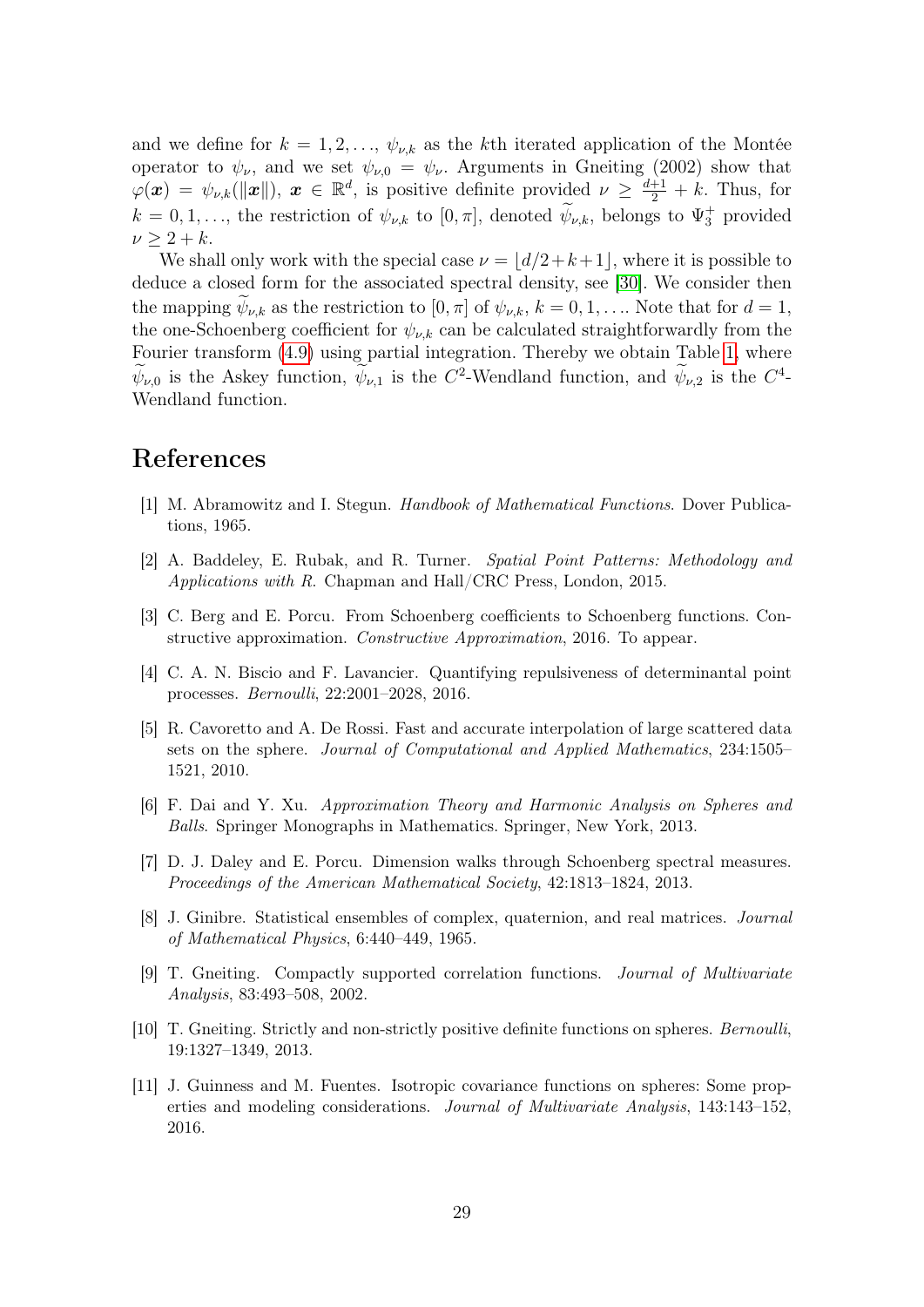- <span id="page-29-8"></span>[12] A. Higuchi. Symmetric tensor spherical harmonics on the N-sphere and their application to the de Sitter group  $SO(N,1)$ . Journal of Mathematical Physics, 28:1553–1566, 1987.
- <span id="page-29-11"></span>[13] M. Hitczenko and M. L. Stein. Some theory for anisotropic processes on the sphere. Statistical Methodology, 9:211–227, 2012.
- <span id="page-29-5"></span>[14] J. B. Hough, M. Krishnapur, Y. Peres, and B. Viràg. Determinantal processes and independence. Probability Surveys, 3:206–229, 2006.
- <span id="page-29-0"></span>[15] J. B. Hough, M. Krishnapur, Y. Peres, and B. Viràg. Zeros of Gaussian Analytic Functions and Determinantal Point Processes. American Mathematical Society, Providence, 2009.
- <span id="page-29-10"></span>[16] A. H. Jones. Stochastic processes on a sphere. The Annals of Mathematical Statistics, 34:213–218, 1963.
- <span id="page-29-13"></span>[17] D. S. Kim, T. Kim, and S.-H. Rim. Some identities involving Gegenbauer polynomials. Advances in Difference Equations, page 219, 2012.
- <span id="page-29-2"></span>[18] F. Lavancier, J. Møller, and E. Rubak. Determinantal point process models and statistical inference: Extended version. Technical report, available at arXiv:1205.4818, 2014.
- <span id="page-29-1"></span>[19] F. Lavancier, J. Møller, and E. Rubak. Determinantal point process models and statistical inference. Journal of Royal Statistical Society: Series B (Statistical Methodology), 77:853–877, 2015.
- <span id="page-29-9"></span>[20] D. Marinucci and G. Peccati. Random Fields on the Sphere. Representation, Limit Theorems and Cosmological Applications. London Mathematical Society Lecture Notes Serie: 389. Cambridge University Press, Cambridge, 2011.
- <span id="page-29-15"></span>[21] G. Matheron. The intrinsic random functions and their applications. Advances in Applied Probability, 5:439–468, 1973.
- <span id="page-29-3"></span>[22] E. Porcu, M. Bevilacqua, and M. Genton. Spatio-temporal covariance and crosscovariance functions of the great circle distance on a sphere. Journal of the American Statistical Association, page Accepted., 2016.
- <span id="page-29-12"></span>[23] R Core Team. R: A Language and Environment for Statistical Computing. R Foundation for Statistical Computing, Vienna, Austria, 2015.
- <span id="page-29-14"></span>[24] E. D. Rainville. Special Functions. Chelsea Publishing Co., Bronx, N.Y., first edition, 1971.
- <span id="page-29-4"></span>[25] F. Riesz and B. Sz.-Nagy. Functional Analysis. Dover Publications, New York, 1990.
- <span id="page-29-7"></span>[26] I. J. Schoenberg. Positive definite functions on spheres. Duke Mathematical Journal, 9:96–108, 1942.
- <span id="page-29-6"></span>[27] T. Shirai and Y. Takahashi. Random point fields associated with certain Fredholm determinants I: fermion, Poisson and boson point processes. Journal of Functional Analysis, 205:414–463, 2003.